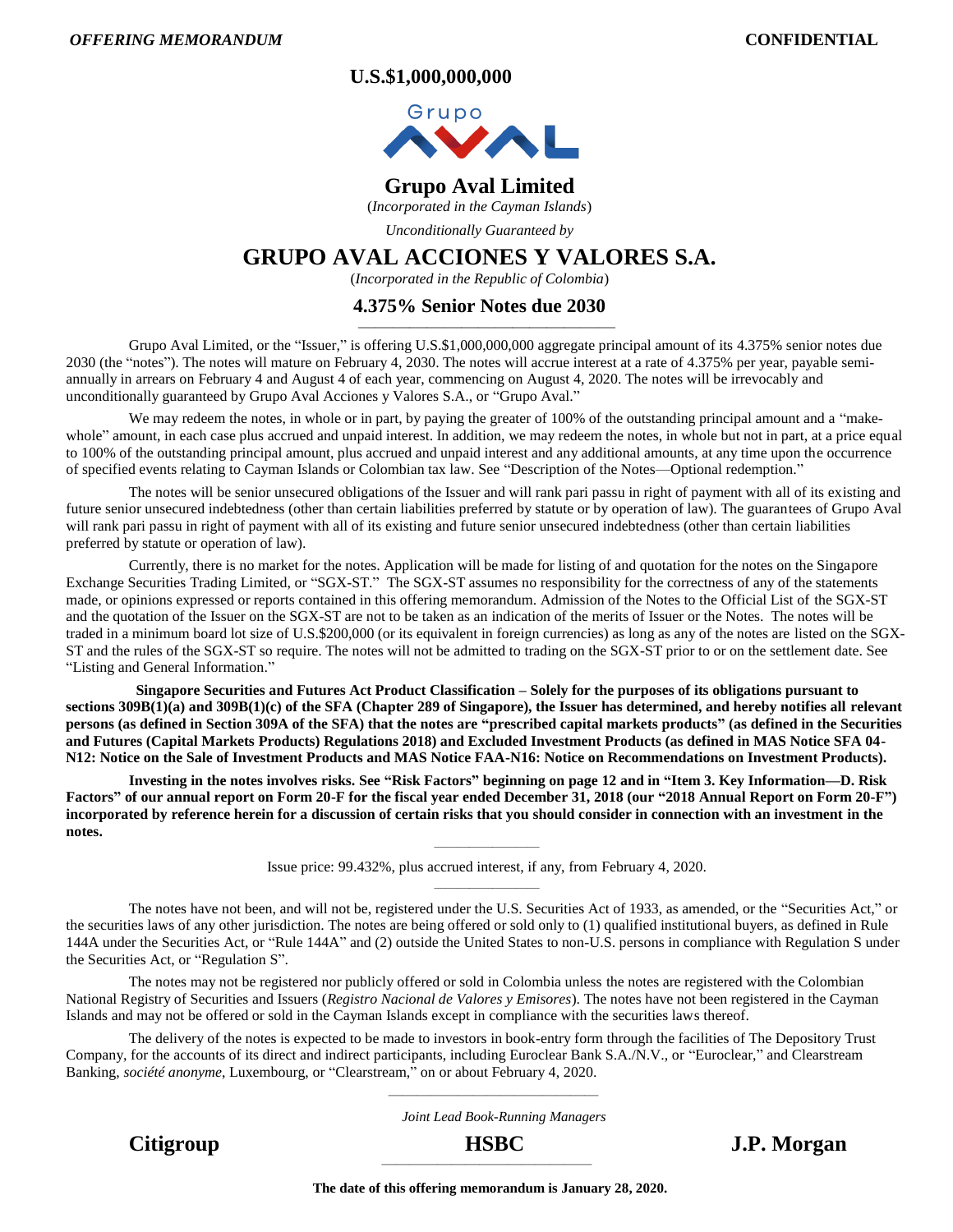#### **Table of Contents**

**Page**

**We have not, and Citigroup Global Markets Inc., HSBC Securities (USA) Inc., and J.P. Morgan Securities LLC (together, the "initial purchasers"), have not, authorized any other person to provide you with information other than this offering memorandum. Neither Grupo Aval Acciones y Valores S.A. ("Grupo Aval") nor the initial purchasers are making an offer to sell or soliciting an offer to buy the notes in any jurisdiction where the offer or sale is not permitted. You should assume that the information appearing in this offering memorandum is accurate as of the date on the front cover of this offering memorandum only. Our business, properties, results of operations or financial condition may have changed since that date. Neither the delivery of this offering memorandum nor any sale made hereunder will under any circumstances imply that the information herein is correct as of any date subsequent to the date on the cover of this offering memorandum.** 

This offering memorandum has been prepared by us solely for use in connection with the proposed offering of the notes described in this offering memorandum. This offering memorandum is personal to each offeree and does not constitute an offer to any other person or the public generally to subscribe for or otherwise acquire notes. Distribution of this offering memorandum to any person other than the prospective investor and any person retained to advise such prospective investor with respect to its purchase is unauthorized, and any disclosure of any of its contents, without our prior written consent, is prohibited. Each prospective investor, by accepting delivery of this offering memorandum, agrees to the foregoing.

By its acceptance hereof, each recipient agrees that neither it nor its agents, representatives, directors or employees will copy, reproduce or distribute to others this offering memorandum, in whole or in part, at any time without the prior written consent of Grupo Aval, and that it will keep permanently confidential all information contained herein or otherwise obtained from Grupo Aval, and will use this offering memorandum for the sole purpose of evaluating a possible acquisition of the notes and no other purpose.

None of the U.S. Securities and Exchange Commission, or the "SEC," any U.S. state securities commission or any other regulatory authority has approved or disapproved the notes or passed upon or endorsed the merits of this offering or the accuracy or adequacy of this offering memorandum. Any representation to the contrary is a criminal offense in the United States.

The notes are subject to restrictions on transfer and resale and may not be transferred or resold except as permitted under the Securities Act and applicable state securities laws pursuant to registration or exemption therefrom. As a prospective purchaser, you should be aware that you may be required to bear the financial risks of this investment for an indefinite period of time. See "Plan of Distribution—Transfer Restrictions."

We will apply to admit the notes to listing and trading on the SGX-ST. The SGX-ST assumes no responsibility for the contents of this offering memorandum, makes no representations as to its accuracy or completeness and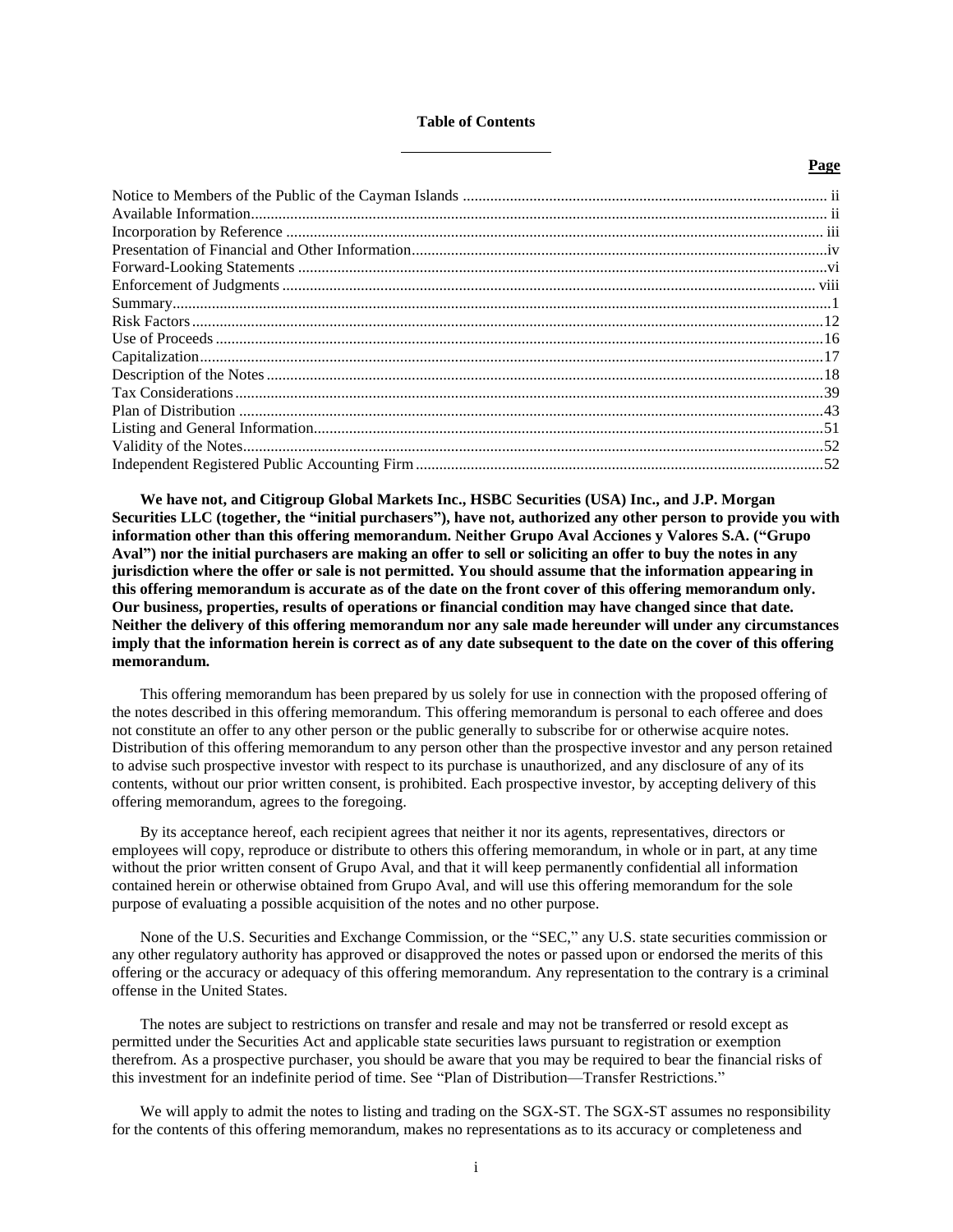expressly disclaims any liability whatsoever for any loss howsoever arising from or in reliance upon the whole or any part of the contents of this offering memorandum.

Prospective investors are not to construe the contents of this offering memorandum, or any prior or subsequent communications from Grupo Aval or other professionals associated with the offering, as legal, tax or business advice. Each prospective investor should consult its own attorney and business advisor as to the legal, business, tax and related matters concerning this investment. The initial purchasers are not acting as your advisors or agents. Prior to entering into any transaction, you should determine, without reliance upon the initial purchasers or their affiliates, the economic risks and merits, as well as the legal, tax and accounting characterizations and consequences of the transaction, and independently determine that you are able to assume these risks. In this regard, by acceptance of these materials, you acknowledge that you have been advised that (1) the initial purchasers are not in the business of providing legal, tax or accounting advice, (2) you understand that there may be legal, tax or accounting risks associated with the transaction, (3) you should receive legal, tax and accounting advice from advisors with appropriate expertise to assess relevant risks, and (4) you should apprise senior management in your organization as to the legal, tax and accounting advice (and, if applicable, risks) associated with this transaction and the initial purchasers' disclaimers as to these matters.

This offering memorandum contains summaries of the notes and of certain documents, agreements and opinions relating to this offering. Reference is hereby made to the actual documents for complete information concerning the rights and obligations of the parties thereto.

#### **Notice to Members of the Public of the Cayman Islands**

<span id="page-2-0"></span>SECTION 175 OF THE COMPANIES LAW (2018 REVISION) OF THE CAYMAN ISLANDS PROVIDES THAT AN EXEMPTED COMPANY (SUCH AS GRUPO AVAL LIMITED) THAT IS NOT LISTED ON THE CAYMAN ISLANDS STOCK EXCHANGE IS PROHIBITED FROM MAKING ANY INVITATION TO THE PUBLIC IN THE CAYMAN ISLANDS TO SUBSCRIBE FOR ANY OF ITS SECURITIES. EACH PURCHASER OF THE NOTES AGREES THAT NO INVITATION MAY BE MADE TO THE PUBLIC IN THE CAYMAN ISLANDS TO SUBSCRIBE FOR THE NOTES.

#### **Available Information**

<span id="page-2-1"></span>Grupo Aval is Colombia's largest banking group; and, through our BAC Credomatic operations, we are also a leading banking group in Central America. Our registered and principal executive offices are located at Carrera 13 No. 26A - 47, Bogotá D.C., Colombia, and our general telephone number is (+57) 1 743-3222. Our website is http:// www.grupoaval.com. Information on our website is not incorporated by reference in, and does not constitute a part of, this offering memorandum.

Grupo Aval is an issuer of securities in Colombia and in the United States, registered with the Colombian National Registry of Shares and Issuers (*Registro Nacional de Valores y Emisores*) and the SEC. As such, it is subject to compliance with securities regulation in Colombia and applicable U.S. securities regulation. All of our banking subsidiaries (Banco de Bogotá, Banco de Occidente, Banco Popular and Banco AV Villas), Porvenir and Corficolombiana, are subject to inspection and supervision as financial institutions by the Superintendency of Finance. Grupo Aval is also subject to the inspection and supervision of the Superintendency of Finance as a result of Law 1870 of 2017, also known as Law of Financial Conglomerates (*Ley de Conglomerados Financieros*), which entered into effect on February 6, 2019. Grupo Aval, as the holding company of its financial conglomerate is responsible for the compliance with capital adequacy requirements, corporate governance standards, risk management and internal control and criteria for identifying, managing and revealing conflicts of interest, applicable to its financial conglomerate.

We are subject to the information requirements of the U.S. Securities Exchange Act of 1934, as amended, or the "Exchange Act," applicable to foreign private issuers, and accordingly, file or furnish reports, including annual reports on Form 20-F, reports on Form 6-K, and other information with the Securities and Exchange Commission, which may include information pertaining to us. The SEC maintains an Internet website that contains reports and other information about issuers that file electronically with the SEC. The address of that website is www.sec.gov.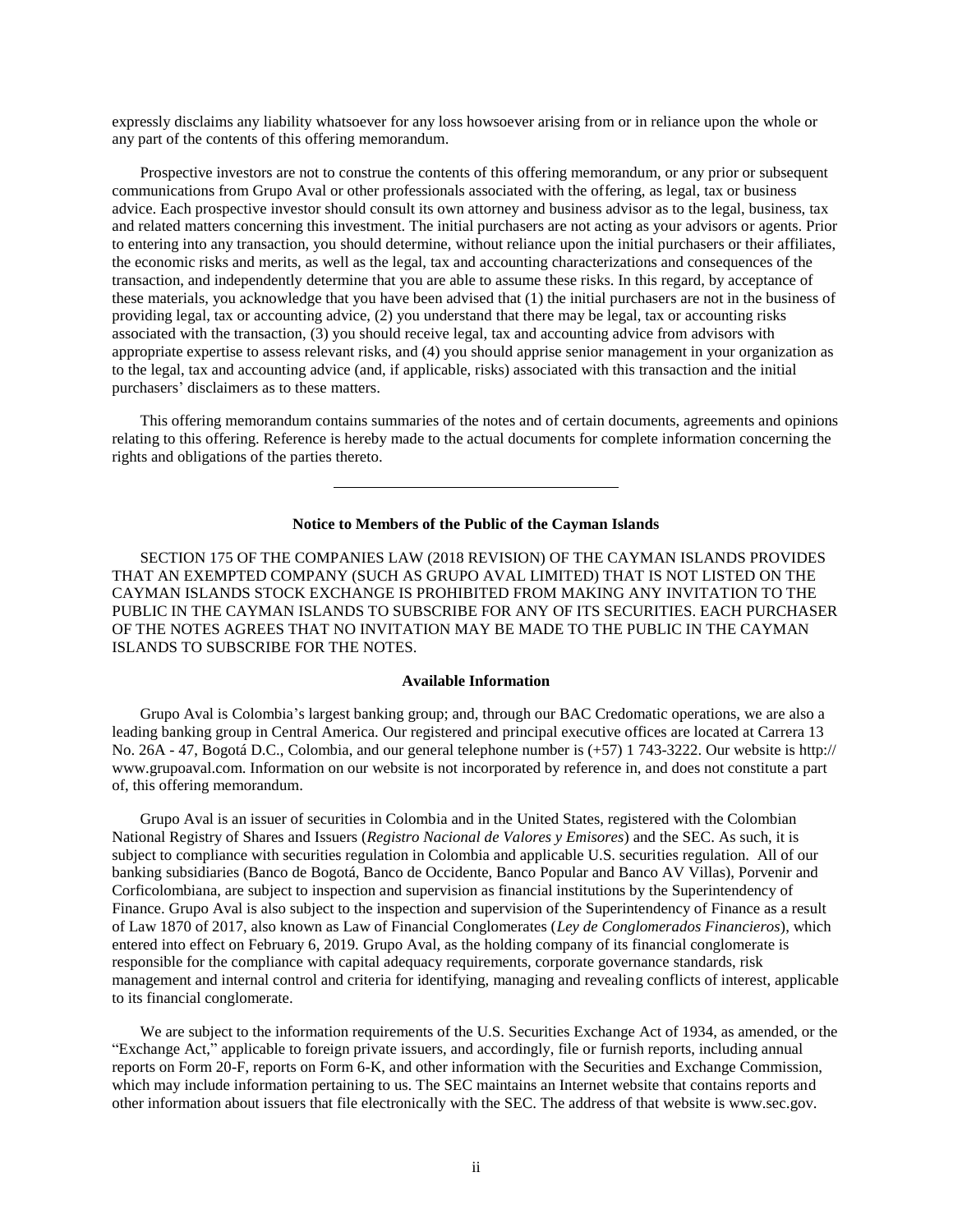We incorporate by reference our annual report on Form 20-F for the fiscal year ended December 31, 2018 (our "2018 Annual Report on Form 20-F") and our report on Form 6-K furnished to the SEC on January 17, 2020, containing our unaudited condensed consolidated interim financial statements for the three- and nine-month periods ended September 30, 2019 and 2018 (our "2019 Interim Report on Form 6-K") into this offering memorandum. Any other report and notice filed with the SEC and any information contained in, or accessible through, our website are not incorporated by reference in, and do not constitute a part of, this offering memorandum.

As you read the offering memorandum, our 2018 Annual Report on Form 20-F and our 2019 Interim Report on Form 6-K, you may find inconsistencies in information between this offering memorandum, the 2019 Interim Report on Form 6-K, and our 2018 Annual Report on Form 20-F. If you find inconsistencies, you should rely on the statements made in the 2019 Interim Report on Form 6-K or in this offering memorandum. In the event of any inconsistency between the 2019 Interim Report on Form 6-K and this offering memorandum, you should rely on the statements in this offering memorandum. Any statement contained in a document incorporated by reference into this offering memorandum shall be deemed to be modified or superseded to the extent that such statement is made in the offering memorandum or a subsequently filed SEC report. Any such statement so modified or superseded will not be deemed, except as so modified or superseded, to constitute a part of this offering memorandum.

For as long as any notes are "restricted securities" within the meaning of Rule 144(a)(3) under the Securities Act, we will, during any period in which we are neither subject to Section 13 or Section 15(d) of the Exchange Act, nor exempt from reporting pursuant to Rule 12g3-2(b) thereunder, provide to any holder or beneficial owner of such restricted securities or to any prospective purchaser or subscriber of such restricted securities designated by such holder or beneficial owner upon the request of such holder, beneficial owner or prospective purchaser or subscriber, the information required to be delivered to such persons pursuant to Rule  $144(d)(4)$  under the Securities Act (or any successor provision thereto).

As a foreign private issuer, we are exempt under the Exchange Act from, among other things, the rules prescribing the furnishing and content of proxy statements, and our executive officers, directors and principal shareholders are exempt from the reporting and short-swing profit recovery provisions contained in Section 16 of the Exchange Act. In addition, we are not required under the Exchange Act to file periodic reports and financial statements with the SEC as frequently or as promptly as U.S. companies whose securities are registered under the Exchange Act.

# **Incorporation by Reference**

<span id="page-3-0"></span>We incorporate herein by reference:

- our 2018 Annual Report on Form 20-F, which was filed with the SEC on April 26, 2019, and
- our 2019 Interim Report on Form 6-K which was furnished to the SEC on January 17, 2020.

Our 2018 Annual Report on Form 20-F and our 2019 Interim Report on Form 6-K incorporated by reference in this offering memorandum are available on the SEC's website, http://www.sec.gov.

You may obtain a copy of the Form 20-F and our report on Form 6-K incorporated by reference in this offering memorandum at no cost by writing or calling us at the following address:

Grupo Aval Acciones y Valores S.A. Attn: Alejo Sánchez García- Corporate Strategy and Investor Relations Manager Carrera 13 No. 26A – 47 Bogotá D.C., Colombia Email: [asanchez@grupoaval.com](mailto:asanchez@grupoaval.com) Telephone: (+57) 1 743-3222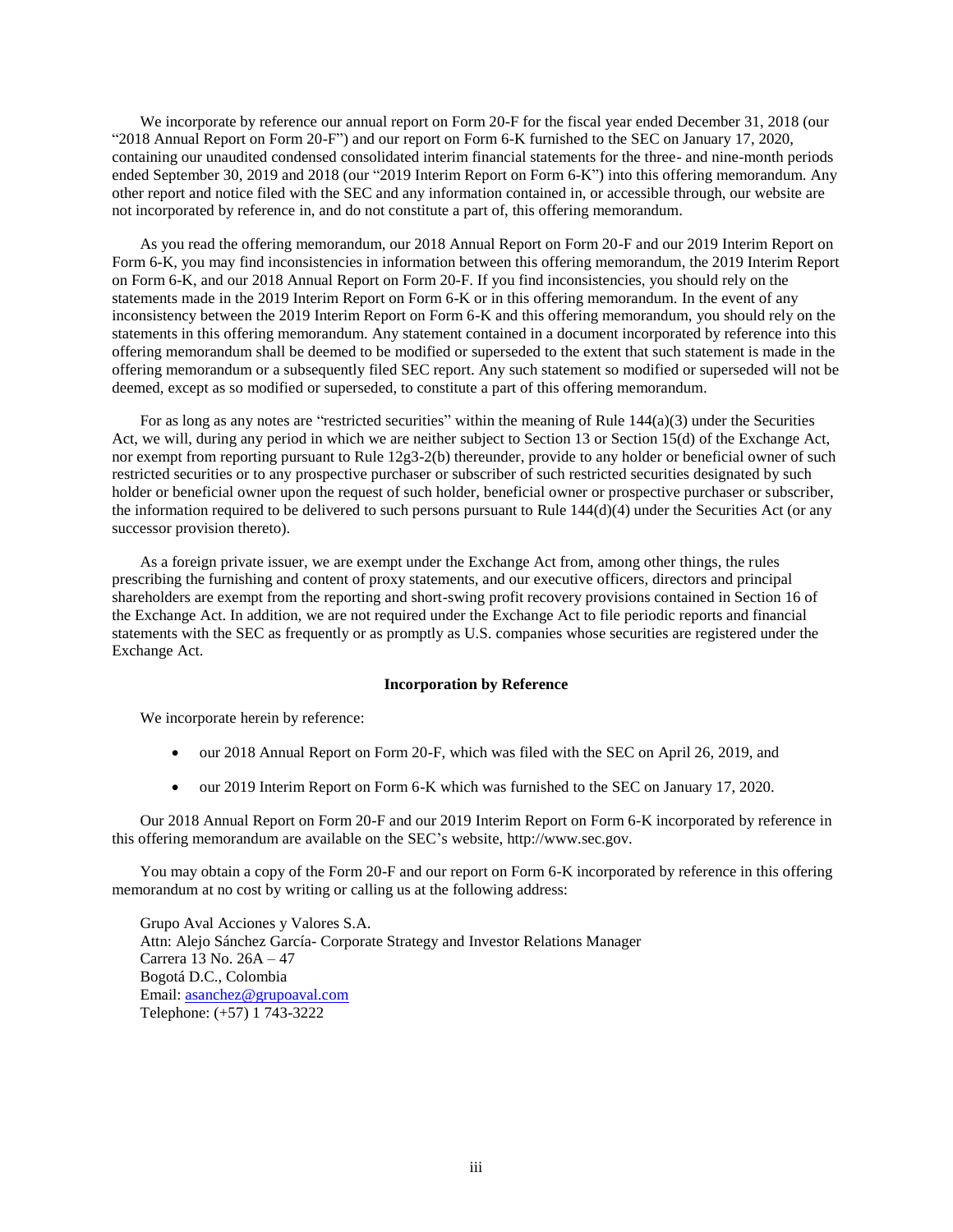# **Presentation of Financial and Other Information**

<span id="page-4-0"></span>All references herein to "peso," "pesos," or "Ps" refer to the lawful currency of Colombia. All references to "U.S. dollars," "dollars" or "U.S.\$" are to United States dollars. See "Exchange Rates and Foreign Exchange Control" in our 2019 Interim Report on Form 6-K for information regarding exchange rates for the Colombian currency. This offering memorandum translates certain Colombian peso amounts into U.S. dollars at specified rates solely for the convenience of the reader. The conversion of amounts expressed in pesos as of a specified date at the then prevailing exchange rate may result in the presentation of U.S. dollar amounts that differ from U.S. dollar amounts that would have been obtained by converting Colombian pesos as of another specified date. Unless otherwise noted in this offering memorandum, all such peso amounts have been translated at the rate of Ps 3,477.45 per U.S.\$1.00, which was the representative market rate published on September 30, 2019. The representative market rate is computed and certified by the Superintendency of Finance on a daily basis and represents the weighted average of the buy/sell foreign exchange rates negotiated on the previous day by certain financial institutions authorized to engage in foreign exchange transactions. Such conversion should not be construed as a representation that the peso amounts correspond to, or have been or could be converted into, U.S. dollars at that rate or any other rate. On January 16, 2020, the representative market rate was Ps 3,313.40 per U.S. \$1.00.

#### **Definitions**

In this offering memorandum, unless otherwise indicated or the context otherwise requires, the terms:

- "Grupo Aval", "we", "us", "our" and "our company" mean Grupo Aval Acciones y Valores S.A. and its consolidated subsidiaries;
- "Grupo Aval Limited" or the "Issuer" means our wholly-owned finance subsidiary, Grupo Aval Limited;
- "banks" and "our banking subsidiaries" mean Banco de Bogotá, Banco de Occidente, Banco Popular and Banco Comercial AV Villas, and their respective consolidated subsidiaries;
- "Banco de Bogotá" means Banco de Bogotá S.A. and its consolidated subsidiaries;
- "Banco de Occidente" means Banco de Occidente S.A. and its consolidated subsidiaries;
- "Banco Popular" means Banco Popular S.A. and its consolidated subsidiaries;
- "Banco AV Villas" means Banco Comercial AV Villas S.A. and its consolidated subsidiary;
- "BAC Credomatic" or "BAC" means BAC Credomatic Inc. and its consolidated subsidiaries;
- "Corficolombiana" means Corporación Financiera Colombiana S.A. and its consolidated subsidiaries;
- "LB Panamá" means Leasing Bogotá S.A., Panamá and its consolidated subsidiaries;
- "Porvenir" means Sociedad Administradora de Fondos de Pensiones y Cesantías Porvenir S.A. and its consolidated subsidiary; and
- "Superintendency of Finance" means the Colombian Superintendency of Finance (*Superintendencia Financiera de Colombia*), a supervisory authority ascribed to the Colombian Ministry of Finance and Public Credit (*Ministerio de Hacienda y Crédito Público*), or the "Ministry of Finance," holding the inspection, supervision and control authority over the persons or entities involved in financial activities, securities markets, insurance and any other operations related to the management, use or investment of resources collected from the public, as well as inspection and supervision authority over the holding companies of financial conglomerates in Colombia.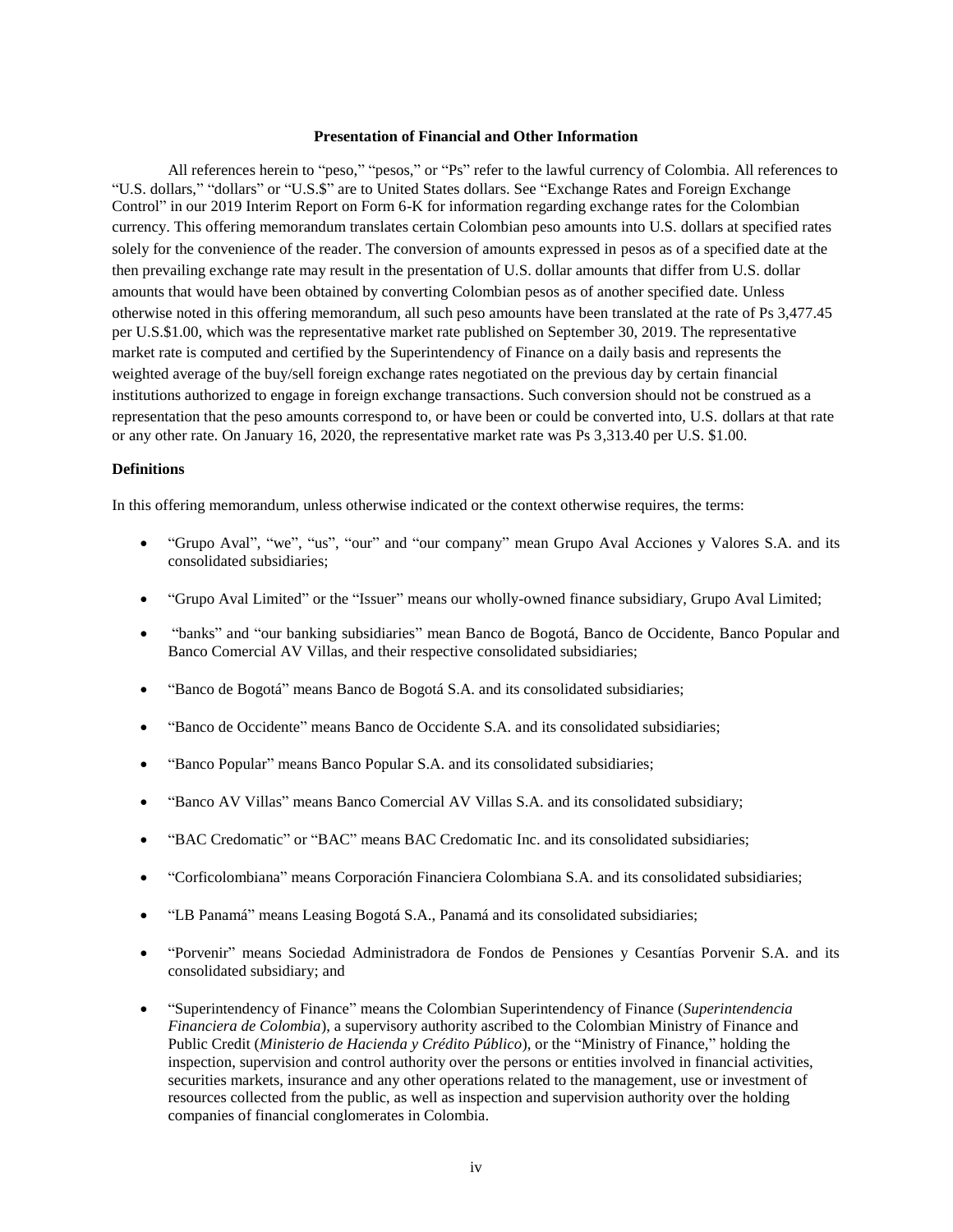In this offering memorandum, references to beneficial ownership are calculated pursuant to the SEC's definition of beneficial ownership contained in Form 20-F for foreign private issuers. Form 20-F defines the term "beneficial owner" of securities means any person who, even if not the record owner of the securities, has or shares the underlying benefits of ownership, including the power to direct the voting or the disposition of the securities or to receive the economic benefit of ownership of the securities. A person is also considered to be the "beneficial owner" of securities when such person has the right to acquire within 60 days pursuant to an option or other agreement. Beneficial owners include persons who hold their securities through one or more trustees, brokers, agents, legal representatives or other intermediaries, or through companies in which they have a "controlling interest," which means the direct or indirect power to direct the management and policies of the entity.

### **Financial statements**

We are a financial holding company and an issuer in Colombia of securities registered with the National Registry of Shares and Issuers (*Registro Nacional de Emisores y Valores*), and in this capacity, we are subject to inspection and surveillance by the Superintendency of Finance and required to comply with corporate governance and periodic reporting requirements to which all financial holdings and issuers in Colombia are subject. We are not a financial institution in Colombia, nor are we supervised or regulated as a financial institution there. Since the Law of Financial Conglomerates (*Ley de Conglomerados Financieros*) came into force on February 6, 2019, we are subject to the inspection and surveillance of the Superintendency of Finance as the financial holding company of the Aval Financial Conglomerate (which includes all of the financial subsidiaries of the group) and we will be required to comply with capital adequacy and additional regulations applicable to financial conglomerates. See "Item 4. Information on the Company—B. Business overview—Supervision and regulation" of our 2018 Annual Report on Form 20-F. All of our Colombian financial subsidiaries, including Banco de Bogotá, Banco de Occidente, Banco Popular, Banco AV Villas, Corficolombiana, Porvenir, and their respective financial subsidiaries, are entities under the direct comprehensive supervision of, and subject to inspection and surveillance as financial institutions by, the Superintendency of Finance and, in the case of BAC Credomatic, subject to inspection and surveillance as a financial institution by the relevant regulatory authorities in each country where BAC Credomatic operates.

Our consolidated financial statements at December 31, 2018 and 2017 and for the years ended December 31, 2018, 2017 and 2016 have been audited, as stated in the report appearing therein, by KPMG, and are incorporated in this offering memorandum by reference to our 2018 Annual Report on Form 20-F and referred to as our audited annual consolidated financial statements. Additionally, our unaudited condensed consolidated interim financial statements at September 30, 2019 and for the three and nine-month periods ended September 30, 2019 and 2018 are incorporated in this offering memorandum by reference to our 2019 Interim Report on Form 6-K and referred to as our unaudited condensed consolidated interim financial statements. Our historical results are not necessarily indicative of results to be expected for future periods. We have prepared the unaudited condensed consolidated interim financial statements incorporated by reference herein in accordance with International Financial Reporting Standards ("IFRS") as issued by the International Accounting Standards Board ("IASB").

# **Ratios and Measures of Financial Performance**

We have included in this offering memorandum ratios and measures of financial performance such as return on average assets, or "ROAA", and return on average equity, or "ROAE".

These measures should not be construed as an alternative to IFRS measures and should not be compared to similarly titled measures reported by other companies, which may evaluate such measures differently from how we do. For ratios and measures of financial performance, see "Item 3. Key information—A. Selected financial and operating data— Ratios and Measures of Financial Performance" of our 2018 Annual Report on Form 20-F.

# **Annualized ratios**

Unless otherwise noted, we present return on average assets, return on average shareholders' equity, average yields, interest rates and charge-offs to average outstanding loans, among others, for the nine-month periods ended September 30, 2019 and 2018 on an annualized basis by multiplying the numerator for the nine-month period by four thirds (4/3). Annualized ratios are not necessarily indicative of the ratios that will be achieved in full-year 2019.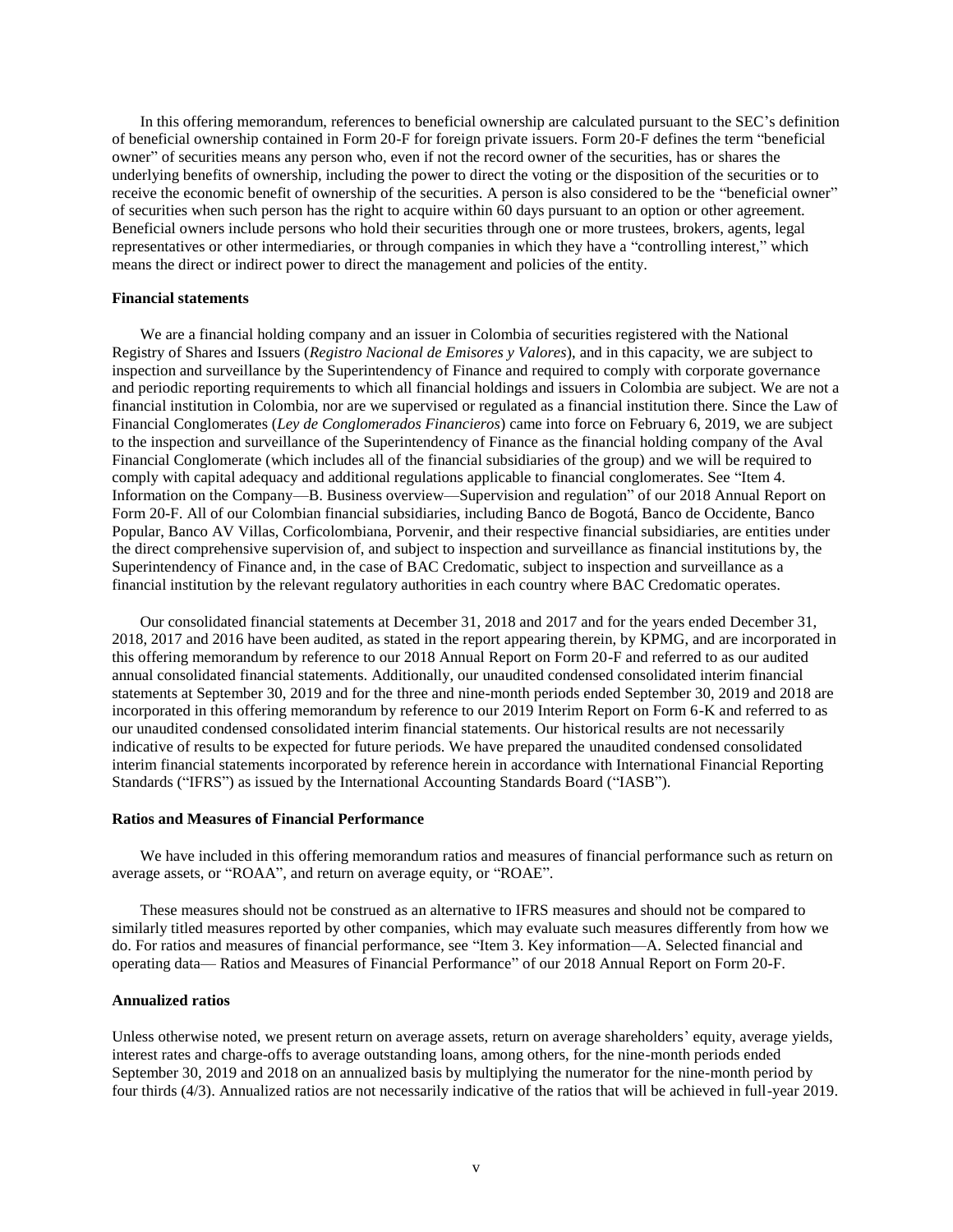#### **Forward-Looking Statements**

<span id="page-6-0"></span>Some of the matters discussed in this offering memorandum concerning our operations and financial performance include estimates and forward-looking statements within the meaning of the Private Securities Litigation Reform Act of 1995 (the "Reform Act"), including such statements contained in "Item 3. Key information-D. Risk factors", "Item 5. Operating and financial review and prospects" and "Item 4. Information on the Company-B. Business overview", of our 2018 Annual Report on Form 20-F and "Item 3. Operating and Financial Review and Prospects" and "Item 4. Recent Developments," of our 2019 Interim Report on Form 6-K.

Our estimates and forward-looking statements are mainly based on our current expectations and estimates on projections of future events and trends, which affect or may affect our businesses and results of operations. Although we believe that these estimates and forward-looking statements are based upon reasonable assumptions, they are subject to several risks and uncertainties and are made in light of information currently available to us. Our estimates and forward-looking statements may be influenced by the following factors, among others:

- changes in Colombian, Central American, regional and international business and economic, political or other conditions;
- developments affecting Colombian, Central American and international capital and financial markets;
- government regulation and tax matters and developments affecting our company and industry;
- declines in the oil and affiliated services sector in the Colombian and global economies;
- increases in defaults by our customers;
- increases in goodwill impairment losses, or other impairments;
- decreases in deposits, customer loss or revenue loss;
- increases in allowances for contingent liabilities;
- our ability to sustain or improve our financial performance;
- increases in inflation rates, particularly in Colombia and in jurisdictions in which we operate in Central America;
- the level of penetration of financial products and credit in Colombia and Central America;
- changes in interest rates which may, among other effects, adversely affect margins and the valuation of our treasury portfolio;
- decreases in the spread between investment yields and implied interest rates in annuities;
- movements in exchange rates;
- competition in the banking and financial services, credit card services, insurance, asset management, pension fund administration and related industries;
- adequacy of risk management procedures and credit, market and other risks of lending and investment activities;
- decreases in the level of capitalization of our subsidiaries;
- changes in market values of Colombian and Central American securities, particularly Colombian government securities;
- adverse legal or regulatory disputes or proceedings;
- successful integration and future performance of acquired businesses or assets;
- natural disasters and internal security issues affecting countries where we operate;
- loss of any key member of our senior management; and
- other risk factors as set forth under "Item 3. Key information-D. Risk factors" or "Item 5. Operating and financial review and prospects-D. Trend information" of our 2018 Annual Report on Form 20-F.

The words "believe", "may", "will", "estimate", "continue", "anticipate", "intend", "expect", "should", "plan", "predict", "potential" and similar words are intended to identify estimates and forward-looking statements. All statements addressing our future operating performance, and statements addressing events and developments that we expect or anticipate will occur in the future, are forward-looking statements within the meaning of the Reform Act. Estimates and forward-looking statements are intended to be valid only at the date they were made, and we undertake no obligation to update or to review any estimate and/or forward-looking statement because of new information, future events or other factors. Estimates and forward-looking statements involve risks and uncertainties and are not guarantees of future performance. Our future results may differ materially from those expressed in these estimates and forward-looking statements. In light of the risks and uncertainties described above, the estimates and forward-looking statements discussed in this offering memorandum might not occur and our future results and our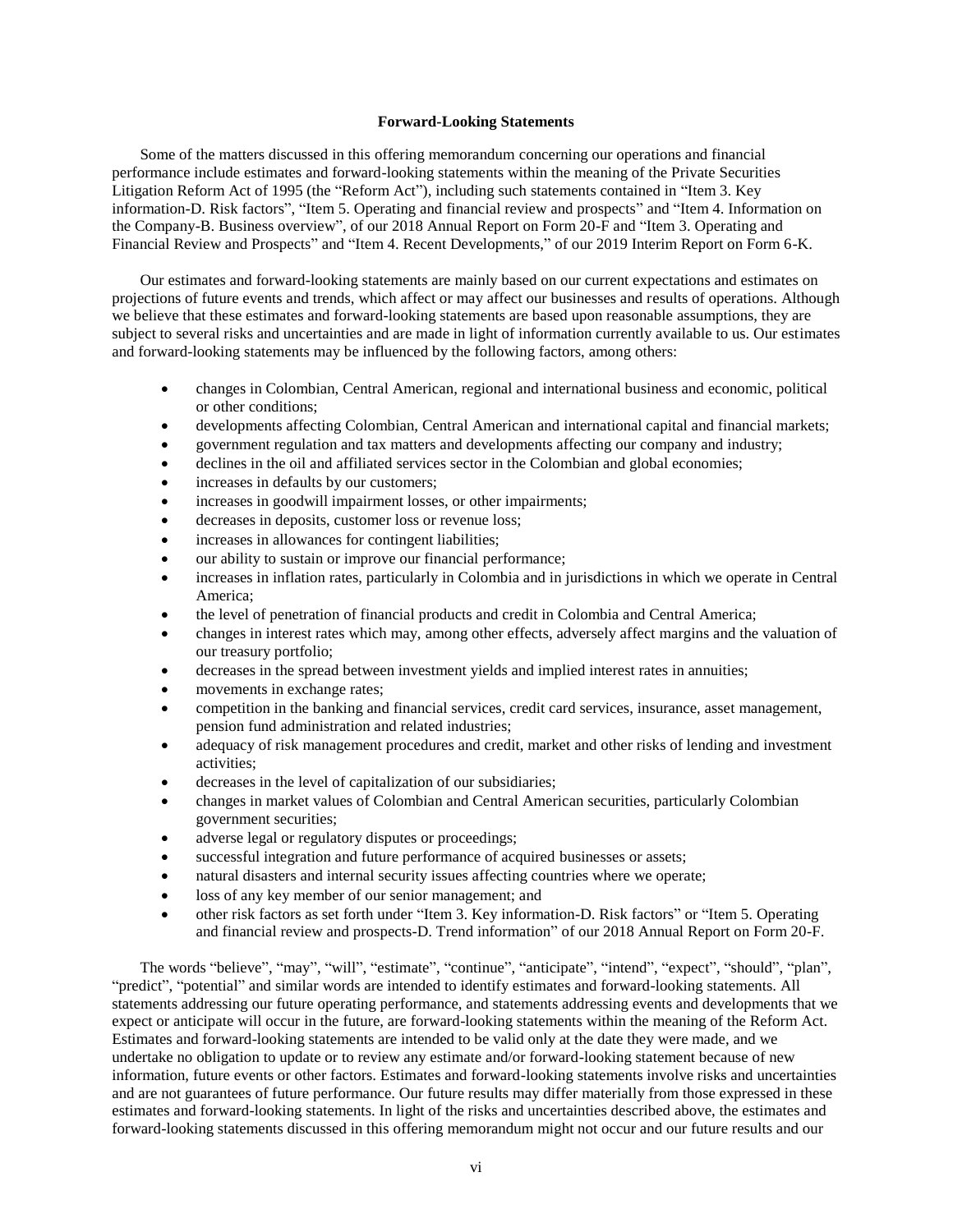performance may differ materially from those expressed in these forward-looking statements due to the factors mentioned above, among others. Because of these uncertainties, you should not make any investment decision based on these estimates and forward-looking statements.

These cautionary statements should be considered in connection with any written or oral forward-looking statements that we may issue in the future.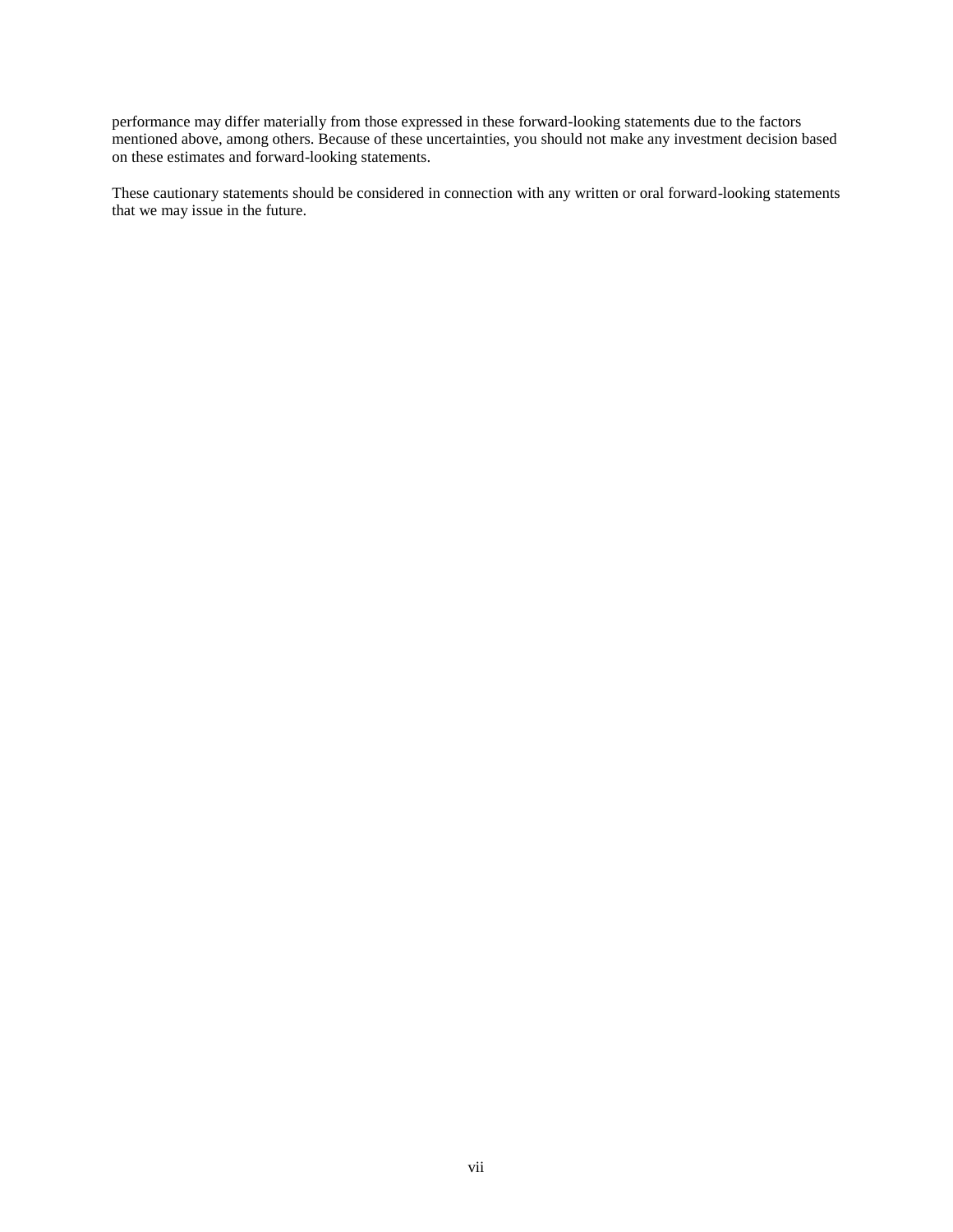### **Enforcement of Judgments**

### <span id="page-8-0"></span>**Cayman Islands**

The Issuer is an exempted company incorporated with limited liability under the laws of the Cayman Islands. The Issuer is incorporated in the Cayman Islands because of certain benefits associated with being a Cayman Islands company, such as political and economic stability, an effective judicial system, a favorable tax system, the absence of exchange control or currency restrictions and the availability of professional and support services. However, the Cayman Islands have a different body of securities laws as compared to other jurisdictions. In addition, Cayman Islands companies may not have standing to sue before the federal courts of the United States. All of the Issuer's assets are located outside the United States, and all of the Issuer's directors and executive officers or such person's assets are located outside the United States. As a result, it may be difficult for investors to effect service of process within the United States upon the Issuer, or such persons, or to enforce against them, judgments obtained in U.S. courts.

We have been advised by our Cayman Islands counsel, Maples and Calder, that, although there is no statutory enforcement in the Cayman Islands of judgments obtained in New York or other states in the United States, a judgment obtained in such jurisdictions will be recognized and enforced in the courts of the Cayman Islands at common law, without any re-examination of the merits of the underlying dispute, by an action commenced on the foreign judgment debt in the Grand Court of the Cayman Islands, provided such judgment: (i) is given by a foreign court of competent jurisdiction; (ii) imposes on the judgment debtor a liability to pay a liquidated sum for which the judgment has been given; (iii) is final; (iv) is not in respect of taxes, a fine or a penalty; and (v) was not obtained in a manner and is not of a kind the enforcement of which is contrary to natural justice or the public policy of the Cayman Islands.

# **Colombia**

Grupo Aval is incorporated under the laws of Colombia. All of our directors and officers reside outside the United States. Substantially all of our assets are located outside the United States, primarily in Colombia. As a result, it may not be possible, or it may be difficult, for you to effect service of process upon us or these other persons within the United States or to enforce judgments obtained in U.S. courts against us or them, including those predicated upon the civil liability provisions of the U.S. federal securities laws.

The Supreme Court of Justice of Colombia (*Corte Suprema de Justicia de Colombia*), determines whether to enforce a U.S. judgment predicated on U.S. securities law through a procedural system known under Colombian law as *exequatur*. The Supreme Court of Justice of Colombia will recognize a foreign judgment, without reconsideration of the merits, only if the judgment satisfies the requirements of Articles 605 through 607 of Law 1564 of 2012 (*Código General del Proceso*) which provides that the foreign judgment will be recognized if:

- a treaty or convention exists between Colombia and the country where the judgment was granted relating to the recognition and enforcement of foreign judgments or, in the absence of such treaty or convention, there is reciprocity in the recognition of foreign judgments between the courts of the relevant jurisdiction and the courts of Colombia;
- the foreign judgment does not refer to "in rem" rights vested in assets that were located in Colombia at the time the suit was filed in the foreign court which issued the judgment;
- the foreign judgment does not contravene or conflict with Colombian laws relating to public policy provisions (i.e., provision considered to be international public policy) other than those governing judicial procedures;
- the foreign judgment, in accordance with the laws of the country where it was rendered, is final and not subject to appeal and a copy of the judgment provided to the Colombian Supreme Court must be authenticated and legalized by a Colombian Consul and translated into Spanish by an authorized translator, duly registered at the Ministry of Foreign Affairs;
- the foreign judgment does not refer to any matter upon which Colombian courts have exclusive jurisdiction;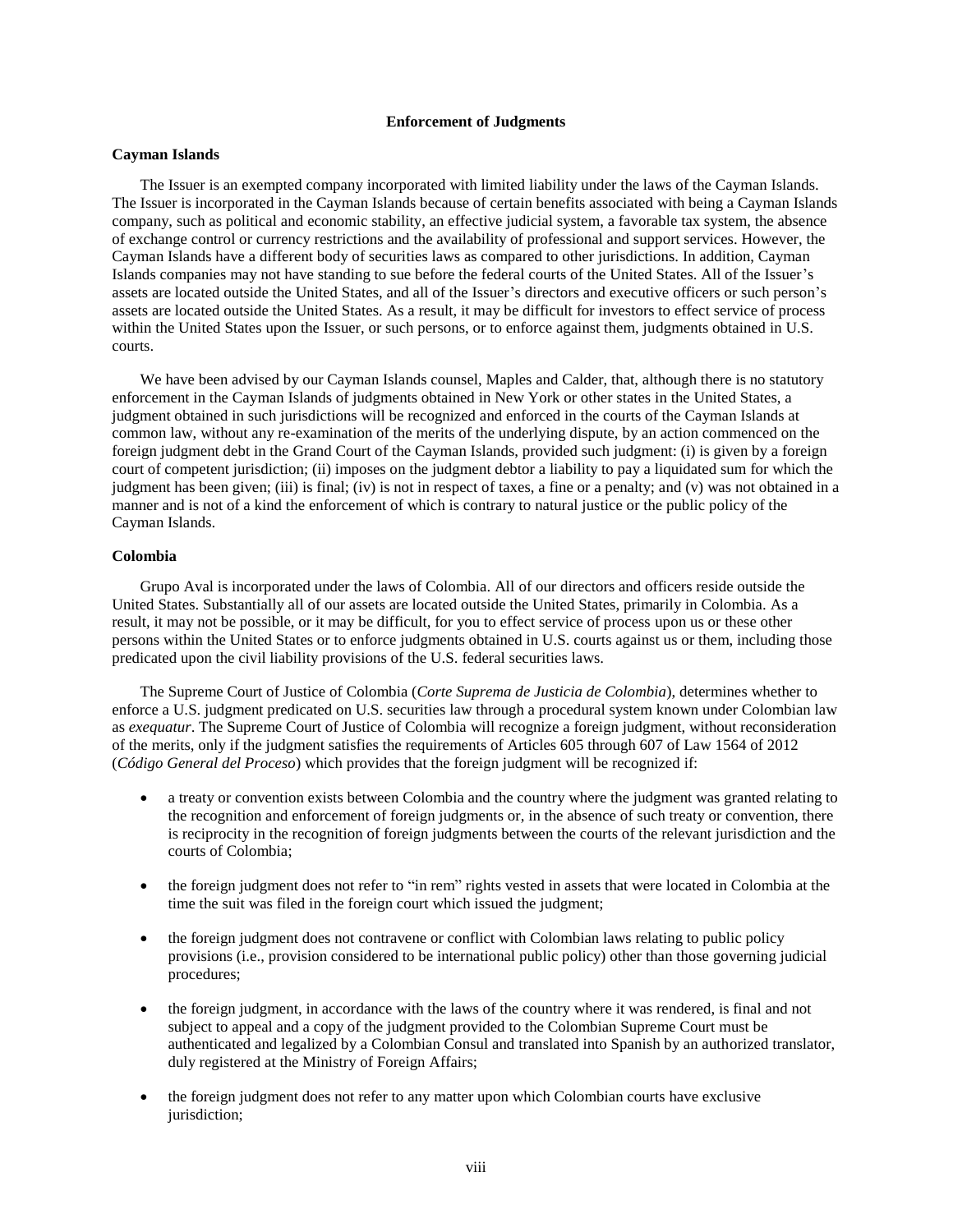- no proceedings are pending in Colombia with respect to the same cause of action, and no final judgment has been awarded in any proceeding in Colombia on the same subject matter and between the same parties;
- in the proceedings commenced in the foreign court that issued the judgment, the defendant was served properly in accordance with the applicable laws in such jurisdiction and was given a reasonable opportunity to defend itself against the action; and
- the legal requirements pertaining to the *exequatur* proceedings have been obtained.

The United States and Colombia do not have a bilateral treaty providing for automatic reciprocal recognition and enforcement of judgments in civil and commercial matters. The Colombian Supreme Court, which is the only Colombian court that can recognize foreign judgments, has generally accepted that reciprocity exists when it has been proven that either a U.S. court has recognized a Colombian judgment or that a U.S. court would recognize a foreign judgment, including a judgment issued by a Colombian court. However, the Colombian legal system is not based on precedents and exequatur decisions are made on a case-by-case basis.

Notwithstanding the foregoing, we cannot assure you that a Colombian court would recognize or enforce a judgment issued by a state or federal court in the United States with respect to the notes based on U.S. securities laws. We have been advised by our Colombian counsel that there is no legal basis for a Colombian court to exert jurisdiction over original actions to be brought against us or our directors and executive officers predicated solely upon the provisions of U.S. securities laws. In addition, certain remedies available under U.S. securities laws may not be admitted or enforced by Colombian courts.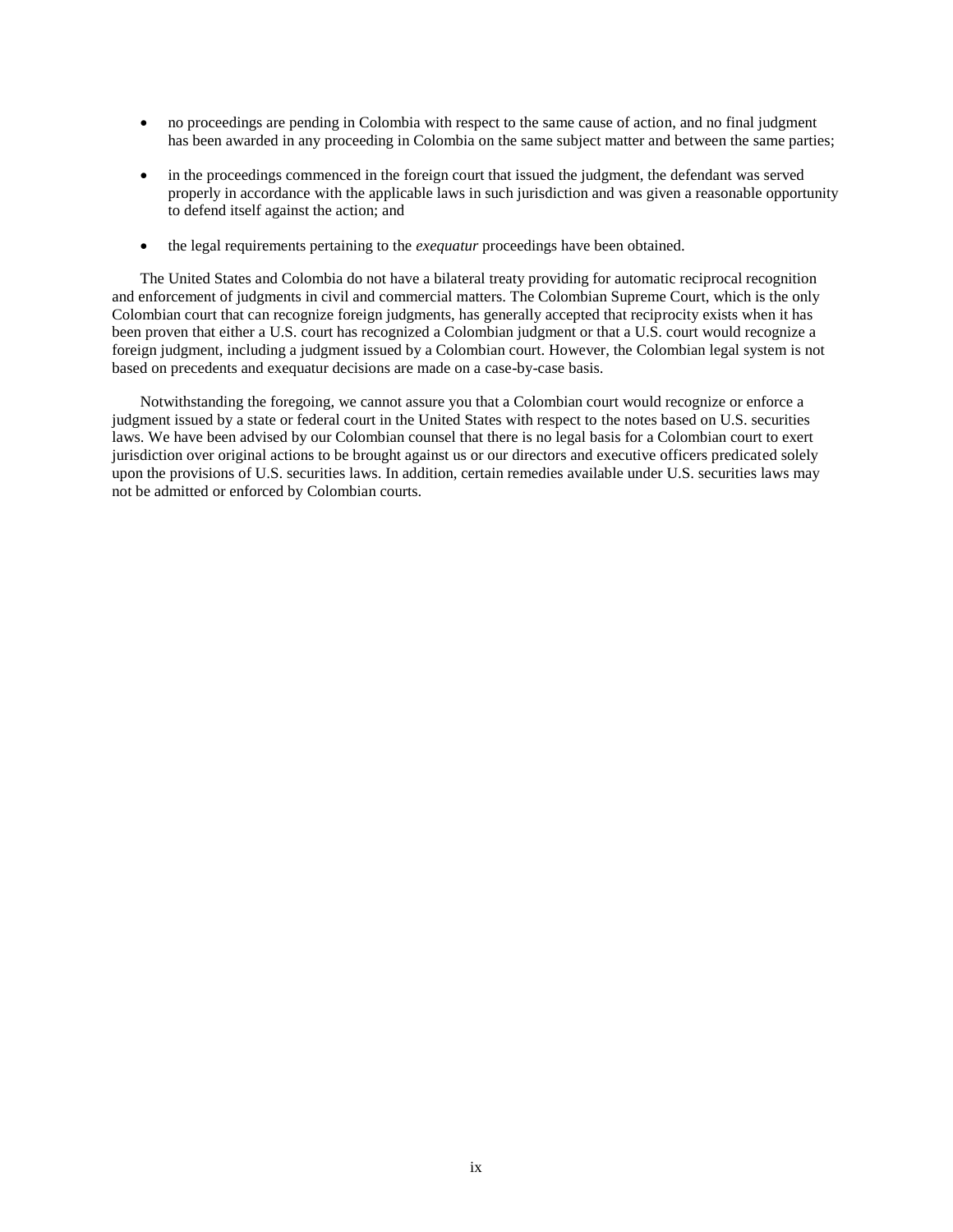#### **Summary**

<span id="page-10-0"></span>*This summary highlights selected information about us and the notes that we are offering. It may not contain all of the information that may be important to you. Before investing in our notes, you should read this entire offering memorandum carefully for a more complete understanding of our business and this offering, including our consolidated financial statements and the related notes incorporated by reference in this offering memorandum and in our 2018 Annual Report on Form 20-F and 2019 Interim Report on Form 6-K incorporated by reference herein and the sections entitled "Item 3. Key Information—D. Risk Factors" and "Item 5. Operating and Financial Review and Prospects" in our 2018 Annual Report on Form 20-F and "Item 3. Operating and Financial Review and Prospects" and "Item 4. Recent Developments" in our 2019 Interim Report on Form 6-K, each incorporated by reference herein.*

### **Our company**

We are Colombia's largest banking group based on total assets and we are also the largest banking group in Central America based on total assets as of December 31, 2018. We provide a comprehensive range of financial services and products from traditional banking services, such as making loans and taking deposits, to pension and severance fund management.

As of September 30, 2019, 69.0% of our assets are recorded in our Colombian entities, and 31.0% in our Central American operations (through LB Panamá who consolidates BAC Credomatic's operations). In terms of businesses, 87.6% of our total assets were consolidated assets from our banking subsidiaries, 11.1% were consolidated assets from Corficolombiana, and 1.3% were on-balance sheet consolidated assets of our pension fund manager, Porvenir. On a consolidated basis, Grupo Aval manages Ps 273.8 trillion of on-balance sheet assets, and Ps 282.5 trillion of off-balance sheet assets (assets under management).

Through our BAC Credomatic operations, we are the largest banking group in Central America based on consolidated assets. We have a leading Central American presence with operations that are complementary to our Colombian businesses and a leading position in the consumer and credit card banking businesses in the region.

We have operations in six Central American countries (Costa Rica, El Salvador, Guatemala, Honduras, Nicaragua and Panamá). We are the leading credit card issuer and merchant-acquiring franchise in Central America. At September 30, 2019, BAC Credomatic's credit card portfolio totaled U.S.\$3.1 billion (Ps 10.6 trillion), which represents a 3.4% increase from U.S.\$3.0 billion (Ps 10.3 trillion) at December 31, 2018. At September 30, 2019, 84.0% of BAC Credomatic's credit card portfolio was distributed across Costa Rica, Honduras, Guatemala and Panamá. The remaining 16.0% was distributed among El Salvador and Nicaragua.

For a discussion of Grupo Aval's business strengths and strategy, please see "Item 4. Information on the Company—B. Business Overview—Our Business Strengths" and "—Our Strategy" in our 2018 Annual Report on Form 20-F, which is incorporated herein by reference.

### **Risk factors**

We face risks and uncertainties that may affect our future financial and operating performance, including, among others, the following: social, economic and political conditions in Colombia and other countries in which we operate; internal security issues affecting the countries in which we operate; governmental and regulatory actions and developments affecting our operating subsidiaries and our industry; natural disasters; declines in the quality of our loan portfolio and other assets; adequacy of risk management procedures and systems; counterparty risks; exposures in derivatives transactions; increases in funding costs; changes in interest and exchange rates and other market risks; losses from trading operations; completion and integration of acquisitions, failures of information technology and other systems; competition; loss of key members of senior management; and litigation and other legal proceedings. One or more of these matters could negatively affect our business or financial performance as well as our ability to successfully implement our strategy. See "Risk Factors" beginning on page 12 and "Item 3. Key Information—D. Risk Factors" of our 2018 Annual Report on Form 20-F incorporated by reference herein for a discussion of certain risk factors you should consider before investing in the notes.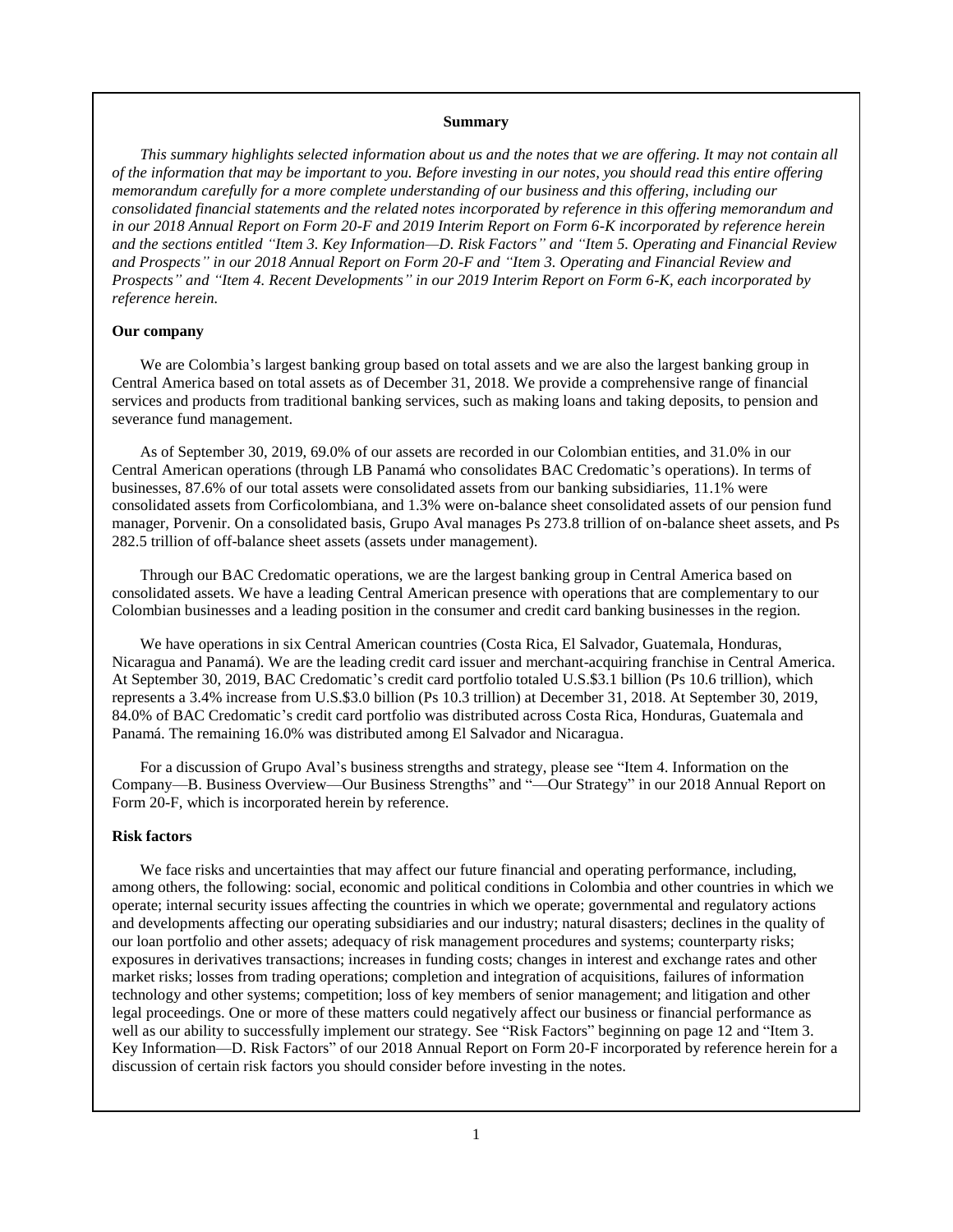#### **The Issuer**

Grupo Aval Limited is a wholly owned subsidiary of Grupo Aval and was incorporated in the Cayman Islands as an exempted company with limited liability on December 29, 2011 for an unlimited period. The registered office of the Issuer is located at P.O. Box 309, Ugland House, Grand Cayman KY1-1104, Cayman Islands. Grupo Aval Limited was registered and filed with company number 265169 with the Assistant Registrar of Companies of the Cayman Islands.

On September 26, 2012, Grupo Aval Limited issued U.S.\$1,000 million (Ps 3,477.5 billion) of its 4.75% Senior Notes due 2022, or the "2022 notes." The activities of Grupo Aval Limited are and will be limited by the terms of the indenture relating to the notes offered hereby and the 2022 notes, and to certain activities incidental or related to the notes and the 2022 notes. See "Description of the Notes." Grupo Aval Limited is not required to and has not published financial statements for any period and does not intend to publish any financial statements for future periods. The notes and other senior debt obligations guaranteed by Grupo Aval will be the only outstanding debt of Grupo Aval Limited.

Grupo Aval's registered and principal executive offices are located at Carrera 13 No. 26A - 47, Bogotá D.C., Colombia, and our general telephone number is (+57) 1 743-3222. Our website is *www.grupoaval.com*. Information contained on, or accessible through, our website is not incorporated by reference in, and shall not be considered part of, this offering memorandum.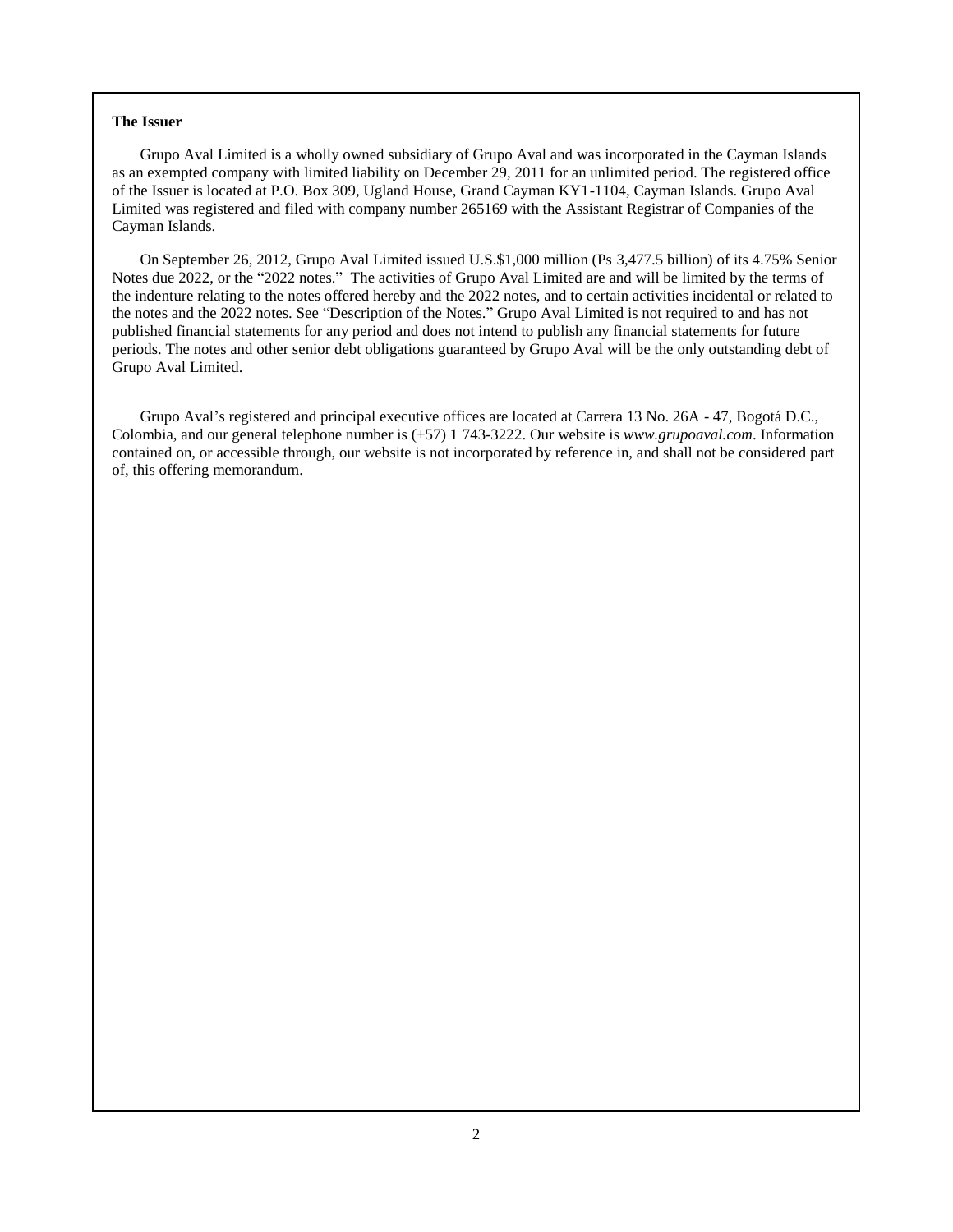# **The Offering**

*The following summary highlights selected information regarding the terms of the notes and the guarantees and is not intended to be complete. It does not contain all the information that is important to you. For a more complete understanding of the notes and the guarantees, you should read the entire offering memorandum carefully, including "Description of the Notes."*

| Grupo Aval Limited                                                                                                                                                                                                                                                                                                                                                                                                                                                                                                                                                                                                                                                               |  |  |  |  |  |
|----------------------------------------------------------------------------------------------------------------------------------------------------------------------------------------------------------------------------------------------------------------------------------------------------------------------------------------------------------------------------------------------------------------------------------------------------------------------------------------------------------------------------------------------------------------------------------------------------------------------------------------------------------------------------------|--|--|--|--|--|
| Grupo Aval                                                                                                                                                                                                                                                                                                                                                                                                                                                                                                                                                                                                                                                                       |  |  |  |  |  |
| U.S.\$1,000,000,000 aggregate principal amount of 4.375% senior<br>notes due 2030.                                                                                                                                                                                                                                                                                                                                                                                                                                                                                                                                                                                               |  |  |  |  |  |
| 99.432% plus accrued interest, if any, from February 4, 2020.                                                                                                                                                                                                                                                                                                                                                                                                                                                                                                                                                                                                                    |  |  |  |  |  |
| February 4, 2020.                                                                                                                                                                                                                                                                                                                                                                                                                                                                                                                                                                                                                                                                |  |  |  |  |  |
| U.S. dollars                                                                                                                                                                                                                                                                                                                                                                                                                                                                                                                                                                                                                                                                     |  |  |  |  |  |
| The notes will mature on February 4, 2030.                                                                                                                                                                                                                                                                                                                                                                                                                                                                                                                                                                                                                                       |  |  |  |  |  |
| The notes will accrue interest at a rate of 4.375% per year. Interest will<br>accrue from the issue date of the notes.                                                                                                                                                                                                                                                                                                                                                                                                                                                                                                                                                           |  |  |  |  |  |
| Interest on the notes will be payable semi-annually in arrears on<br>February 4 and August 4 of each year, beginning on August 4, 2020.                                                                                                                                                                                                                                                                                                                                                                                                                                                                                                                                          |  |  |  |  |  |
| The notes will be senior unsecured obligations of the Issuer and will<br>rank equal in right of payment to all the future unsecured and<br>unsubordinated indebtedness of the Issuer.                                                                                                                                                                                                                                                                                                                                                                                                                                                                                            |  |  |  |  |  |
| The guarantees will be senior unsecured obligations of Grupo Aval<br>and will rank at all times:                                                                                                                                                                                                                                                                                                                                                                                                                                                                                                                                                                                 |  |  |  |  |  |
| equal in right of payment to its other existing and future<br>$\bullet$<br>senior unsecured and unsubordinated indebtedness (other<br>than certain liabilities preferred by statute or by operation of<br>law);                                                                                                                                                                                                                                                                                                                                                                                                                                                                  |  |  |  |  |  |
| effectively subordinated to any of its future secured<br>$\bullet$<br>indebtedness to the extent of the value of assets securing such<br>indebtedness; and                                                                                                                                                                                                                                                                                                                                                                                                                                                                                                                       |  |  |  |  |  |
| structurally subordinated to all indebtedness and other<br>٠<br>liabilities (including trade payables) of subsidiaries of Grupo<br>Aval. Structural subordination refers to the claims of Grupo<br>Aval (as a shareholder of its subsidiaries) to the assets of<br>those subsidiaries being subordinate to the claims of the<br>creditors of those subsidiaries. Accordingly, in the event of<br>the insolvency of one or more of its subsidiaries, Grupo Aval<br>would not have access to the assets of these subsidiaries to<br>pay claims on Grupo Aval (such as the Guarantee) until such<br>time as all of the claims of the subsidiaries' creditors had<br>been satisfied. |  |  |  |  |  |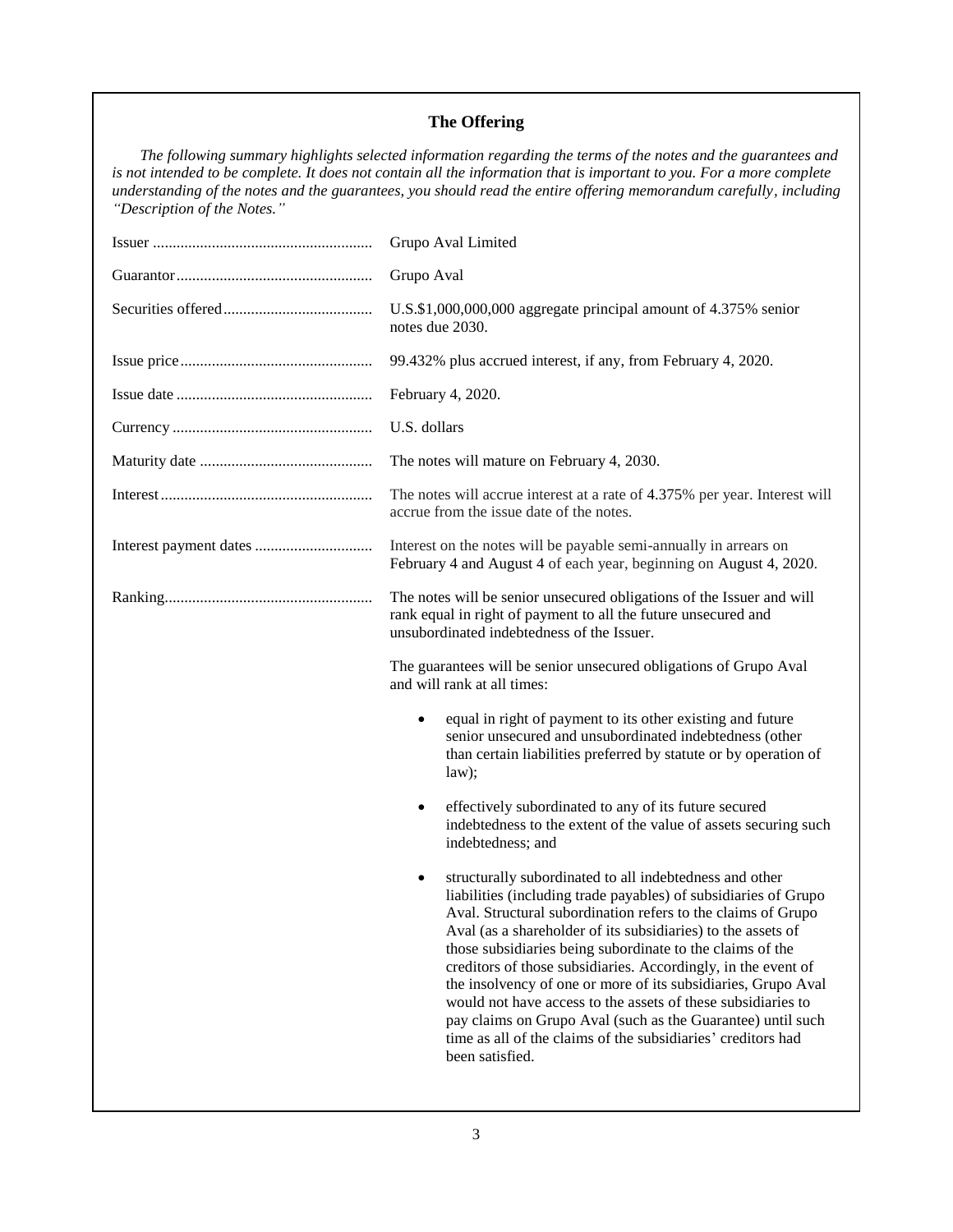| At September 30, 2019 the Issuer had U.S.\$1,000 million (Ps 3,477.5)<br>billion) of indebtedness, and Grupo Aval had total unsecured<br>unconsolidated indebtedness of U.S.\$478 million (Ps 1,662.4 billion).<br>Grupo Aval does not have any secured consolidated indebtedness,<br>other than intercompany loans secured with equity of its subsidiaries.                                                                                                                                                                                                                                         |
|------------------------------------------------------------------------------------------------------------------------------------------------------------------------------------------------------------------------------------------------------------------------------------------------------------------------------------------------------------------------------------------------------------------------------------------------------------------------------------------------------------------------------------------------------------------------------------------------------|
| The notes will not be redeemable prior to maturity, except as set forth<br>below.                                                                                                                                                                                                                                                                                                                                                                                                                                                                                                                    |
| At par redemption. We may redeem the notes, in whole or in part,<br>beginning November 4, 2029 (three months prior to the date of<br>maturity) at a redemption price equal to 100% of the outstanding<br>principal amount of the notes plus accrued and unpaid interest, if any,<br>to, but not including, the redemption date. See "Description of the<br>Notes—Optional redemption—At par redemption."                                                                                                                                                                                             |
| Make-whole redemption. We may redeem the notes, in whole or in<br>part, at any time, at a redemption price equal to the greater of 100% of<br>the outstanding principal amount of the notes and a "make-whole"<br>amount, in each case plus accrued and unpaid interest to the date of<br>redemption. See "Description of the Notes---Optional redemption-<br>Make-whole redemption."                                                                                                                                                                                                                |
| Tax redemption. We may redeem the notes, in whole but not in part, at<br>any time upon the occurrence of specified events relating to Cayman<br>Islands or Colombian tax law, at a redemption price equal to 100% of<br>the outstanding principal amount plus accrued and unpaid interest to<br>the date of redemption and any additional amounts. See "Description<br>of the Notes—Optional redemption—Tax redemption."                                                                                                                                                                             |
| All payments in respect of the notes will be made without any<br>withholding or deduction for any Colombian or Cayman Islands taxes<br>unless such withholding or deduction is required by law. In that event,<br>the Issuer or Grupo Aval will pay such additional amounts as will<br>result in receipt by the holders of notes of such amounts as would have<br>been received by them had no such withholding or deduction for<br>Colombian or Cayman Islands taxes been required, subject to certain<br>exceptions set forth under "Description of the Notes-Additional<br>Amounts."              |
| The indenture will prohibit the Issuer from incurring indebtedness,<br>other than the notes and other unsecured indebtedness ranking equally<br>with the notes, and will impose certain other limitations and<br>restrictions on the Issuer, as described under "Description of the<br>Notes-Covenants."                                                                                                                                                                                                                                                                                             |
| The indenture governing the notes will limit Grupo Aval's ability,<br>among other things, to dispose of share capital of its significant<br>subsidiaries, merge or consolidate with another entity or sell, lease or<br>transfer substantially all of our properties or assets to another entity,<br>subject to specified conditions or certain requirements. However, these<br>covenants are subject to a number of significant exceptions. In<br>addition, the indenture does not otherwise contain covenants<br>restricting us or our subsidiaries. See "Description of the Notes-<br>Covenants." |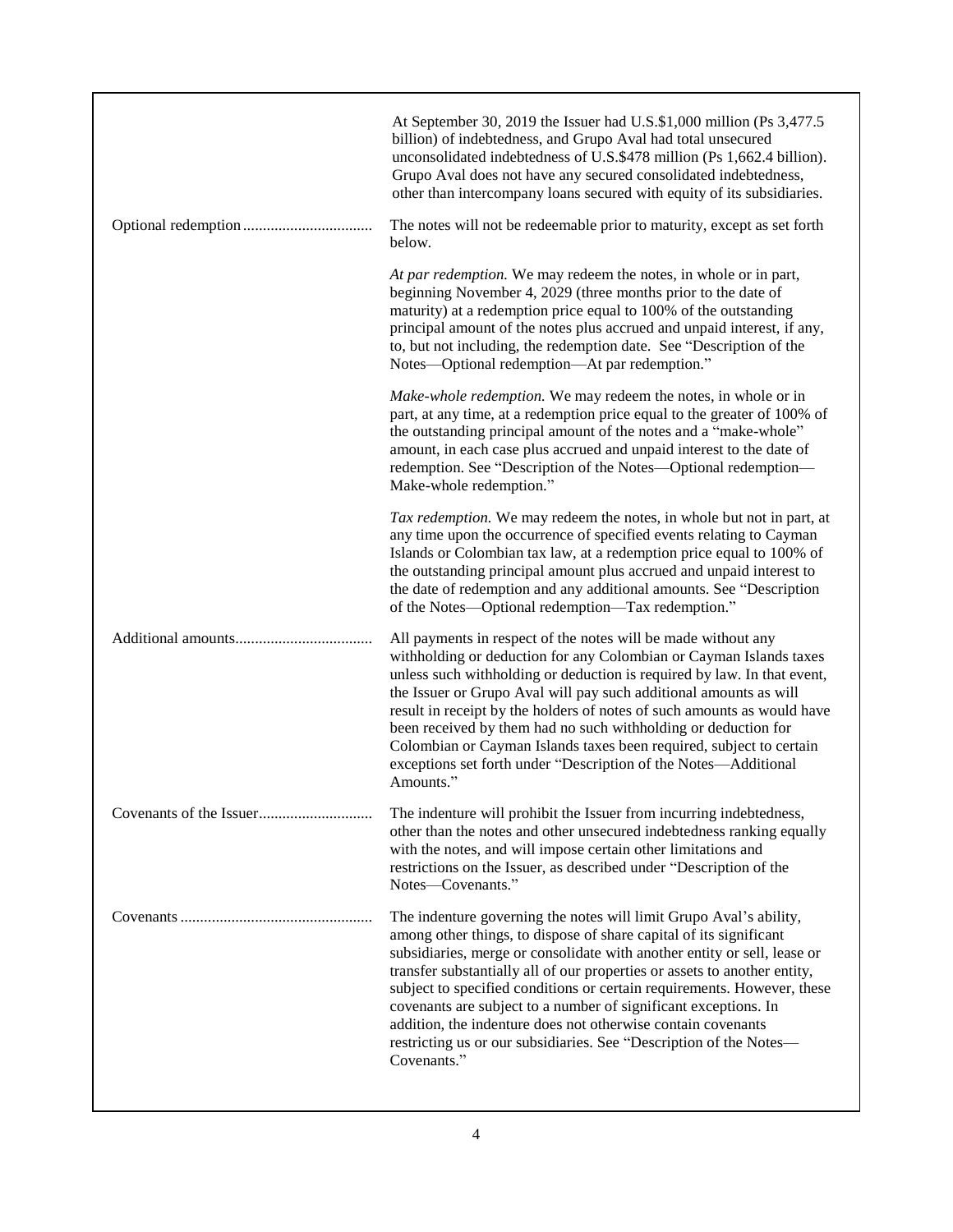| The Issuer may from time to time, without notice or consent of the<br>holders of the notes, create and issue an unlimited principal amount of<br>additional notes having the same terms and conditions (except for<br>issue date, issue price and, if applicable, the first interest payment<br>date) as, and forming a single series with, the notes initially issued in<br>this offering; <i>provided that</i> if the additional notes are not fungible with<br>the notes for U.S. federal income tax purposes, the additional notes<br>will have separate CUSIP and ISIN numbers.                                                                                                                                                                                                                                  |  |
|-----------------------------------------------------------------------------------------------------------------------------------------------------------------------------------------------------------------------------------------------------------------------------------------------------------------------------------------------------------------------------------------------------------------------------------------------------------------------------------------------------------------------------------------------------------------------------------------------------------------------------------------------------------------------------------------------------------------------------------------------------------------------------------------------------------------------|--|
|                                                                                                                                                                                                                                                                                                                                                                                                                                                                                                                                                                                                                                                                                                                                                                                                                       |  |
| We intend to use the net proceeds from this offering for general<br>corporate purposes, which may include enhancing our strategic<br>interests in the financial services sector, through acquisitions or other<br>corporate transactions, strengthening the capital base of our<br>subsidiaries by making equity investments or investing a relevant<br>portion of the net proceeds of this offering in additional tier 1 or other<br>hybrid capital issued by our subsidiaries in Colombia or Central<br>America, and prepaying outstanding indebtedness, including to related<br>parties.                                                                                                                                                                                                                           |  |
| The notes will be issued in book-entry form, in denominations of<br>U.S.\$200,000 and integral multiples of U.S.\$1,000 in excess thereof,<br>and will be represented by global notes deposited with, or on the<br>behalf of, The Depository Trust Company, or "DTC," and registered<br>in the name of a nominee of DTC. Beneficial interest in the global<br>notes will be shown on, and transfers will be effected only through,<br>records maintained by DTC for the accounts of its direct and indirect<br>participants, including Euroclear and Clearstream. The global notes<br>will be exchangeable or transferable for certificated notes only in<br>limited circumstances. See "Description of the Notes-Form of the<br>notes."                                                                              |  |
| Rule 144A notes CUSIP: 40053F AC2 ISIN: US40053FAC23                                                                                                                                                                                                                                                                                                                                                                                                                                                                                                                                                                                                                                                                                                                                                                  |  |
| Regulation S notes CUSIP: G42045 AC1<br>ISIN: USG42045AC15<br>The notes have not been, and will not be, registered under the<br>Securities Act or the laws of any other jurisdiction.<br>The notes may not be publicly offered or sold in Colombia unless the<br>notes are registered with the Colombian Superintendency of Finance<br>(Superintendencia Financiera de Colombia) and registration with the<br>National Registry of Securities and Issuers (Registro Nacional de<br>Valores y Emisores).<br>The notes have not been registered in the Cayman Islands and may not<br>be offered or sold in the Cayman Islands except in compliance with<br>the securities laws thereof.<br>The notes will be subject to limitations on transferability and resale.<br>See "Plan of Distribution-Transfer Restrictions." |  |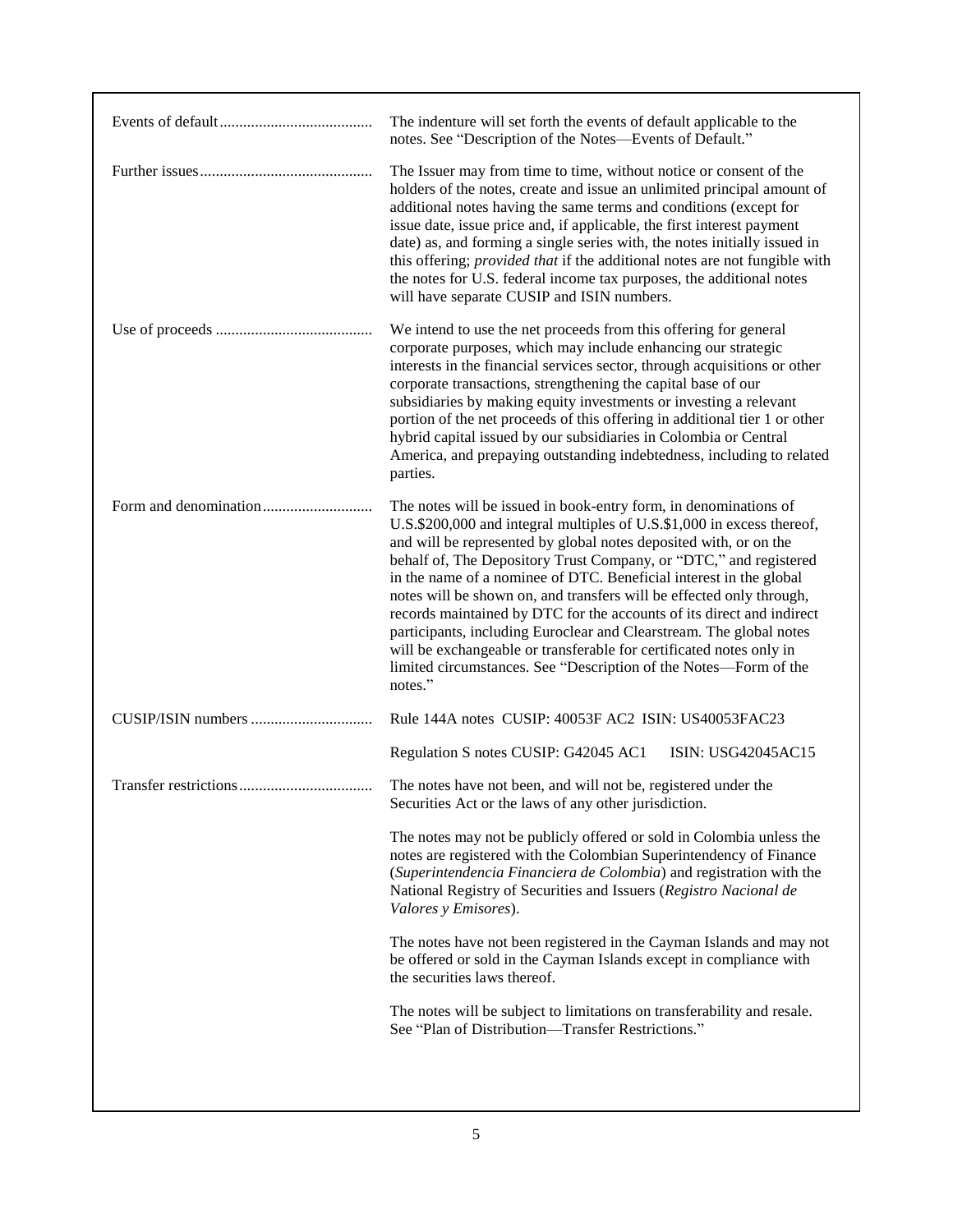|                                        | We will apply for the listing and quotation of the notes on the Official<br>List of the SGX-ST. We cannot assure you, however, that this<br>application will be accepted, or, if accepted, that the notes will remain<br>so listed. The notes are a new issue of securities, and there is no<br>established trading market for the notes. Accordingly, we cannot<br>assure you that a trading market for the notes will develop or, if a<br>market develops, that it will be maintained. |
|----------------------------------------|------------------------------------------------------------------------------------------------------------------------------------------------------------------------------------------------------------------------------------------------------------------------------------------------------------------------------------------------------------------------------------------------------------------------------------------------------------------------------------------|
|                                        | The indenture, the notes and the guarantees will be governed by, and<br>construed in accordance with, the law of the State of New York.                                                                                                                                                                                                                                                                                                                                                  |
| Trustee, Registrar, Transfer Agent and | Deutsche Bank Trust Company Americas                                                                                                                                                                                                                                                                                                                                                                                                                                                     |
|                                        | Allen & Gledhill LLP                                                                                                                                                                                                                                                                                                                                                                                                                                                                     |
|                                        | You should carefully consider all of the information in this offering<br>memorandum. See "Risk Factors" in this offering memorandum and in<br>"Item 3. Key Information—D. Risk Factors" of our 2018 Annual<br>Report on Form 20-F incorporated by reference herein for a<br>description of risks involved in making an investment in the notes.                                                                                                                                          |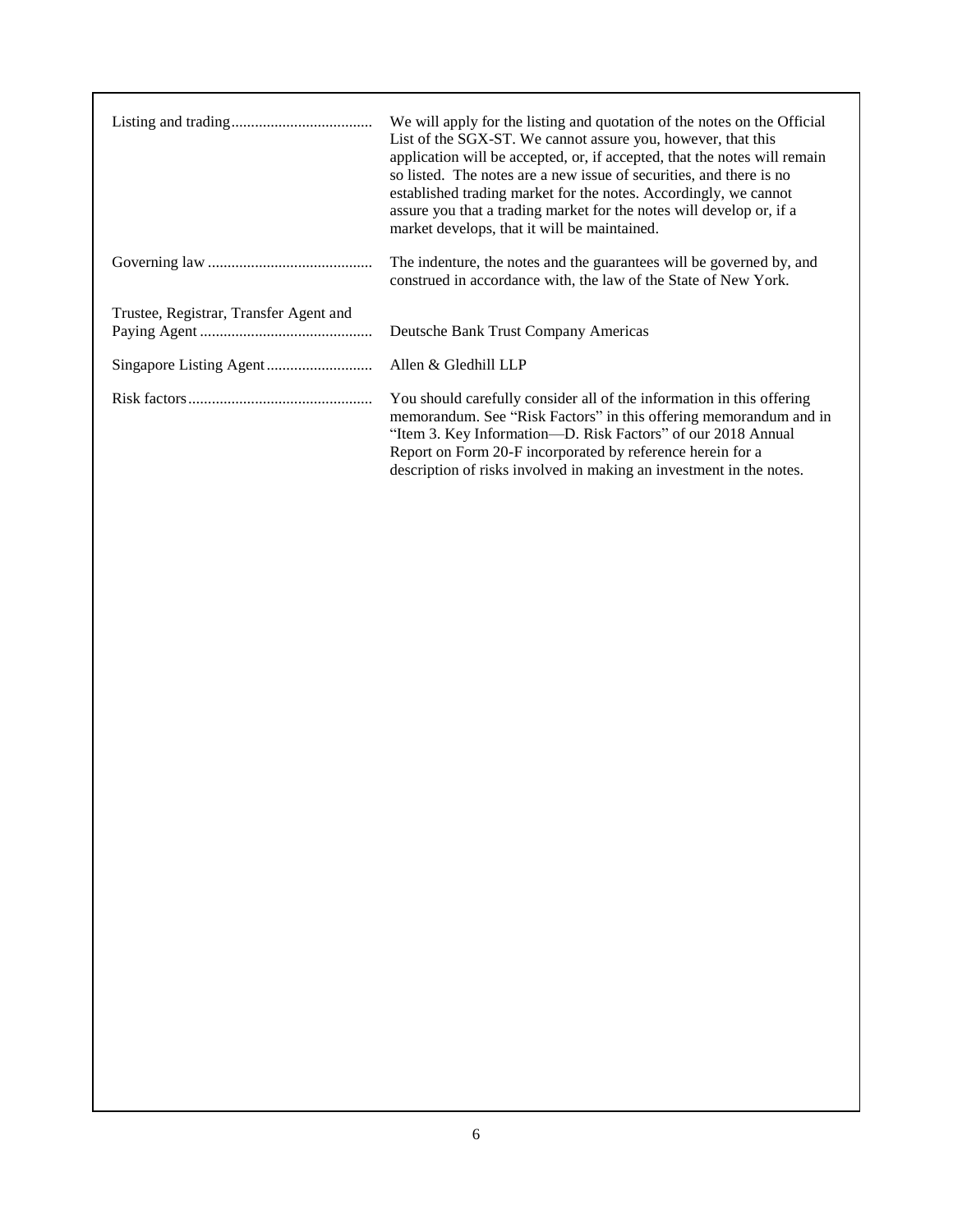### **Summary Financial and Operating Data**

The following financial data of Grupo Aval at December 31, 2018 and 2017 and for the years ended December 31, 2018, 2017 and 2016 have been derived from our audited annual consolidated financial statements prepared in accordance with IFRS included in our 2018 Annual Report on Form 20-F incorporated by reference herein. The financial data at September 30, 2019 and for the nine-month periods ended September 30, 2019 and 2018 have been derived from our unaudited condensed consolidated interim financial statements prepared in accordance with IAS 34, incorporated by reference in this offering memorandum. We have derived our selected statement of financial position as of September 30, 2019 and our consolidated statement of income and cash flow data prepared in accordance with IFRS at and for the nine-month periods ended September 30, 2019 and 2018 from our unaudited condensed consolidated interim financial statements and related notes included in our report on Form 6-K dated January 17, 2020 incorporated by reference into this offering memorandum. Our historical results are not necessarily indicative of results to be expected for future periods.

This financial data should be read in conjunction with our unaudited condensed consolidated interim financial statements, our audited annual consolidated financial statements and the related notes, "Presentation of financial and other information" and "Item 3. Operating and financial review and prospects" included in the 2019 Interim Report on Form 6-K incorporated by reference herein.

### **Statement of income data**

# **IFRS**

|                                          | <b>Grupo Aval</b>                                               |                                                  |           |                                                   |                                 |            |  |  |  |
|------------------------------------------|-----------------------------------------------------------------|--------------------------------------------------|-----------|---------------------------------------------------|---------------------------------|------------|--|--|--|
|                                          |                                                                 | For the nine-month period ended<br>September 30, |           |                                                   | For the year ended December 31, |            |  |  |  |
|                                          |                                                                 |                                                  |           |                                                   |                                 |            |  |  |  |
|                                          | 2019                                                            | 2019                                             | 2018      | 2018                                              | 2017                            | 2016       |  |  |  |
|                                          | (in U.S.S.<br>millions,<br>unless<br>otherwise<br>indicated)(2) |                                                  |           | (in Ps billions, except share and per share data) |                                 |            |  |  |  |
| Total interest income                    | 4,168.9                                                         | 14,497.1                                         | 13,665.0  | 18,356.6                                          | 18,741.8                        | 17,547.0   |  |  |  |
| Total interest expense                   | (1,756.2)                                                       | (6,106.9)                                        | (5,550.2) | (7, 484.8)                                        | (8,227.7)                       | (8,392.4)  |  |  |  |
| Net interest income                      | 2,412.7                                                         | 8,390.1                                          | 8,114.8   | 10,871.8                                          | 10,514.1                        | 9,154.6    |  |  |  |
| Impairment loss on loans and other       |                                                                 |                                                  |           |                                                   |                                 |            |  |  |  |
| accounts receivable                      | (909.7)                                                         | (3,163.4)                                        | (2,790.2) | (4,150.0)                                         | (4,119.3)                       | (3,004.2)  |  |  |  |
| Impairment (loss) recovery on other      |                                                                 |                                                  |           |                                                   |                                 |            |  |  |  |
| financial assets                         | 15.7                                                            | 54.8                                             | 37.1      | 32.5                                              | (0.1)                           | (70.4)     |  |  |  |
| Recovery of charged-off financial assets | 79.3                                                            | 275.6                                            | 238.4     | 320.1                                             | 264.6                           | 290.4      |  |  |  |
| Net impairment loss on financial assets  | (814.7)                                                         | (2, 833.0)                                       | (2,514.7) | (3,797.3)                                         | (3,854.9)                       | (2,784.2)  |  |  |  |
| Net income from commissions and fees     | 1,139.2                                                         | 3,961.4                                          | 3,543.0   | 4,839.6                                           | 4,579.0                         | 4,259.7    |  |  |  |
| Gross profit from sales of goods and     |                                                                 |                                                  |           |                                                   |                                 |            |  |  |  |
| services                                 | 527.9                                                           | 1,835.8                                          | 1,437.1   | 2,643.9                                           | 757.0                           | 929.3      |  |  |  |
| Net trading income                       | 229.5                                                           | 798.1                                            | 263.8     | 582.7                                             | 561.4                           | 724.7      |  |  |  |
| Other income(1)                          | 264.3                                                           | 919.1                                            | 1.035.1   | 1.564.5                                           | 1,361.7                         | 1,857.1    |  |  |  |
| Other expenses                           | (2,105.5)                                                       | (7,321.6)                                        | (6,659.7) | (9,371.0)                                         | (9,003.1)                       | (8, 567.3) |  |  |  |
| Income before income tax expense         | 1,653.5                                                         | 5,749.8                                          | 5,219.4   | 7,334.1                                           | 4,915.2                         | 5,573.8    |  |  |  |
| Income tax expense                       | (479.5)                                                         | (1,667.5)                                        | (1,675.7) | (2,149.6)                                         | (1,752.8)                       | (2,056.9)  |  |  |  |
| Net income for the year                  | 1,173.9                                                         | 4.082.3                                          | 3,543.8   | 5,184.6                                           | 3,162.4                         | 3,516.9    |  |  |  |
| Net income for the year attributable to: |                                                                 |                                                  |           |                                                   |                                 |            |  |  |  |
| Owners of the parent                     | 666.9                                                           | 2,319.3                                          | 2,062.0   | 2,912.7                                           | 1,962.4                         | 2,139.9    |  |  |  |
| Non-controlling interest                 | 507.0                                                           | 1,763.1                                          | 1,481.8   | 2,271.9                                           | 1,200.0                         | 1,377.1    |  |  |  |

(1) Includes net income from other financial instruments, measured mandatorily at fair value through profit or loss (Ps 162.4 billion and Ps 177.2 billion for the nine-month periods ended September 30, 2019 and 2018, respectively and Ps 205.8 billion, Ps 209.9 billion, and Ps 181.0 billion for the years ended 2018, 2017 and 2016, respectively).

(2) Translated for convenience only using the representative market rate as computed and certified by the Superintendency of Finance at September 30, 2019 of Ps 3,477.45 per U.S.\$1.00.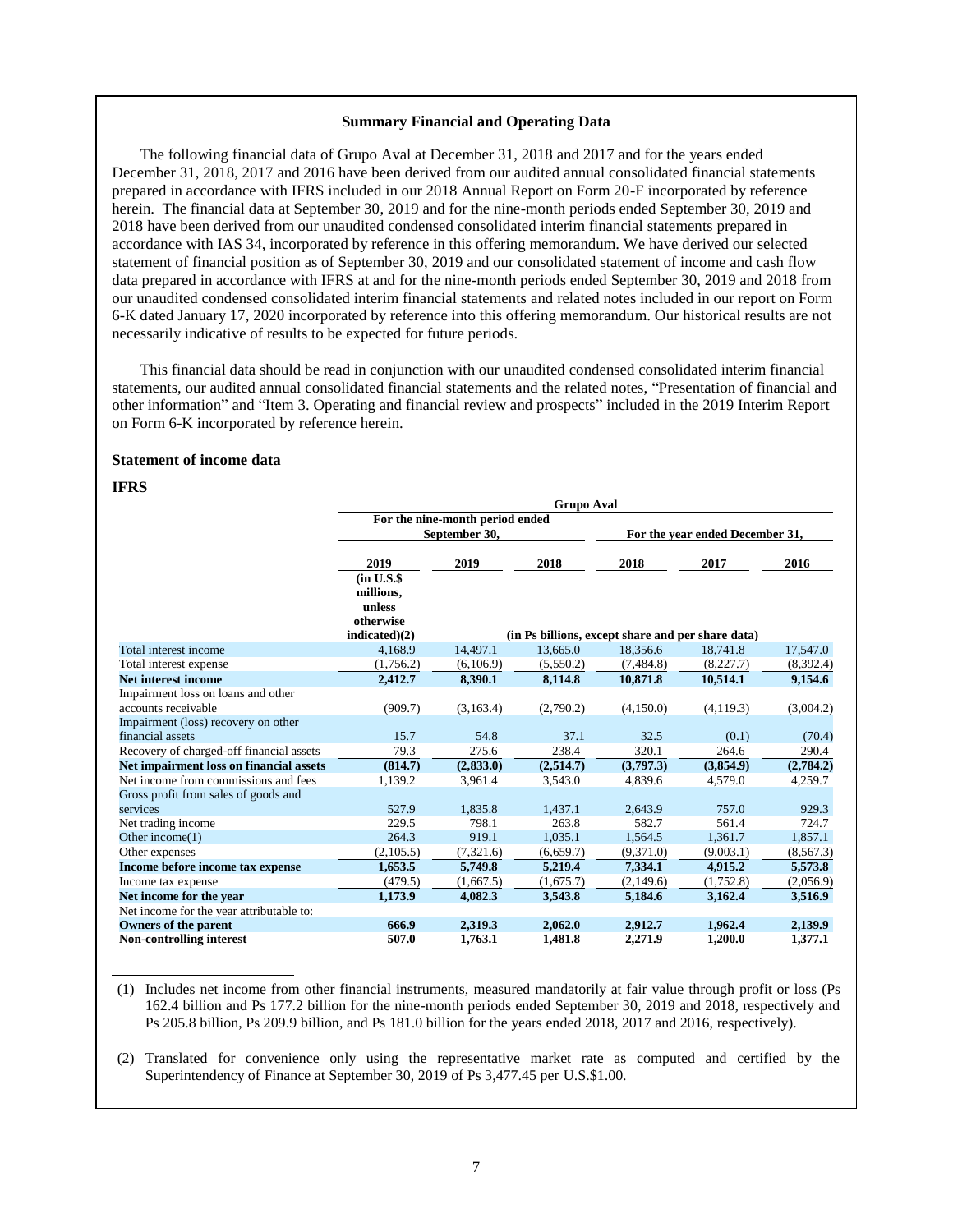# **Statement of financial position**

|                                              | <b>Grupo Aval</b>                                                |                                                             |                                                   |           |           |  |  |  |
|----------------------------------------------|------------------------------------------------------------------|-------------------------------------------------------------|---------------------------------------------------|-----------|-----------|--|--|--|
|                                              |                                                                  | At and for the nine-<br>month period ended<br>September 30, | For the year ended December 31,                   |           |           |  |  |  |
|                                              | 2019                                                             | 2019                                                        | 2018                                              | 2017      | 2016(2)   |  |  |  |
|                                              | $(in U.S.\$<br>millions,<br>unless<br>otherwise<br>indicated)(1) |                                                             | (in Ps billions, except share and per share data) |           |           |  |  |  |
| Assets:                                      |                                                                  |                                                             |                                                   |           |           |  |  |  |
| Cash and cash equivalents                    | 7,860.0                                                          | 27,332.7                                                    | 28,401.3                                          | 22,336.8  | 22.193.0  |  |  |  |
| <b>Trading assets</b>                        | 2,673.9                                                          | 9,298.4                                                     | 7,204.3                                           | 5,128.1   | 4,593.7   |  |  |  |
| Investment securities                        | 7,059.9                                                          | 24,550.6                                                    | 23,030.2                                          | 21,513.2  | 20,963.0  |  |  |  |
| Hedging derivative assets                    | 8.0                                                              | 27.8                                                        | 30.1                                              | 55.3      | 128.5     |  |  |  |
| <b>Total loans</b>                           | 50.160.2                                                         | 174,429.7                                                   | 168,685.7                                         | 160,754.3 | 150,898.7 |  |  |  |
| Other accounts receivables, net              | 3,113.6                                                          | 10,827.4                                                    | 9,300.6                                           | 6,521.9   | 5,597.3   |  |  |  |
| Non-current assets held for sale             | 28.4                                                             | 98.6                                                        | 186.7                                             | 101.4     | 259.5     |  |  |  |
| Investments in associates and joint ventures | 284.8                                                            | 990.3                                                       | 982.7                                             | 1,043.0   | 1,146.6   |  |  |  |
| Tangible assets                              | 2,591.1                                                          | 9,010.3                                                     | 6,588.5                                           | 6,654.0   | 6,559.5   |  |  |  |
| Concession arrangement rights                | 2,008.8                                                          | 6,985.6                                                     | 5,514.5                                           | 3,114.2   | 2,805.3   |  |  |  |
| Goodwill                                     | 2,207.5                                                          | 7,676.3                                                     | 7,318.6                                           | 6,901.1   | 6,824.9   |  |  |  |
| Other intangible assets                      | 321.6                                                            | 1.118.4                                                     | 1,033.9                                           | 848.7     | 735.0     |  |  |  |
| Income tax assets                            | 320.0                                                            | 1,112.9                                                     | 935.2                                             | 1,046.9   | 779.1     |  |  |  |
| Other assets                                 | 111.7                                                            | 388.3                                                       | 462.9                                             | 519.8     | 589.4     |  |  |  |
| <b>Total assets</b>                          | 78,749.5                                                         | 273,847.3                                                   | 259,675.2                                         | 236,538.5 | 224,073.7 |  |  |  |
| <b>Liabilities:</b>                          |                                                                  |                                                             |                                                   |           |           |  |  |  |
| <b>Trading liabilities</b>                   | 239.3                                                            | 832.2                                                       | 811.3                                             | 298.7     | 640.7     |  |  |  |
| Hedging derivatives liabilities              | 33.2                                                             | 115.3                                                       | 195.5                                             | 13.5      | 43.4      |  |  |  |
| <b>Customer</b> deposits                     | 50,050.5                                                         | 174,048.0                                                   | 164,359.5                                         | 154,885.2 | 143,887.1 |  |  |  |
| Interbank borrowings and overnight funds     | 1,645.4                                                          | 5.721.8                                                     | 6.814.1                                           | 4,970.4   | 6,315.7   |  |  |  |
| Borrowings from banks and others             | 6,508.6                                                          | 22,633.3                                                    | 20,610.8                                          | 18,205.3  | 17,906.6  |  |  |  |
| Bonds issued                                 | 6,170.4                                                          | 21,457.1                                                    | 20,140.3                                          | 19,102.2  | 18,568.2  |  |  |  |
| Borrowings from development entities         | 1,056.7                                                          | 3,674.8                                                     | 3,646.8                                           | 2,998.1   | 2,725.7   |  |  |  |
| Provisions                                   | 211.8                                                            | 736.4                                                       | 695.3                                             | 692.6     | 620.4     |  |  |  |
| Income tax liabilities                       | 839.1                                                            | 2,918.1                                                     | 2,574.4                                           | 2,027.7   | 1,651.9   |  |  |  |
| <b>Employee benefits</b>                     | 390.1                                                            | 1,356.4                                                     | 1,264.9                                           | 1,238.2   | 1,097.6   |  |  |  |
| Other liabilities                            | 2,298.0                                                          | 7,991.2                                                     | 9,008.0                                           | 6,235.5   | 5,957.2   |  |  |  |
| <b>Total liabilities</b>                     | 69,443.0                                                         | 241,484.5                                                   | 230,120.8                                         | 210,667.3 | 199,414.5 |  |  |  |
| <b>Equity</b>                                |                                                                  |                                                             |                                                   |           |           |  |  |  |
| Attributable to the owners of the parent     |                                                                  |                                                             |                                                   |           |           |  |  |  |
| Subscribed and paid-in capital               | 6.4                                                              | 22.3                                                        | 22.3                                              | 22.3      | 22.3      |  |  |  |
| Additional paid-in capital                   | 2.428.7                                                          | 8.445.8                                                     | 8.472.3                                           | 8,303.4   | 8,307.5   |  |  |  |
| Retained earnings                            | 2,755.8                                                          | 9,583.0                                                     | 8,598.3                                           | 7,174.4   | 6,522.1   |  |  |  |
| Other comprehensive income                   | 363.3                                                            | 1,263.3                                                     | 696.8                                             | 786.9     | 749.6     |  |  |  |
| Equity attributable to owners of the parent  | 5,554.2                                                          | 19,314.3                                                    | 17,789.7                                          | 16,287.0  | 15,601.6  |  |  |  |
| <b>Non-controlling interest</b>              | 3,752.3                                                          | 13,048.5                                                    | 11,764.6                                          | 9,584.2   | 9,057.7   |  |  |  |
| <b>Total equity</b>                          | 9,306.5                                                          | 32,362.8                                                    | 29,554.3                                          | 25,871.2  | 24,659.2  |  |  |  |
| <b>Total liabilities and equity</b>          | 78,749.5                                                         | 273,847.3                                                   | 259,675.2                                         | 236,538.5 | 224,073.7 |  |  |  |

(1) Translated for convenience only using the representative market rate as computed and certified by the Superintendency of Finance at September 30, 2019 of Ps 3,477.45 per U.S.\$1.00.

(2) Statement of financial position data of Grupo Aval at December 31, 2016 has been derived from our audited annual consolidated financial statements prepared in accordance with IFRS included in our 2017 Annual Report on Form 20-F.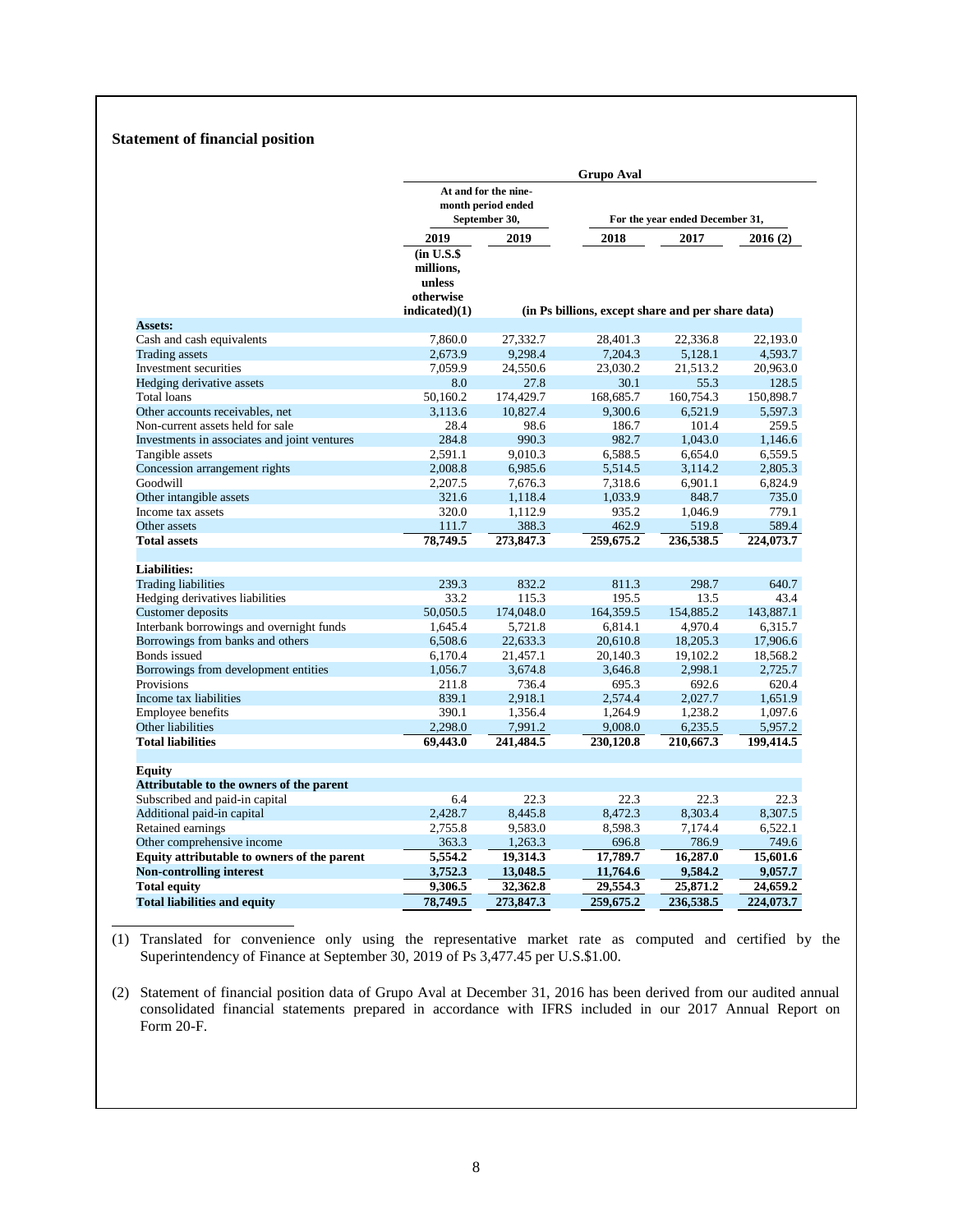### **Other financial and operating data**

|                                        | <b>Grupo Aval</b> |                                                         |                                                 |                                        |            |  |  |
|----------------------------------------|-------------------|---------------------------------------------------------|-------------------------------------------------|----------------------------------------|------------|--|--|
|                                        |                   | At and for the nine-month<br>period ended September 30, |                                                 | At and for the year ended December 31, |            |  |  |
|                                        | 2019              | 2018                                                    | 2018                                            | 2017                                   | 2016       |  |  |
|                                        |                   |                                                         | (in percentages, unless otherwise<br>indicated) |                                        |            |  |  |
| <b>Profitability ratios:</b>           |                   |                                                         |                                                 |                                        |            |  |  |
| Net interest margin $(1)$              | 5.6%              | 5.8%                                                    | 5.7%                                            | 5.8%                                   | 5.4%       |  |  |
| ROAA(2)                                | 2.1%              | 2.0%                                                    | 2.2%                                            | 1.4%                                   | 1.6%       |  |  |
| ROAE(3)                                | 17.0%             | 17.2%                                                   | 17.8%                                           | 12.6%                                  | 14.3%      |  |  |
| Efficiency ratio $(4)$ :               | 46.0%             | 46.3%                                                   | 45.7%                                           | 50.1%                                  | 49.0%      |  |  |
| Credit quality data:                   |                   |                                                         |                                                 |                                        |            |  |  |
| Charge-offs as a percentage of average |                   |                                                         |                                                 |                                        |            |  |  |
| gross $loans(6)$                       | 2.2%              | 1.9%                                                    | 1.9%                                            | 1.7%                                   | 1.6%       |  |  |
| <b>Operational data (in units):</b>    |                   |                                                         |                                                 |                                        |            |  |  |
| Number of customers of the banks(8)    | 15,728,036        | 15,448,688                                              | 15,654,858                                      | 14,700,386                             | 13,883,370 |  |  |
| Number of branches(9)                  | 1,692             | 1,732                                                   | 1,734                                           | 1,771                                  | 1,789      |  |  |
| Number of $ATMs(9)$                    | 5,572             | 5.726                                                   | 5,570                                           | 5.774                                  | 5.739      |  |  |

|                                                | <b>Grupo Aval</b>                                             |                                                         |        |        |  |  |  |
|------------------------------------------------|---------------------------------------------------------------|---------------------------------------------------------|--------|--------|--|--|--|
|                                                | At and for the<br>nine-month<br>period ended<br>September 30, | At and for the year ended December 31,                  |        |        |  |  |  |
|                                                | 2019                                                          | 2018<br>(in percentages, unless otherwise<br>indicated) | 2017   | 2016   |  |  |  |
| Capital ratios:                                |                                                               |                                                         |        |        |  |  |  |
| Period-end equity as a percentage of period-   |                                                               |                                                         |        |        |  |  |  |
| end total assets                               | 11.8%                                                         | 11.4%                                                   | 10.9%  | 11.0%  |  |  |  |
| Tangible equity ratio(5)                       | 8.9%                                                          | 8.4%                                                    | 7.9%   | 7.9%   |  |  |  |
| <b>Credit quality data:</b>                    |                                                               |                                                         |        |        |  |  |  |
| Loans past due more than 30 days / total gross |                                                               |                                                         |        |        |  |  |  |
| loans(6)                                       | 4.5%                                                          | 4.3%                                                    | 3.9%   | 3.0%   |  |  |  |
| Loans past due more than 90 days / total gross |                                                               |                                                         |        |        |  |  |  |
| loans(6)                                       | 3.3%                                                          | 3.1%                                                    | 2.8%   | 2.0%   |  |  |  |
| Loss allowance as a percentage of past due     |                                                               |                                                         |        |        |  |  |  |
| loans more than $30 \text{ days}(7)$           | 109.8%                                                        | 113.9%                                                  | 90.7%  | 95.0%  |  |  |  |
| Loss allowance as a percentage of past due     |                                                               |                                                         |        |        |  |  |  |
| loans more than $90 \text{ days}(7)$           | 153.2%                                                        | 158.0%                                                  | 128.2% | 143.9% |  |  |  |
| Loss allowance as a percentage of gross        |                                                               |                                                         |        |        |  |  |  |
| loans(6)(7)                                    | 5.0%                                                          | 4.8%                                                    | 3.5%   | 2.8%   |  |  |  |

(1) For the nine-month periods ended September 30, 2019 and 2018, net interest margin is calculated as annualized net interest income divided by total average interest-earning assets. Average interest-earning assets for the nine-month periods ended September 30, 2019 and 2018 are calculated as the sum of interest-earning assets at each quarter-end during the applicable nine-month period and the prior year end divided by four. For the years ended December 31, 2018, 2017 and 2016, net interest margin is calculated as net interest income divided by total average interest-earning assets. Average interest-earning assets for 2018, 2017 and 2016 are calculated as the sum of interest-earning assets at each quarter-end during the applicable year and the prior year end divided by five.

(2) For the nine-month periods ended September 30, 2019 and 2018, ROAA is calculated as annualized net income divided by average assets. Average assets for the nine-month period ended September 30, 2019 and 2018 are calculated as the sum of assets at each quarter-end during the applicable nine-month period and the prior year end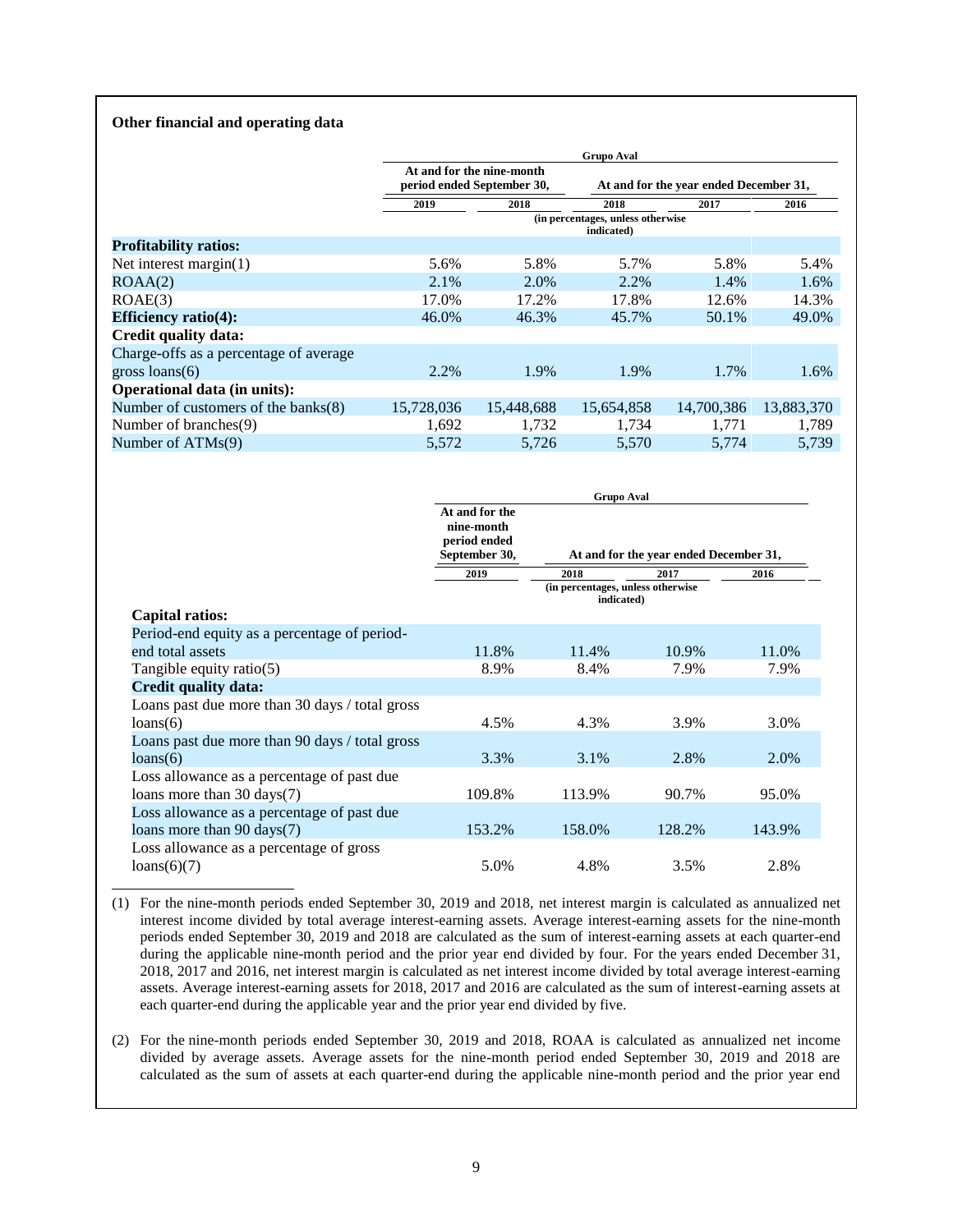divided by four. For the years ended December 31, 2018, 2017 and 2016, ROAA is calculated as net income divided by average assets. Average assets for 2018, 2017 and 2016 are calculated as the sum of assets at each quarter-end during the applicable year and the prior year end divided by five.

- (3) For the nine-month periods ended September 30, 2019 and 2018, ROAE is calculated as annualized net income attributable to owners of the parent divided by average equity attributable to owners of the parent. Average equity attributable to owners of the parent for the nine-month periods ended September 30, 2019 and 2018 is calculated as the sum of equity attributable to owners of the parent at each quarter-end during the applicable nine-month period and the prior year end divided by four. For the years ended December 31, 2018, 2017 and 2016, ROAE is calculated as net income attributable to owners of the parent divided by average equity attributable to owners of the parent. Average equity attributable to owners of the parent for 2018, 2017 and 2016 is calculated as the sum of equity attributable to owners of the parent at each quarter-end during the applicable year end and the prior year end divided by five.
- (4) Efficiency ratio is calculated as total other expenses divided by net interest income plus net income from commissions and fees, gross profit from sales of goods and services, net trading income, net income from other financial instruments measured mandatorily at FVTPL and total other income. Starting on 2019, and due to the implementation of IFRS 16, we changed the calculation of the efficiency ratio as calculated on our 2018 Annual Report on Form 20- F. Figures for 2018, 2017 and 2016 have been changed for comparability purposes.
- (5) Tangible equity ratio is calculated as total equity minus intangible assets (calculated as goodwill plus other intangible assets excluding those related to concession arrangements rights, Ps 6,985.6 billion as of September 30, 2019, Ps 5,514.5 billion in 2018, Ps 3,114.2 billion in 2017 and Ps 2,805.3 billion in 2016) divided by total assets minus intangible assets (as defined before). See "Item 3. Key Information—A. Selected financial and operating data— Ratios and Measures of Financial Performance" of our 2018 Annual Report on Form 20-F.
- (6) Gross loans exclude interbank and overnight funds (Ps 4,133.1 billion as of September 30, 2019, Ps 7,635.2 billion in 2018, Ps 7,279.1 billion in 2017 and Ps 3,569.6 billion in 2016) as these are short-term liquidity operations not subject to deterioration.
- (7) Includes the impact of IFRS 9 adoption on January 1, 2018 of Ps 1,163.0 billion.
- (8) Reflects aggregated customers of our banking subsidiaries. Customers of more than one of our banking subsidiaries and BAC Credomatic are counted separately for each banking subsidiary.
- (9) Reflects aggregated number of full-service branches or ATMs of our banking subsidiaries and BAC Credomatic, as applicable, located throughout Colombia and Central America.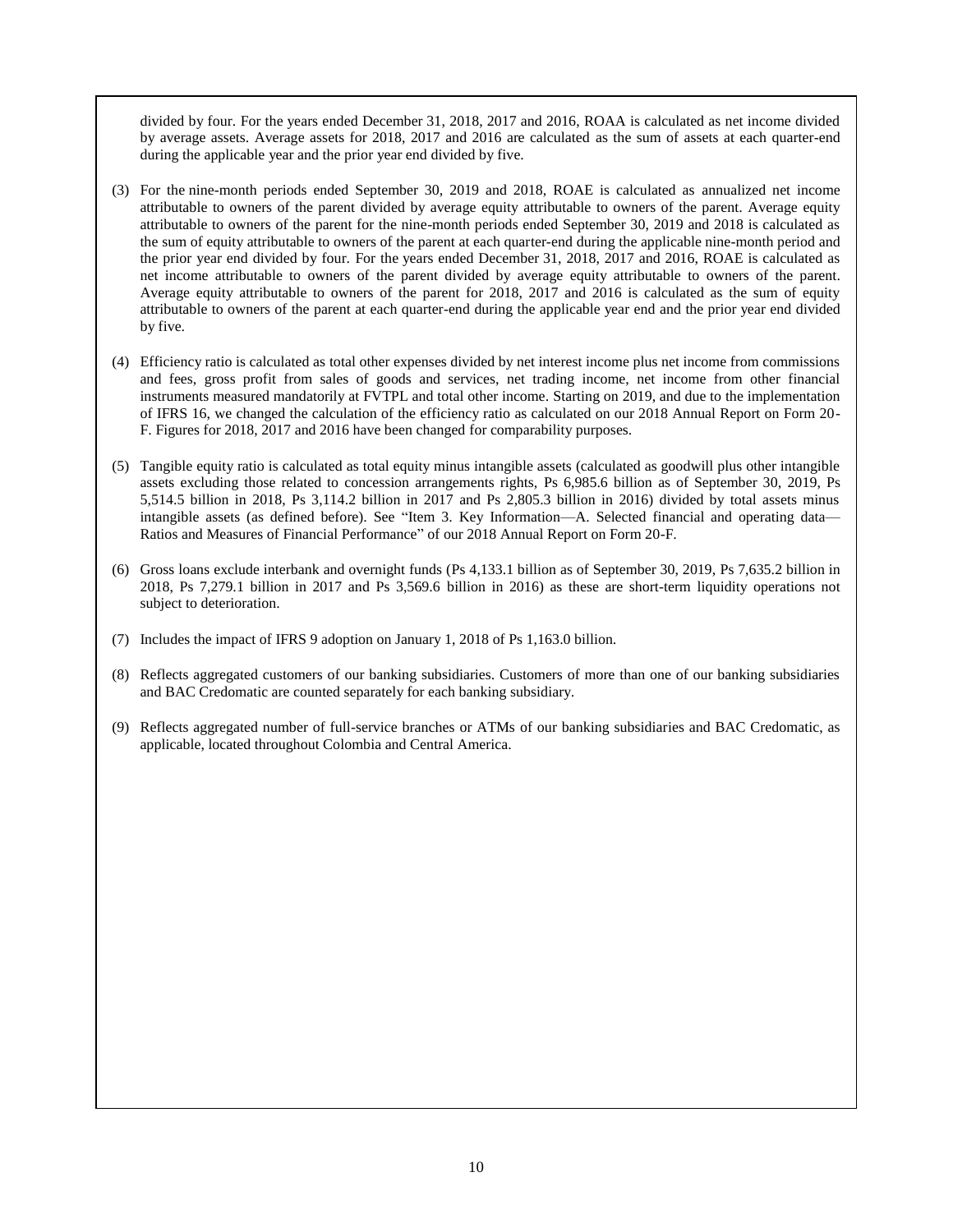### **Capitalization ratios**

The following table presents consolidated capitalization ratios for our Colombian banking subsidiaries and Corficolombiana which are subject to capital requirements. As discussed in our 2018 Annual Report on Form 20-F, Decree 1477 of 2018 modified the capital adequacy requirements applicable to financing entities in Colombia. As a result, our banking subsidiaries and Corficolombiana will migrate to Basel III capital requirements in 2021.

|                          |                           |                              | <b>Grupo Aval entities</b><br>At September 30, 2019 |                              |                 |                            |
|--------------------------|---------------------------|------------------------------|-----------------------------------------------------|------------------------------|-----------------|----------------------------|
|                          |                           |                              |                                                     |                              |                 |                            |
|                          | <b>Banco</b> de<br>Bogotá | <b>Banco de</b><br>Occidente | <b>Banco</b><br>Popular                             | <b>Banco</b><br>AV<br>Villas | Corficolombiana | Grupo Aval<br>consolidated |
|                          |                           |                              |                                                     | (in percentages)             |                 |                            |
| Tangible equity ratio(1) | 8.7                       | 11.1                         | 12.0                                                | 11.0                         | 30.1            | 8.9                        |
|                          | 9.6                       | 10.2                         | 8.7                                                 | 10.2                         | 36.7            |                            |
|                          | 13.4                      | 12.4                         | 10.7                                                | 11.0                         | 39.3            |                            |

|                          |                    |                              | <b>Grupo Aval entities</b> |                                     |                 |                            |  |  |  |
|--------------------------|--------------------|------------------------------|----------------------------|-------------------------------------|-----------------|----------------------------|--|--|--|
|                          |                    | <b>At December 31, 2018</b>  |                            |                                     |                 |                            |  |  |  |
|                          | Banco de<br>Bogotá | <b>Banco de</b><br>Occidente | Banco<br>Popular           | <b>Banco</b><br>AV<br><b>Villas</b> | Corficolombiana | Grupo Aval<br>consolidated |  |  |  |
|                          |                    |                              |                            | (in percentages)                    |                 |                            |  |  |  |
| Tangible equity ratio(1) | 8.4                | 11.0                         | 11.2                       | 11.0                                | 29.6            | 8.4                        |  |  |  |
|                          | 8.9                | 10.2                         | 7.7                        | 9.9                                 | 32.9            | __                         |  |  |  |
|                          | 13.5               | 12.6                         | 10.1                       | 10.5                                | 35.3            |                            |  |  |  |

*Source*: Company calculations based on each entity's respective financial statements for the period indicated. Tangible equity ratio is calculated under IFRS. Tier 1 ratio and solvency ratio are calculated under Colombian IFRS applicable to Consolidated Financial Statements for solvency purposes as required by the Superintendency of Finance.

- (1) Tangible equity ratio is calculated as total equity minus intangible assets (calculated as goodwill plus other intangible assets excluding those related to concession arrangements rights) divided by total assets minus intangible assets (calculated as goodwill plus other intangible assets excluding those related to concession arrangements rights). See "Item 3. Key Information—A. Selected financial and operating data— Ratios and Measures of Financial Performance" of our 2018 Annual Report on Form 20-F.
- (2) Tier 1 ratio is calculated as primary capital divided by risk-weighted assets, including credit, market and operational risks.
- (3) Solvency ratio is calculated as technical capital divided by risk-weighted assets, including credit, market and operational risks. For a definition of technical capital, see "Item 4. Information on the Company—B. Business Overview—Supervision and regulation—Capital adequacy requirements" of our 2018 Annual Report on Form 20-F.

All of our banking subsidiaries (Banco de Bogotá, Banco de Occidente, Banco Popular and Banco AV Villas), Porvenir and Corficolombiana, are subject to inspection and supervision as financial institutions by the Superintendency of Finance. Grupo Aval is also subject to the inspection and supervision of the Superintendency of Finance as a result of Law 1870 of 2017, also known as Law of Financial Conglomerates, which came in effect on February 6, 2019. Grupo Aval, as the holding company of its financial conglomerate is responsible for the compliance with capital adequacy requirements, corporate governance standards, risk management and internal control and criteria for identifying, managing and revealing conflicts of interest, applicable to its financial conglomerate. See "Item 4. Information on the Company—B. Business Overview—Supervision and regulation— Capital adequacy requirements" of our 2018 Annual Report on Form 20-F.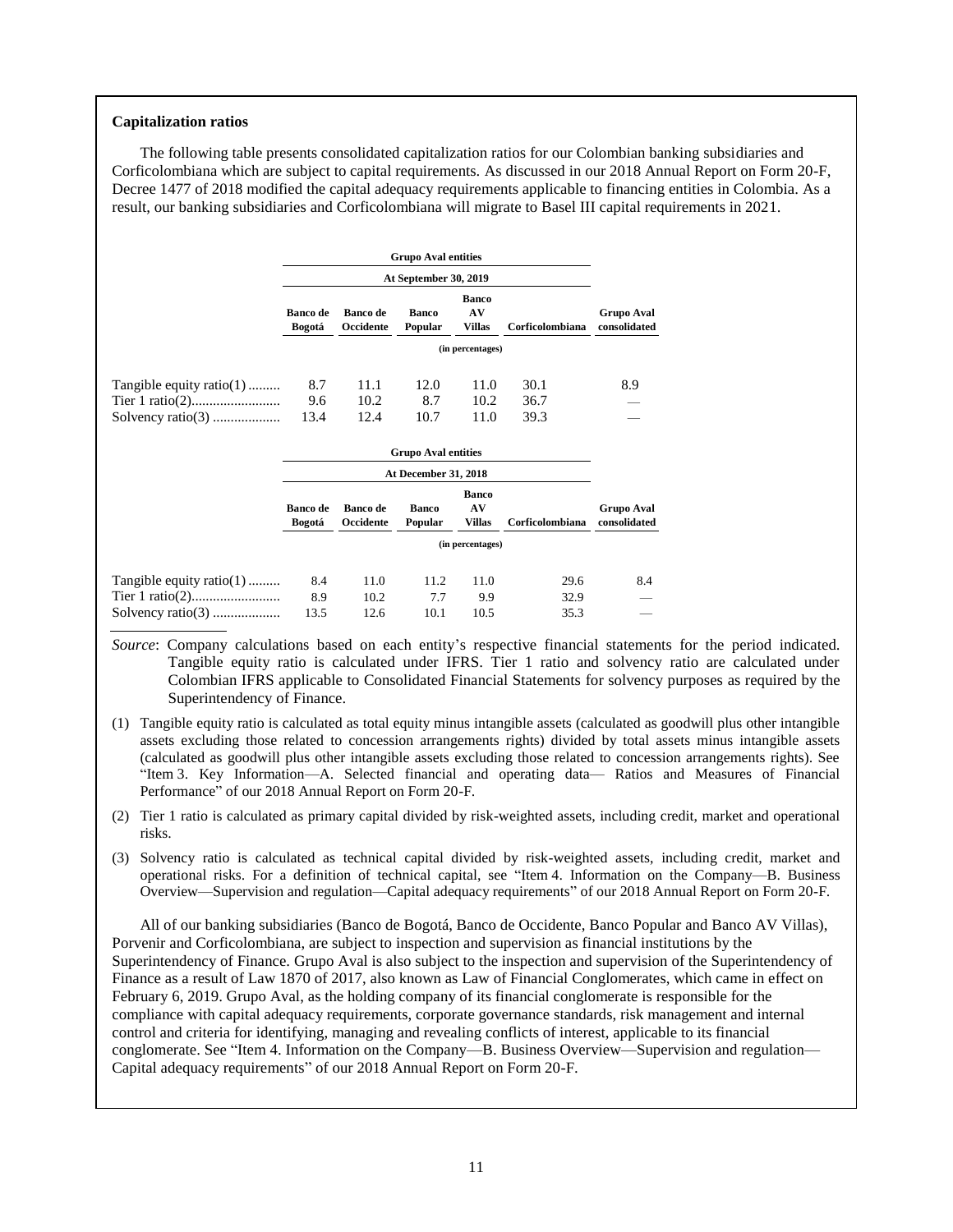# **Risk Factors**

<span id="page-21-0"></span>*An investment in the notes involves a high degree of risk. Our 2018 Annual Report on Form 20-F, which is incorporated by reference herein, describes the risks with respect to our company, our industry and operating environment. You should carefully consider these risk factors and the ones set forth below, as well as the other information presented in this offering memorandum, before buying the notes. Our business, financial condition and results of operations could be materially and adversely affected if any of these risks should occur. In that event, the market price of the notes could decline, and you could lose all or part of your investment. We may face additional risks and uncertainties that are not presently known to us, or that we currently deem immaterial, which may also impair our business.* 

### **Risks relating to the offering, the guarantees and the notes**

*Grupo Aval's ability to make payment in respect of the notes and the guarantees will depend on the dividend distributions that it receives from its subsidiaries and affiliates, and holders of the notes will be effectively subordinated to the claims of creditors of Grupo Aval's subsidiaries and affiliates.* 

Grupo Aval is the controlling shareholder of a group of companies operating throughout various industries, with no substantial assets other than the equity interests it holds in its subsidiaries and affiliates. Consequently, Grupo Aval and Grupo Aval Limited will depend on dividend distributions from Grupo Aval's subsidiaries and affiliates to be able to make payments in respect of the notes and the guarantees. Moreover, Grupo Aval's subsidiaries and affiliates are separate and distinct legal entities, and, other than Grupo Aval Limited, they will have no obligation, contingent or otherwise, to pay the amounts due under the notes or to make any funds available to pay these amounts, whether by dividend, distribution, loan or other payments. You will not have any direct claim on the cash flows or assets of Grupo Aval's subsidiaries or affiliates.

The ability of Grupo Aval's subsidiaries and affiliates to make dividends and other payments to us will depend on their cash flows and earnings, which, in turn, will be affected by the factors discussed in "Risk Factors"—Risks relating to our businesses and industry. The ability of Grupo Aval's subsidiaries and affiliates to make distributions to Grupo Aval may be restricted by, among other things, applicable laws and regulations and the terms of agreements into which they enter. There are various regulatory restrictions in Colombia and other jurisdictions that may limit our subsidiaries' and affiliates' ability to pay dividends or make other payments to us, such as the obligation to maintain minimum regulatory capital, minimum liquidity and minimum reserves. In addition, Grupo Aval's subsidiaries and affiliates may incur indebtedness or enter into other arrangements containing terms that may further restrict or prohibit the payment of dividends, the making of other distributions, or the making of loans to us. If we are unable to obtain funds from Grupo Aval's subsidiaries and affiliates as a result of such restrictions under their debt or other agreements, applicable laws or otherwise, we may not be able to pay interest or principal on the notes when due. We cannot assure you that the agreements governing the future indebtedness of Grupo Aval's subsidiaries and affiliates will permit them to provide us with sufficient dividends, distributions or loans to fund principal and interest payments on the notes.

Our right to receive any distribution of assets of our subsidiaries and affiliates upon any subsidiary's or affiliate's liquidation or reorganization or otherwise will be subject to the prior claims of creditors of that subsidiary or affiliate, as the case may be, except to the extent that any claims by us as a creditor of such subsidiary or affiliate, as the case may be, may be recognized. Accordingly, holders of our notes will have rights that will effectively be subordinated to all existing and future indebtedness of our subsidiaries and affiliates, and, in the event of any claim against us, noteholders may have recourse only against our assets, and not those of our subsidiaries or affiliates, for payments. Under Colombian corporate law, a parent company is generally not liable for the indebtedness of its subsidiaries and affiliates unless the parent company agrees to guarantee that indebtedness. The only significant assets that we currently hold are our equity interests in our subsidiaries and affiliates. Accordingly, to the extent that Grupo Aval's subsidiaries and affiliates do not have funds available or are otherwise restricted from paying dividends to us, our ability to meet our financial and other obligations will be materially and adversely affected. In the event of bankruptcy or insolvency, you may receive less, ratably, than holders of debt and other liabilities or Grupo Aval's subsidiaries or affiliates.

The indenture governing the notes will not restrict Grupo Aval's subsidiaries and affiliates, including their ability to incur debt, sell assets or agree to restrict dividend payment.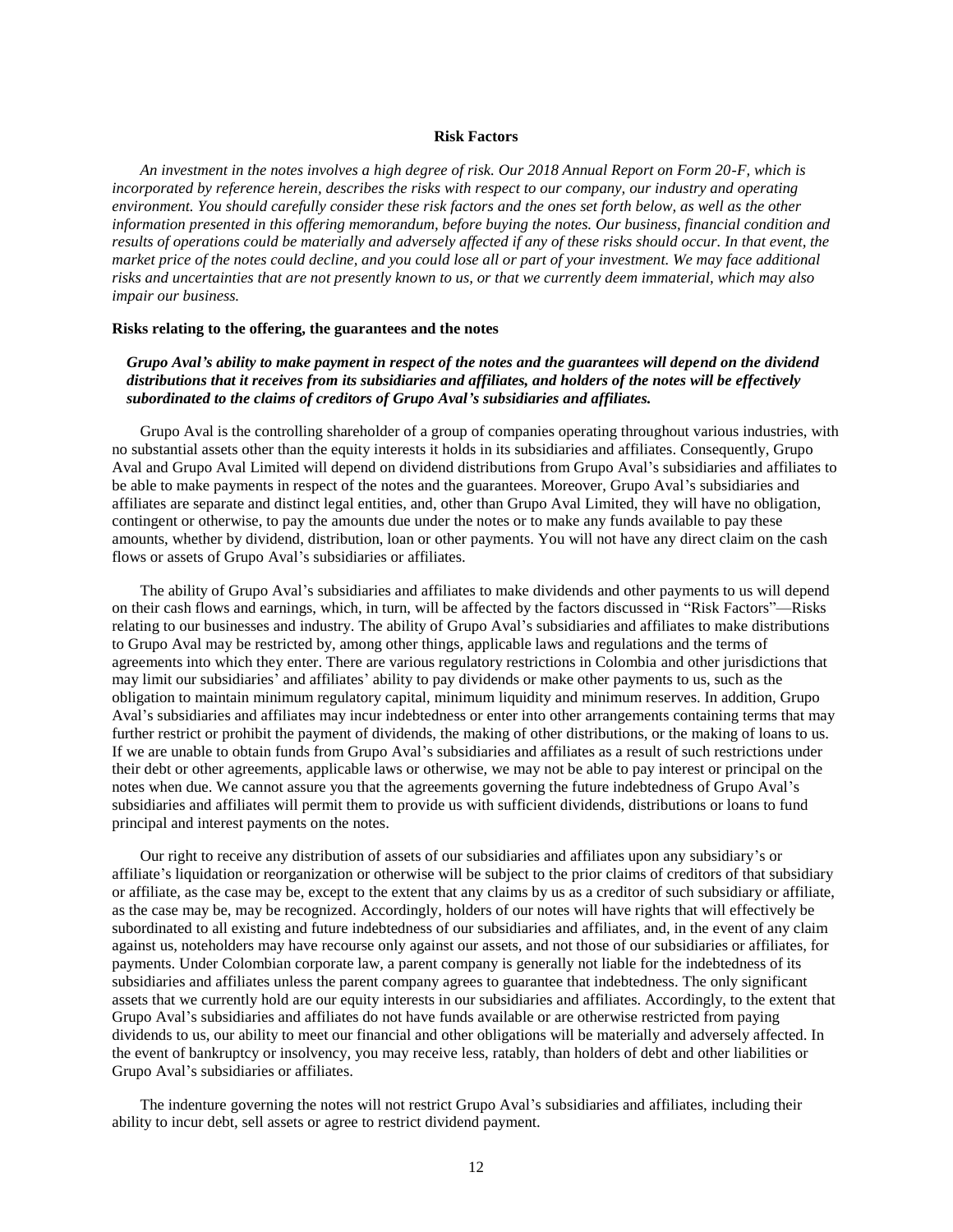# *Grupo Aval Limited has no operations of its own, and holders of the notes must depend on Grupo Aval to provide funds to make payments on the notes when due.*

Grupo Aval Limited, a wholly-owned Cayman Islands subsidiary of Grupo Aval, has no operations other than issuing and making payments on the notes, the 2022 notes and other senior debt obligations guaranteed by Grupo Aval, and, in the case of the notes, using the proceeds therefrom as described herein. Accordingly, the ability of Grupo Aval Limited to pay principal, interest and other amounts due in respect of the notes and other indebtedness will depend upon Grupo Aval's financial condition. Grupo Aval Limited may not have sufficient funds to repay all amounts due on or with respect to the notes.

# *We may invest or spend our net proceeds from this offering in ways that may not yield an acceptable return to you.*

We intend to use the net proceeds of this offering for general corporate purposes, which may include enhancing our strategic interests in the financial services sector, through acquisitions or other corporate transactions, strengthening the capital base of our subsidiaries and prepaying outstanding indebtedness, including to related parties. You will have no opportunity to evaluate our decisions and may not agree with the manner in which we spend such proceeds. We may invest or spend our net proceeds from this offering in ways that may not yield an acceptable return to you.

# *The notes constitute a new issue of securities for which there is no existing market, and an active market for the notes may not develop.*

The notes constitute a new issue of securities for which there is no existing market, and we cannot assure you that in the future a market for the notes will develop or that you will be able to sell any notes you have purchased or that any such notes may be sold for any particular price. Although we intend to apply to list the Notes on the SGX-ST, we cannot assure you that the application will be accepted or that a trading market for the notes will develop, or if a trading market does develop, that it will be maintained.

The initial purchasers have advised us that they intend to make a market in the notes, but they are not obligated to do so and may, in their sole discretion, discontinue any market making in the notes at any time. If the initial purchasers do not facilitate trading in the notes for any reason, we cannot assure you that another firm or person will do so. In addition, trading or resale of the notes may be negatively affected by other factors described in this offering memorandum. As a result, we cannot assure you as to the liquidity of any trading market for the notes and, accordingly, you may be required to bear the financial risk of your investment in the notes indefinitely. The notes may also trade at a discount from their initial issue price. If a trading market were to develop, future trading prices of the notes may be volatile and will depend on many factors, including:

- our financial condition and results of operations;
- prevailing interest rates;
- the interest of securities dealers in making a market for them;
- the market for the notes and similar securities; and
- economic, financial, geopolitical, regulatory or judicial events that affect us or the financial markets generally.

# *Payment of judgments against Grupo Aval in Colombia may be made in Colombian pesos, which may expose you to exchange rate risks.*

Article 86 of Regulation 1 of 2018 of the Colombian Central Bank provides that, in case of legal proceedings in Colombia, the conversion of foreign currency-denominated obligations of Colombian residents, such as Grupo Aval, would be made by using the foreign exchange rate prevailing on the payment date. Accordingly, in the event that proceedings are brought and a judgment entered against Grupo Aval in Colombia, we may be required to discharge these obligations in Colombian pesos. As a result, investors may be exposed to exchange rate risks.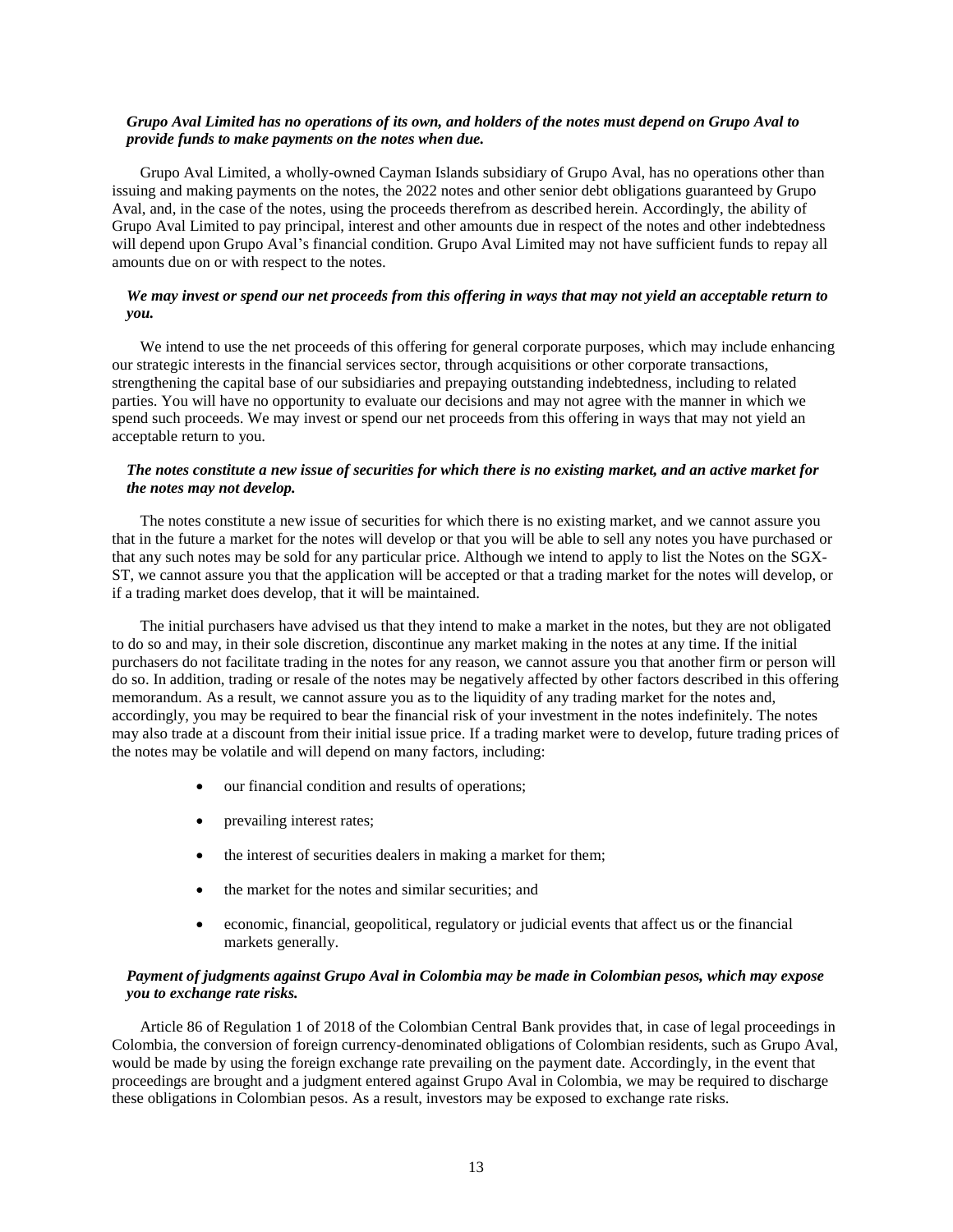#### *The notes will be subject to transfer restrictions.*

The notes have not been registered under the Securities Act, any state securities laws or the laws of any other jurisdiction. As a result, the notes may not be offered or sold within the United States or to, or for the account or benefit of, U.S. persons except pursuant to an exemption from, or in a transaction not subject to, the registration requirements of the Securities Act and applicable state securities laws. These exemptions include offers and sales that occur outside the United States in compliance with Regulation S under the Securities Act in accordance with any applicable securities laws of any other jurisdiction and sales to qualified institutional buyers as defined under Rule 144A under the Securities Act. Due to these transfer restrictions, you may be required to bear the risk of your investment for an indefinite period of time. For a discussion of restrictions on resale and transfer of the notes, see "Plan of Distribution—Transfer Restrictions."

## *The obligations under the notes and guarantees will be subordinated to statutory preferences.*

Under Colombian law, the obligations under the notes and guarantees and the indenture are subordinated to specified statutory preferences, including claims for salaries, wages, social security, taxes and court fees and expenses. In the event of our liquidation, these statutory preferences will have preference over any other claims, including claims by any holder in respect of any notes, and as a result, holders of notes may be unable to recover amounts due under the notes and guarantees, in whole or in part.

# *It may be difficult to enforce your rights if we enter into a bankruptcy, liquidation or similar proceeding in Colombia.*

The notes will be unconditionally guaranteed by Grupo Aval. The guarantee provides a basis for a direct claim against Grupo Aval; however, it is possible that the guarantee may not be enforceable under Colombian law.

In Colombia, laws do not prohibit companies from issuing guarantees securing obligations of third parties, and, as a result, do not prevent the guarantee of the notes from being valid, binding and enforceable against Grupo Aval.

The insolvency laws of Colombia, particularly as they relate to the priority of creditors (secured or unsecured), the ability to obtain post-petition interest and the duration of insolvency proceedings, may be less favorable to your interests than the bankruptcy laws of the United States. Your ability to recover payments due on the notes and the guarantees may be more limited than would be the case under U.S. bankruptcy laws. The following is a brief description of certain aspects of insolvency laws in Colombia.

Your ability to enforce your rights under the notes and guarantees may be limited if we become subject to the reorganization and insolvency proceedings set forth in Law 1116 of 2006, as amended from time to time, which establishes the events under which a company may request its admission to reorganization and insolvency proceedings in order to reach a reorganization or insolvency agreement with its creditors (*acuerdo de reorganización empresarial o acuerdo de reestructuración*) as to the terms and conditions under which the company will pay its outstanding debt of its debt structure. In addition, pursuant to Law 1116 of 2006, if a debtor breaches a reorganization or insolvency agreement, or if continuation of a debtor's business is not economically feasible, the company would be liquidated.

### *Global economic developments may adversely affect the market value of the notes.*

Emerging markets, such as Colombia and those in Central America, are subject to greater risks than more developed markets, and financial turmoil in any emerging market could disrupt business in Colombia and Central America and adversely affect the price of the notes. Moreover, financial turmoil in any emerging market country may adversely affect prices in stock markets and prices for debt securities of issuers in other emerging market countries as investors move their money to more stable, developed markets. An increase in the perceived risks associated with investing in emerging markets could dampen capital flows to Colombia and Central America and adversely affect their economies in general and result in higher effective interest rates in Colombia and Central America, which could, in turn, adversely affect the interest of investors in the notes in particular. We cannot assure you that the value of the notes will not be negatively affected by events in other emerging markets or the global economy in general.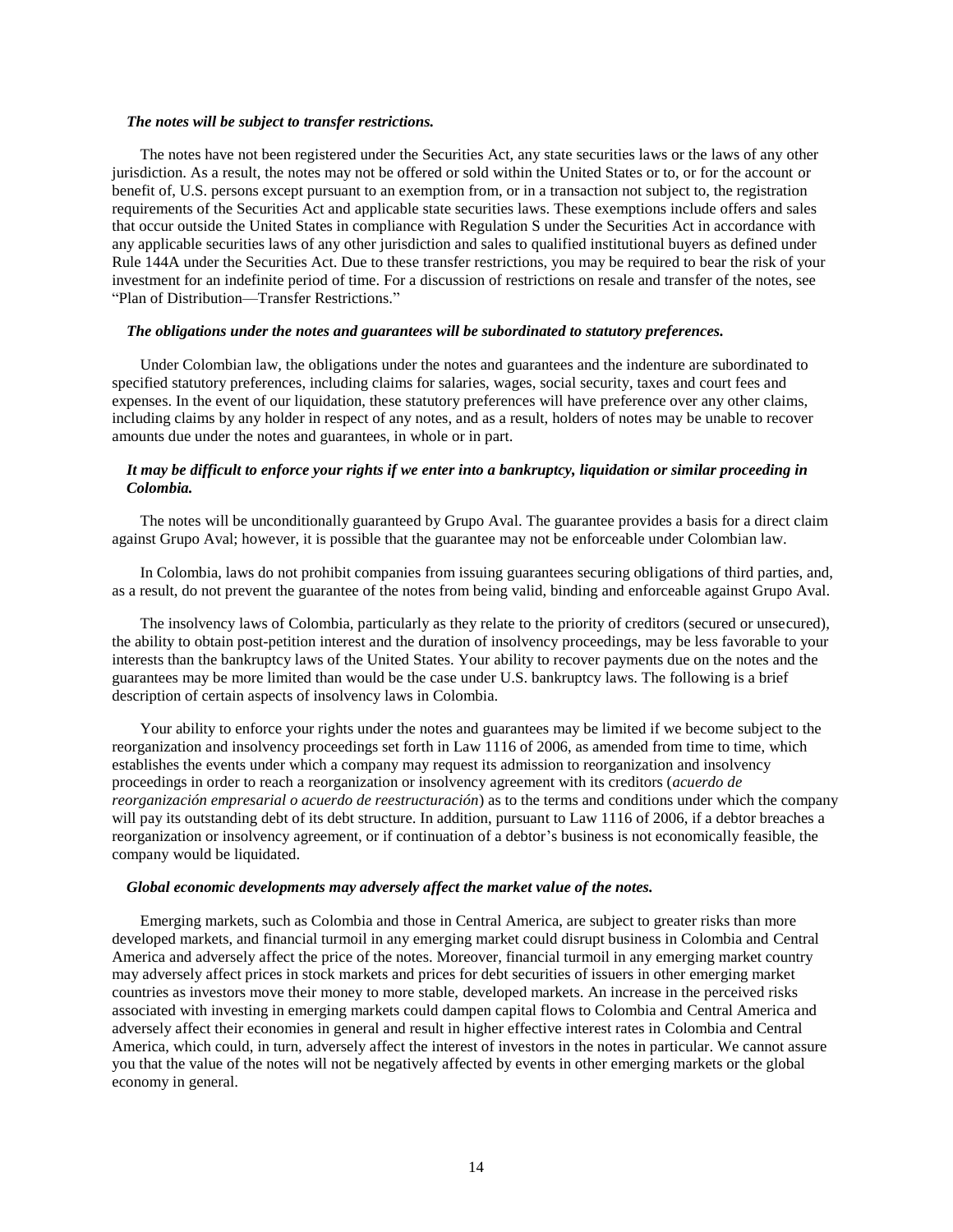#### *Trading prices for the notes may be highly volatile.*

The prices at which the notes may trade will depend on many factors, including, among others, prevailing interest rates, general economic conditions, our performance and financial results and markets for similar securities. Historically, the markets for debt such as the notes have been subject to disruptions that have caused substantial volatility in their prices. The market, if any, for the notes may be subject to similar disruptions, which may have an adverse effect on the holders of the notes.

# *The indenture governing the notes and guarantees will not include any covenants limiting or restricting our ability to incur future indebtedness or complete other transactions.*

The indenture governing the notes does not contain any financial or operating covenants or restrictions on the payment of dividends, the incurrence of indebtedness, change of control, transactions with affiliates, incurrence of liens or the issuance or repurchase of securities by us or any of our subsidiaries. We therefore may incur additional indebtedness and engage in other transactions that may not be in the interests of the noteholders.

# *The ratings of the notes may be lowered or withdrawn depending on various factors, including the rating agency's assessments of our financial strength and Colombian sovereign risk.*

One or more independent credit rating agencies may assign credit ratings to the notes. The ratings address the timely payment of interest on each payment date. The ratings of the notes are not a recommendation to purchase, hold or sell the notes, and the ratings do not comment on market price or suitability for a particular investor. Ratings are limited in scope, and do not address all material risks relating to an investment in the notes, but rather reflect only the views of the rating agencies at the time the ratings are issued. The ratings of the notes are subject to change and may be lowered or withdrawn. We cannot assure you that ratings will remain in effect for any given period of time or that ratings will not be lowered, suspended or withdrawn entirely by the rating agencies, if, in the judgment of rating agencies, circumstances so warrant. A downgrade in or withdrawal of the ratings of the notes will not be an event of default under the indenture governing the notes. The assigned ratings may be raised or lowered depending, among other things, on the rating agency's assessment of our financial strength, as well as its assessment of Colombian sovereign risk in general. Any lowering, suspension or withdrawal of ratings may have an adverse effect on the market price and marketability of the notes.

# *We cannot assure you that a judgment of a court for liabilities under the securities laws of a jurisdiction outside Colombia would be enforceable in Colombia, or that an original action can be brought in Colombia against us for liabilities under applicable securities laws.*

Grupo Aval Limited, our wholly-owned subsidiary, is incorporated under the laws of the Cayman Islands. We are incorporated under the laws of Colombia, and substantially all of our assets are located in Colombia and Central America. Substantially all of our directors, executive officers and certain advisors named herein are residents of Colombia. As a result, it may not be possible for investors to effect service of process within the United States upon Grupo Aval Limited or us or our respective directors, executive officers and advisors or to enforce against Grupo Aval Limited or us in U.S. courts any judgments predicated upon the civil liability provisions of the applicable U.S. federal securities laws or otherwise. See "Item 4. Information on the Company—B. Business overview—Service of process and enforcement of judgments" in our 2018 Annual Report on Form 20-F incorporated by reference herein.

### **Risks relating to Colombia and other countries in which we operate**

# *Additional taxes resulting from changes to tax regulations or the interpretation thereof in Colombia, Panama, Costa Rica, Nicaragua, Honduras, El Salvador, Guatemala or other countries where we operate, could adversely affect our consolidated results.*

Uncertainty relating to tax legislation poses a constant risk to us. Changes in legislation, regulation and jurisprudence can affect tax burdens by increasing tax rates and fees, creating new taxes, limiting deductions and exemptions, and eliminating incentives and non-taxed income. Countries in which we operate may experience fiscal deficits that may result in future tax increases. In Colombia, the new tax reform of 2019 (Law 2010 of December 27, 2019), which essentially replicates the 2018 tax reform, included an income tax surcharge for financial institutions of 4% in 2020. We can give no assurance that additional differential treatment will not be imposed in the future. Moving forward, higher taxes could negatively affect our results of operations and cash flow. In addition, national or local taxing authorities may not interpret tax regulations in the same way that we do. Differing interpretations could result in future tax litigation and associated costs.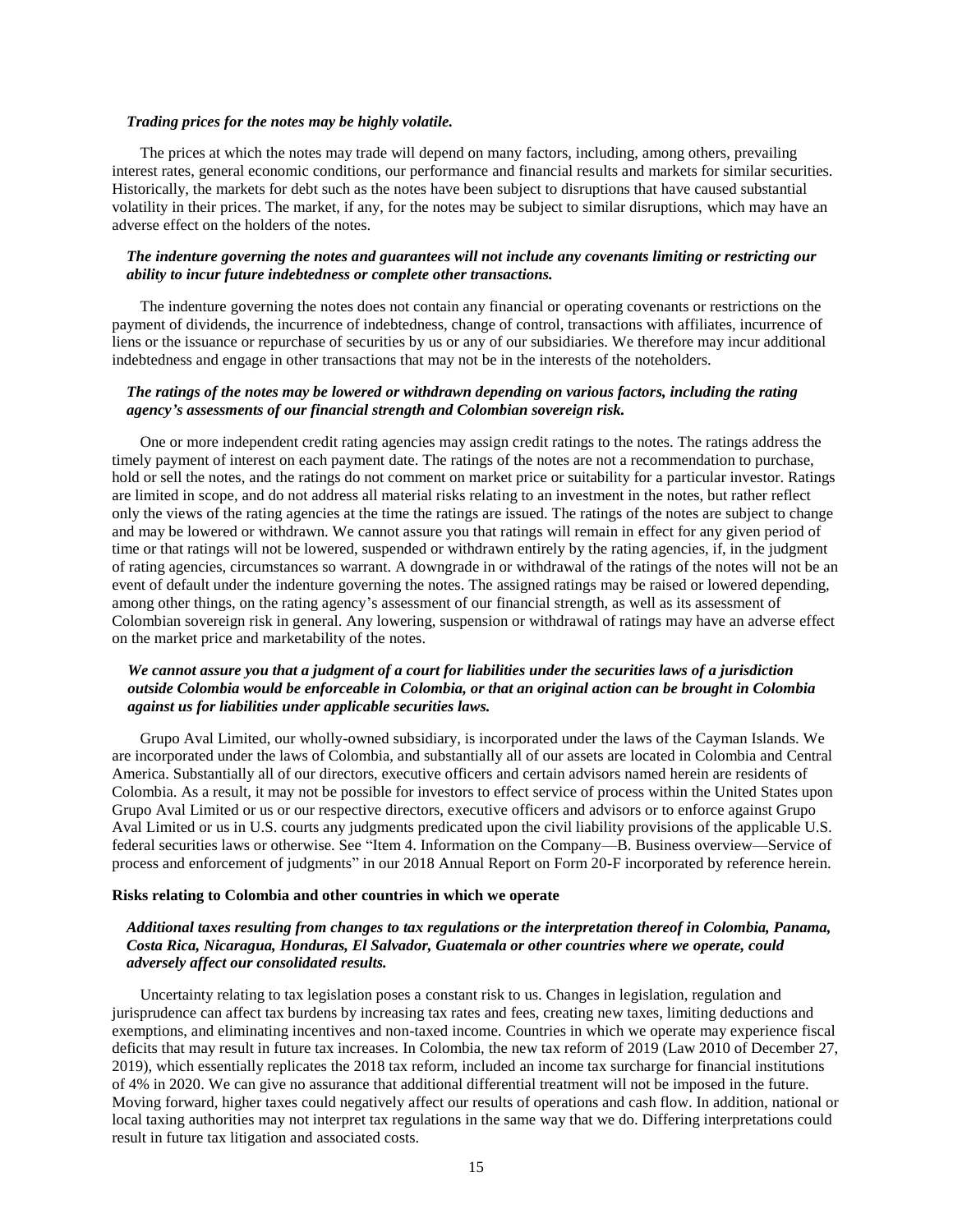# **Use of Proceeds**

<span id="page-25-0"></span>We expect to receive total estimated gross proceeds of this offering of approximately U.S.\$994.3 million, before deducting the fees, commissions and offering expenses payable by us.

We intend to use the net proceeds from this offering for general corporate purposes, which may include enhancing our strategic interests in the financial services sector, through acquisitions or other corporate transactions, strengthening the capital base of our subsidiaries by making equity investments or investing a relevant portion of the net proceeds of this offering in additional tier 1 or other hybrid capital issued by our subsidiaries in Colombia or Central America, and prepaying outstanding indebtedness, including to related parties.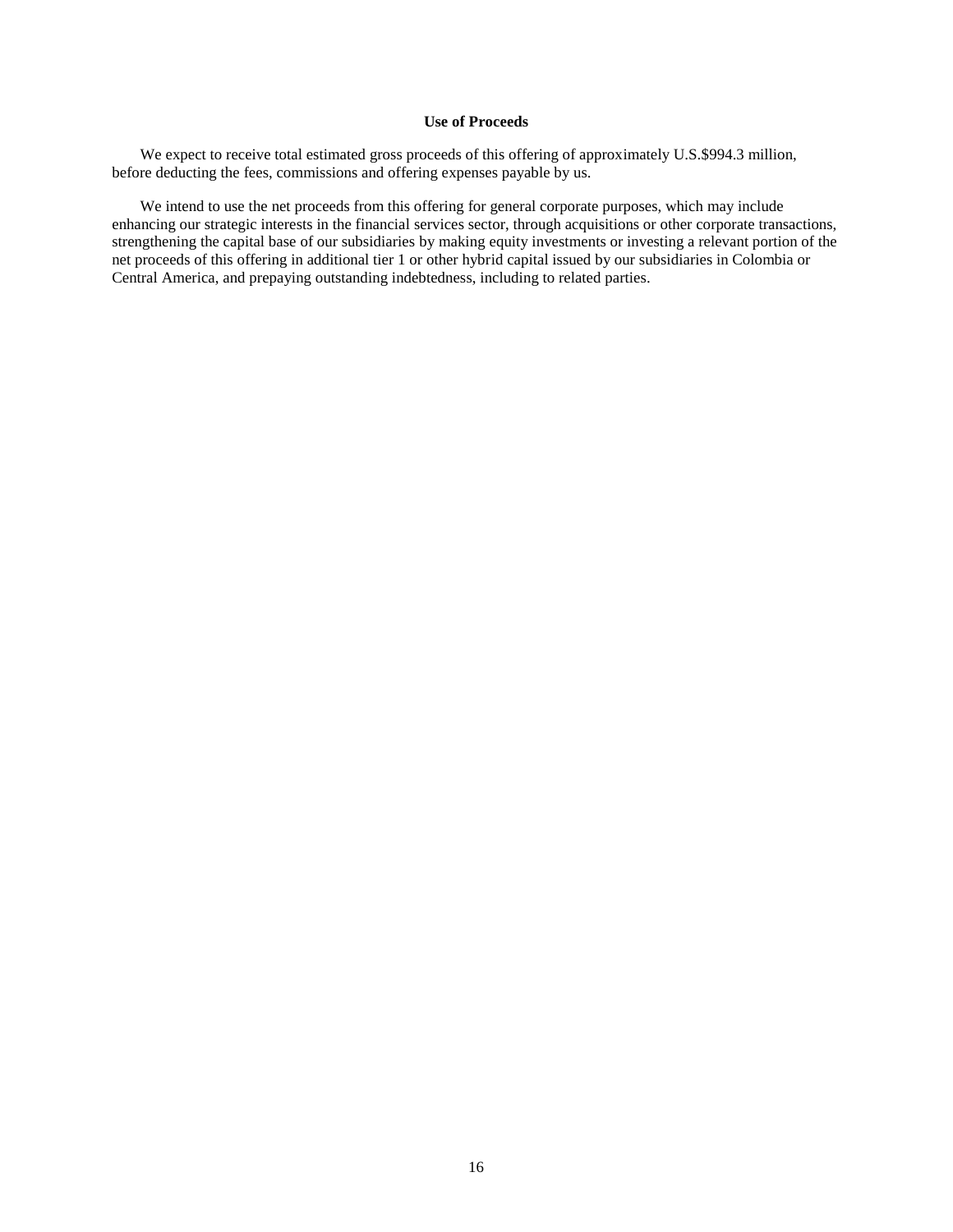## **Capitalization**

<span id="page-26-0"></span>The following table presents our consolidated capitalization at September 30, 2019:

- on an actual basis derived from our unaudited condensed consolidated interim financial statements prepared in accordance with IFRS;
- as adjusted to give effect to this offering.

This financial data should be read in conjunction with our unaudited condensed consolidated interim financial statements, our audited annual consolidated financial statements and the related notes, "Presentation of financial and other information" and "Item 3. Operating and financial review and prospects" included in the 2019 Interim Report on Form 6-K incorporated by reference herein.

|                                                 | At September 30, 2019 |                           |                  |             |  |  |
|-------------------------------------------------|-----------------------|---------------------------|------------------|-------------|--|--|
|                                                 | Actual                | As adjusted               | Actual           | As adjusted |  |  |
|                                                 |                       | $(in U.S.\$ millions)(1)$ | (in Ps billions) |             |  |  |
| Long-term debt                                  |                       |                           |                  |             |  |  |
| Long-term debt (bonds), including current       |                       |                           |                  |             |  |  |
| portion                                         |                       |                           |                  |             |  |  |
|                                                 | 3,227.3               | 3,227.3                   | 11,222.6         | 11,222.6    |  |  |
|                                                 | 1.943.1               | 1,943.1                   | 6,757.0          | 6,757.0     |  |  |
|                                                 | 1,000.0               | 1,000.0                   | 3,477.5          | 3,477.5     |  |  |
|                                                 | 0.0                   | 1,000.0                   | 0.0              | 3,477.5     |  |  |
|                                                 | 6,170.4               | 7,170.4                   | 21,457.1         | 24,934.6    |  |  |
|                                                 | 6,508.6               | 6,508.6                   | 22,633.3         | 22,633.3    |  |  |
| Equity attributable to owners of the parent     | 5.554.2               | 5.554.2                   | 19.314.3         | 19.314.3    |  |  |
|                                                 | 3,752.3               | 3.752.3                   | 13,048.5         | 13,048.5    |  |  |
|                                                 | 9,306.5               | 9,306.5                   | 32,362.8         | 32,362.8    |  |  |
| Total capitalization (total long-term debt plus | 21,985.4              | 22,985.4                  | 76,453.2         | 79,930.7    |  |  |
|                                                 |                       |                           |                  |             |  |  |

(1) Translated for convenience only using the representative market rate as computed and certified by the

Superintendency of Finance for pesos into U.S. dollars of Ps 3,477.45 to U.S.\$1.00 at September 30, 2019.

Material changes to our consolidated capitalization since September 30, 2019 consist of the following additional indebtedness:

- On October 8, 2019, Promigas issued US\$ 400.0 million in senior notes under Rule 144A and Regulation S of the United States Federal Securities Act of 1933, together with its Peruvian subsidiary Gases del Pacífico S.A.C., which acted as co-issuer;
- On November 14, 2019, Grupo Aval issued Ps 400.0 billion (U.S. 115.0 million) in senior notes in Colombia. The issuance includes two tranches (i) Ps 300.0 billion (U.S.\$86.3 million) due in 2039 with a 3.69% spread over Consumer Price Index (CPI) and (ii) Ps 100.0 billion (U.S.\$28.8 million) due in 2024 with a fixed rate of 6.42%; and
- On December 3, 2019 Ps 279.6 billion of Grupo Aval's 2009 senior notes issuance in Colombia was due and paid off.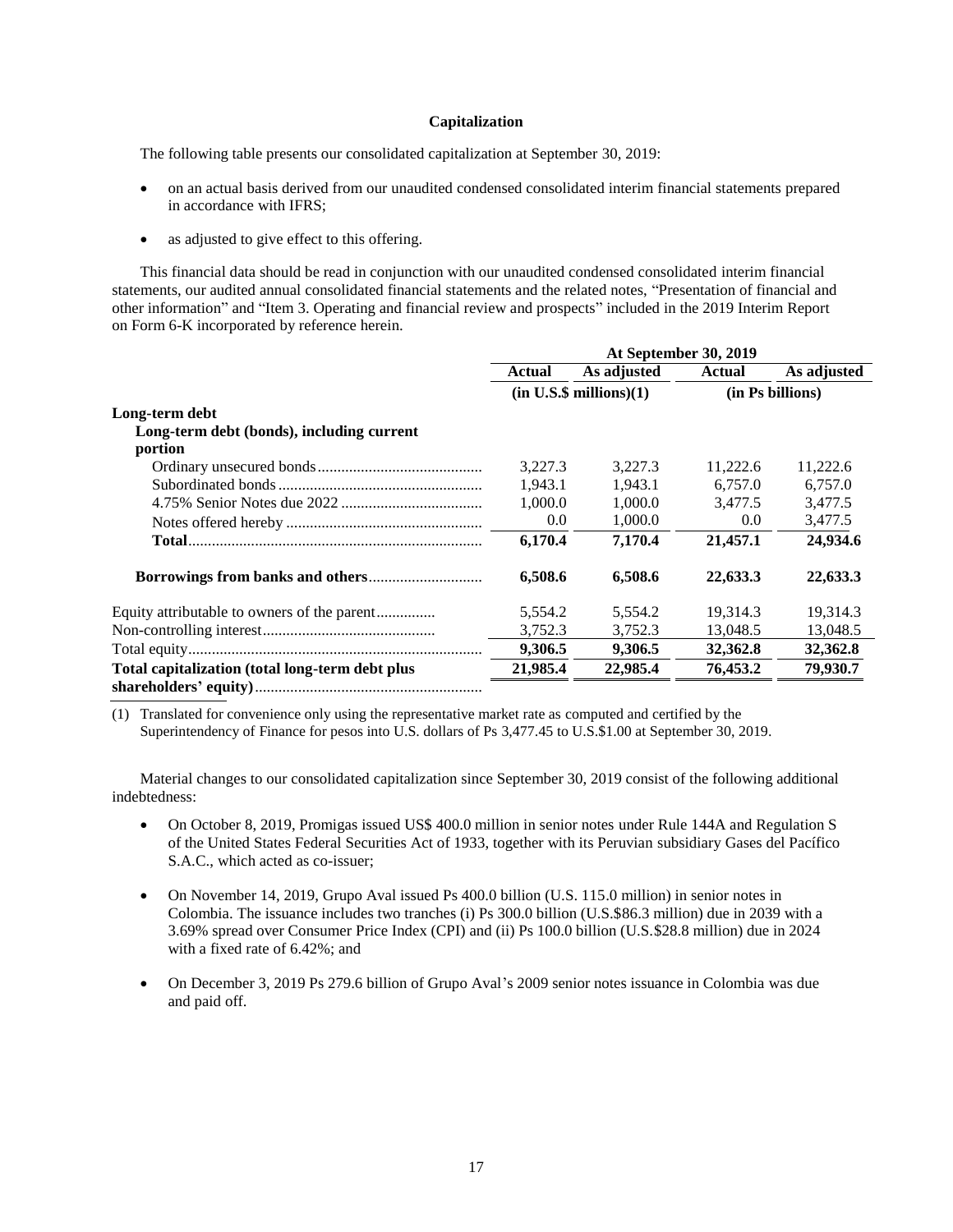#### **Description of the Notes**

<span id="page-27-0"></span>*Grupo Aval Limited (the "Issuer") will issue the notes described in this offering memorandum under an indenture (the "Indenture") to be executed among the Issuer, Grupo Aval, as guarantor, and Deutsche Bank Trust Company Americas, as trustee, registrar, paying agent and transfer agent (the "Trustee"). A copy of the Indenture will be available for inspection during normal business hours at the corporate trust office of the Trustee in New York City and any other paying agents. You should refer to the Indenture for a complete description of the terms and conditions of the notes and the Indenture, including the obligations of the Issuer and Grupo Aval and your rights.* 

*The following is a summary of the material terms and provisions of the notes, the guarantees and the Indenture. The following summary does not purport to be a complete description of the notes, the guarantees and the Indenture and is subject to the detailed provisions of, and qualified in its entirety by reference to, the Indenture. Definitions of certain terms used in this description are set forth under "—Definitions." As used in this "Description of the Notes" section, the "Issuer" means Grupo Aval Limited, and "Grupo Aval" means Grupo Aval Acciones y Valores S.A. (parent company only), and not any of their respective subsidiaries.*

*The notes are not treated under the banking laws and regulations of the Cayman Islands and Colombia as bank deposits, and the holders are not required to open accounts with the Issuer or Grupo Aval. Holders will not have recourse to deposit insurance or any other protections afforded to depositors in financial institutions under the laws of Cayman Islands, Colombia or any other jurisdiction.*

# **General**

The notes:

- will be direct, senior and unsecured obligations of the Issuer;
- will be unconditionally guaranteed on a senior unsecured basis by Grupo Aval;
- will initially be limited to an aggregate principal amount of U.S.\$1,000,000,000;
- will mature on February 4, 2030;
- will not be subject to redemption prior to maturity, except as described under "—Optional redemption";
- will be issued in minimum denominations of U.S.\$200,000 and integral multiples of U.S.\$1,000 in excess thereof; and
- will be represented by registered notes in global form and may be exchanged for notes in certificated form only in limited circumstances.

Interest on the notes:

- will accrue on their outstanding principal amount at the rate of 4.375% per year;
- will accrue from the date of issuance or from the most recent interest payment date;
- will be payable in cash semi-annually in arrears on February 4 and August 4 of each year, commencing on August 4, 2020;
- will be payable to the holders of record on January 20 and July 20 immediately preceding the related interest payment dates (whether or not such record date is a business day); and
- will be computed on the basis of a 360-day year comprised of twelve 30-day months.

The Issuer may from time to time, without notice or consent of the holders of the notes, create and issue an unlimited principal amount of additional notes having the same terms and conditions (except for issue date, issue price and, if applicable, the first interest payment date) as, and forming a single series with, the notes initially issued in this offering; *provided* that if the additional notes are not fungible with the notes for U.S. federal income tax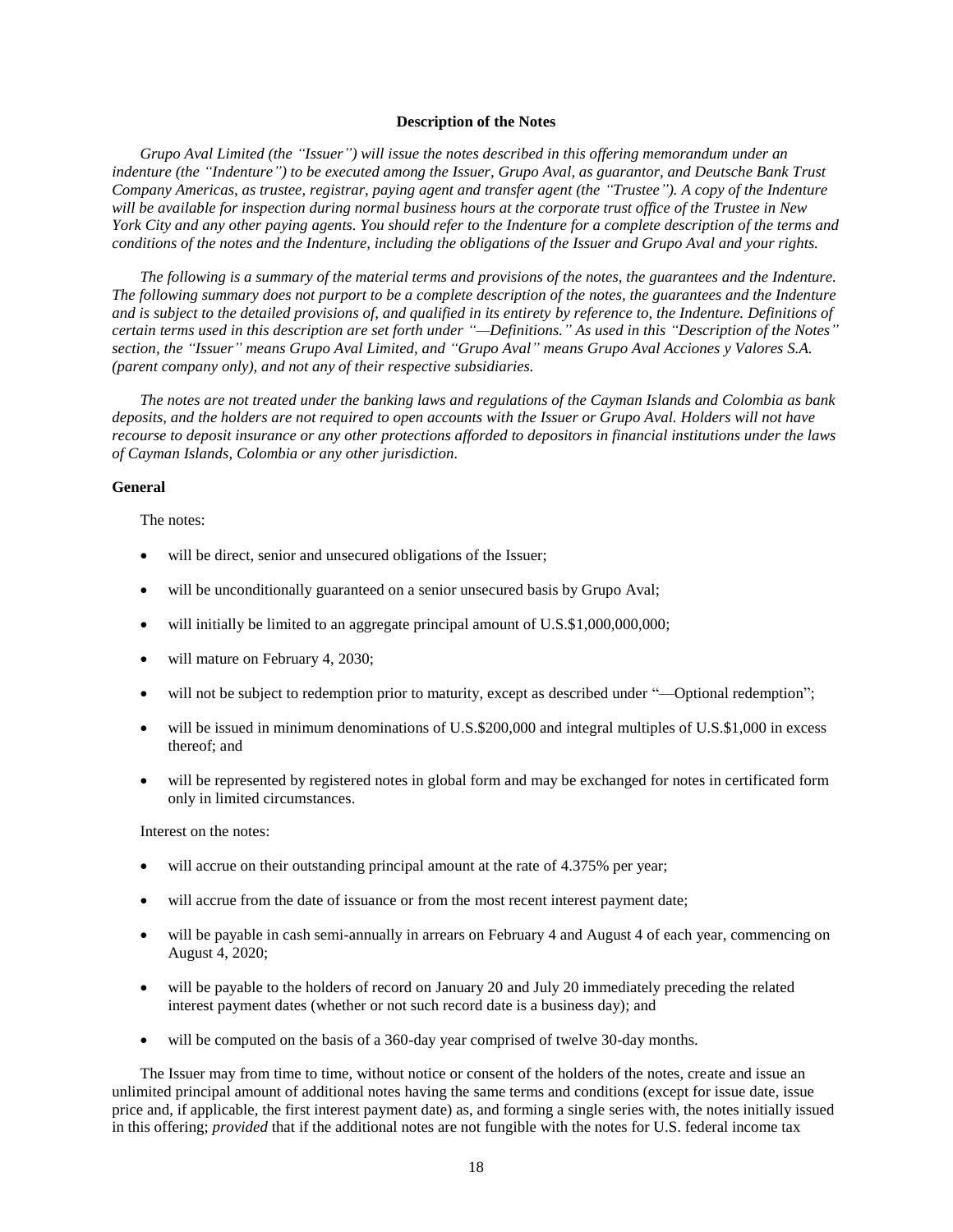purposes, the additional notes will have separate CUSIP and ISIN numbers. The notes and the Indenture will not contain a covenant limiting the amount of additional indebtedness that we or our subsidiaries may incur.

#### **Ranking of the notes**

The notes will constitute direct, senior and unsecured obligations of the Issuer. The obligations of the Issuer under the notes will rank at all times equal in right of payment to all the future unsecured and unsubordinated obligations of the Issuer (other than obligations preferred by statute or operation of law).

### **Guarantees**

Grupo Aval will irrevocably and unconditionally guarantee, on a senior and unsecured basis, the Issuer's payment obligations under the notes and the Indenture. The obligations of Grupo Aval under the guarantees will rank at all times:

- equal in right of payment to other existing and future senior unsecured and unsubordinated indebtedness of Grupo Aval (other than certain obligations granted preferential treatment under Colombian laws, such as tax claims);
- effectively subordinated to any future secured indebtedness of Grupo Aval to the extent of such security; and
- structurally subordinated to all indebtedness and other liabilities (including trade payables) of subsidiaries of Grupo Aval. Structural subordination refers to the claims of Grupo Aval (as a shareholder of its subsidiaries) to the assets of those subsidiaries being subordinate to the claims of the creditors of those subsidiaries. Accordingly, in the event of the insolvency of one or more of its subsidiaries, Grupo Aval would not have access to the assets of these subsidiaries to pay claims on Grupo Aval (such as the Guarantee) until such time as all of the claims of the subsidiaries' creditors had been satisfied.

At September 30, 2019, the Issuer had direct, senior and pari passu indebtedness to the notes offered hereby of U.S.\$1,000 million (Ps 3,477.5 billion), and Grupo Aval had total unconsolidated indebtedness of Ps 1,662.4 billion (U.S.\$478.0 million). Grupo Aval does not have any secured unconsolidated indebtedness, other than intercompany loans secured with equity of its subsidiaries; however, Grupo Aval guarantees U.S.\$1,000 million (Ps 3,477.5) billion) of the Issuer's existing indebtedness. See "Risk Factors—Risks relating to the offering, the guarantees and the notes—Grupo Aval's ability to make payment in respect of the notes and the guarantees will depend on the dividend distributions that it receives from its subsidiaries and affiliates, and holders of the notes will be effectively subordinated to the claims of creditors of Grupo Aval's subsidiaries and affiliates."

### **Optional redemption**

The notes will not be redeemable prior to maturity, except as described below.

#### *At par redemption*

The notes will be redeemable, at the option of the Issuer or Grupo Aval, in whole or, in part, beginning November 4, 2029 (three months prior to the date of maturity) at 100% of the outstanding principal amount of the notes to be redeemed plus accrued and unpaid interest, if any, to, but not including, the redemption date.

### *Make-whole redemption*

The notes will be redeemable, at the option of the Issuer or Grupo Aval, in whole or, subject to the next sentence, in part, at any time at a redemption price equal to the greater of (1) 100% of the outstanding principal amount of the notes to be redeemed and (2) the sum of the present values of the remaining scheduled payments of principal of and premium, if any, and interest on the notes to be redeemed discounted to the date of redemption on a semiannual basis (assuming a 360-day year consisting of twelve 30-day months) at the applicable Treasury Rate plus 45 basis points, in each case plus accrued and unpaid interest to the redemption date and any Additional Amounts (as defined below).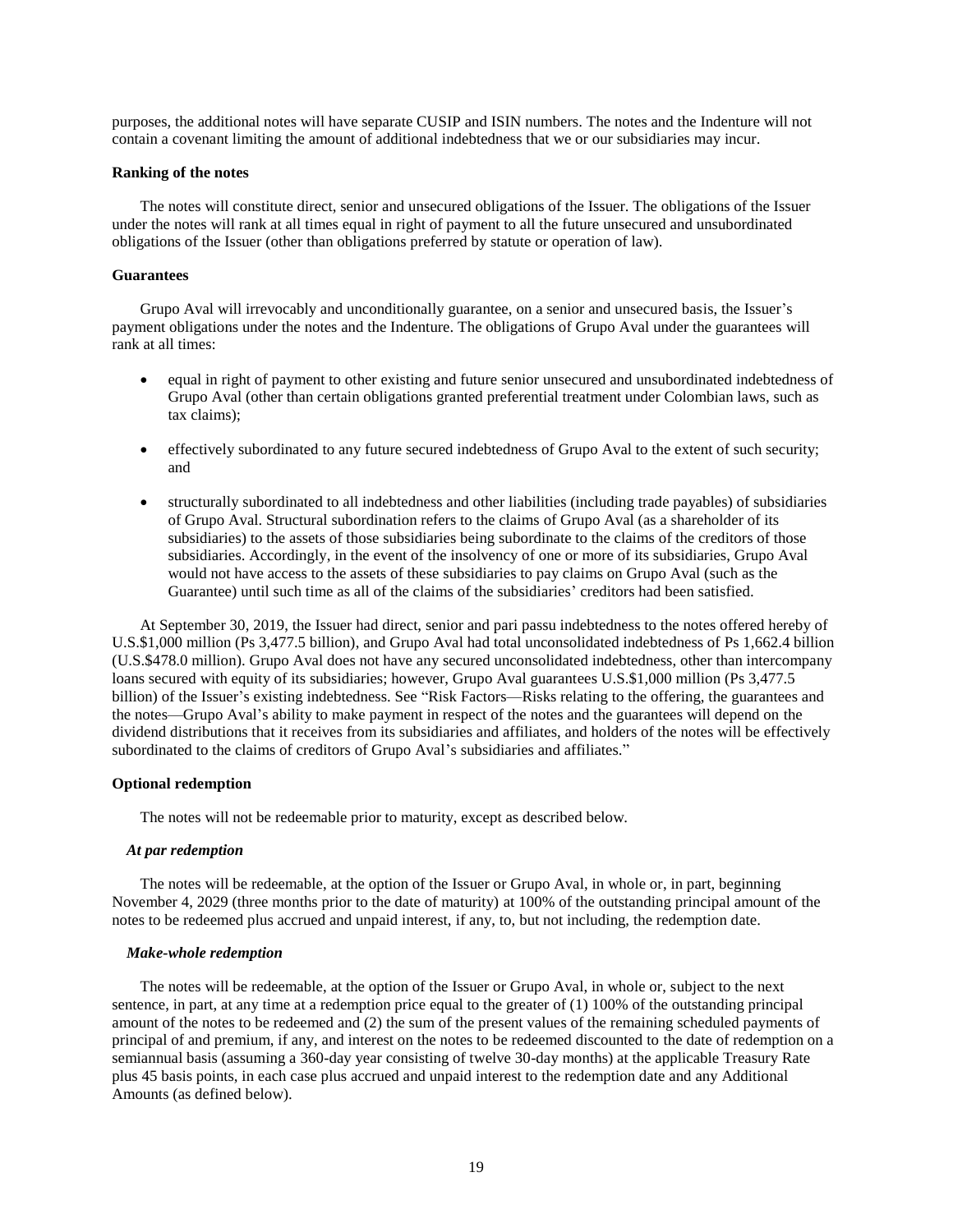"Comparable Treasury Issue" means the United States Treasury security selected by an Independent Investment Banker as having a maturity comparable to the remaining term of the notes that would be utilized, at the time of selection and in accordance with customary financial practice, in pricing new issues of corporate debt securities of comparable maturity to the remaining term of the notes.

"Comparable Treasury Price" means, with respect to the redemption date, (1) the average of the Reference Treasury Dealer Quotations for the redemption date, after excluding the highest and lowest Reference Treasury Dealer Quotations, or (2) if the Independent Investment Banker obtains fewer than five such Reference Treasury Dealer Quotations, the average of all such quotations.

"Independent Investment Banker" means one of the Reference Treasury Dealers reasonably designated by the Issuer.

"Reference Treasury Dealer" means Citigroup Global Markets Inc., HSBC Securities (USA) Inc., and J.P. Morgan Securities LLC, or their respective affiliates which are primary United States government securities dealers in New York City (each, a "Primary Treasury Dealer") and not less than three other leading Primary Treasury Dealers in New York City reasonably designated by the Issuer; *provided* that, if any of the former cease to be a Primary Treasury Dealer, the Issuer will substitute therefor another Primary Treasury Dealer.

"Reference Treasury Dealer Quotations" means, with respect to each Reference Treasury Dealer and a redemption date, the average, as determined by the Independent Investment Banker, of the bid and asked prices for the Comparable Treasury Issue (expressed in each case as a percentage of its principal amount) quoted in writing to the Independent Investment Banker by such Reference Treasury Dealer at or about 3:30 p.m. (New York City time), on the third business day preceding such redemption date.

"Treasury Rate" means, with respect to a redemption date, the rate per annum equal to the semi-annual equivalent yield to maturity or interpolated maturity (on a day count basis) of the Comparable Treasury Issue, assuming a price for the Comparable Treasury Issue (expressed as a percentage of its principal amount) equal to the Comparable Treasury Price for the redemption date.

### *Tax redemption*

The notes will be redeemable, at the option of the Issuer or Grupo Aval, in whole but not in part, at 100% of the outstanding principal amount of the notes, plus accrued and unpaid interest to the redemption date and any Additional Amounts (as defined under "—Additional Amounts") payable with respect thereto, only if:

- (1) the Issuer or Grupo Aval would be obligated to pay any Additional Amounts as a result of any change in, or amendment to, the laws or regulations of any Taxing Jurisdiction (as defined under "—Additional Amounts"), or any change in, or a pronouncement by competent authorities of any Taxing Jurisdiction with respect to, the application or interpretation of such laws or regulations by competent authorities, which change, amendment or pronouncement occurs after the date of the Indenture (or, in the case of any Taxes (as defined under "— Additional Amounts") imposed by the jurisdiction of a paying agent, after the date of appointment of such paying agent) or, in the case that the Issuer or Grupo Aval, as applicable, merges with or into, or conveys, transfers or leases all or substantially all of its assets to, another Person and any Taxes are imposed or levied by or on behalf of the Taxing Jurisdiction (other than the original Taxing Jurisdiction of the Issuer or Grupo Aval, as applicable) in which such successor entity is incorporated, after the date of such merger, conveyance, transfer or lease; and
- (2) the Issuer or Grupo Aval, in its reasonable judgment, determines that such obligation cannot be avoided by the Issuer or Grupo Aval taking reasonable measures available to it; provided that, for this purpose, reasonable measures will not include any change in the Issuer's or Grupo Aval's jurisdiction of organization or locations of principal executive office, or the incurrence of material out-of-pocket expenses by the Issuer or Grupo Aval. (For the avoidance of doubt, reasonable measures will include a change in the jurisdiction of a paying agent; provided, however, that such change will not require the Issuer or Grupo Aval to incur material additional costs or legal or regulatory burdens.)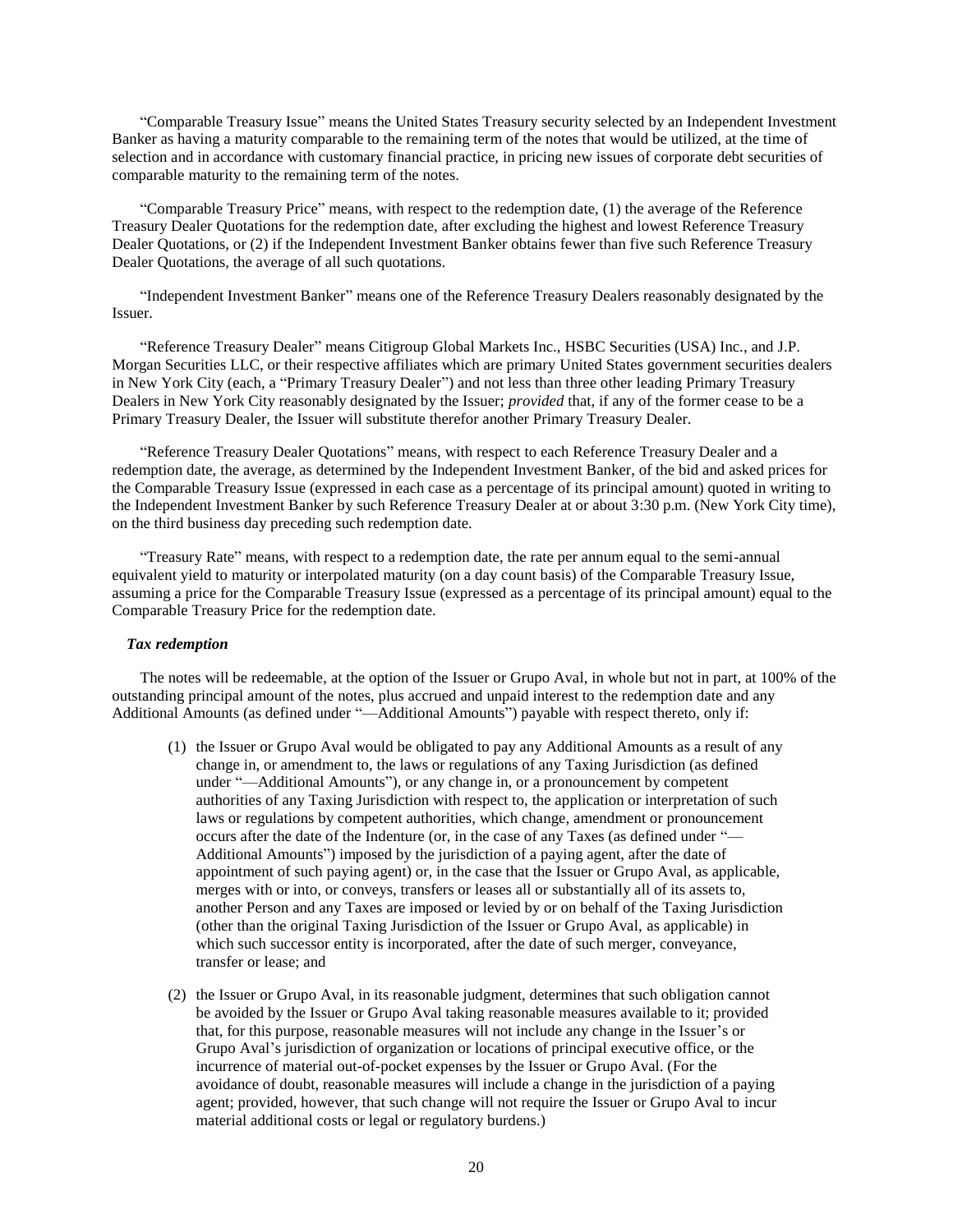No notice of redemption will be given earlier than 60 days prior to the earliest date on which the Issuer or Grupo Aval would be obligated to pay such Additional Amounts if a payment in respect of the notes were then due.

Prior to the publication or mailing of any notice of redemption of the notes, the Issuer or Grupo Aval must deliver to the Trustee an Officers' Certificate confirming that it is entitled to exercise such right of redemption. The Issuer or Grupo Aval will also deliver an opinion of legal counsel of recognized standing stating that it would be obligated to pay such Additional Amounts due to the changes in tax laws or regulations or changes in, or pronouncements with respect to, the application or interpretation of such laws or regulations by competent authorities. The Trustee will accept this certificate and opinion as sufficient evidence of the satisfaction of the conditions precedent set forth in clauses (1) and (2) above, in which event it will be conclusive and binding on the holders.

#### *Redemption procedures*

The Issuer or Grupo Aval will mail, or cause to be mailed, a notice of redemption to each holder (which, in the case of global notes, will be DTC) by first-class mail, postage prepaid, at least 10 days and not more than 60 days prior to the redemption date, to the address of each holder as it appears on the register maintained by the registrar. A notice of redemption will be irrevocable.

In addition, so long as the notes are listed on the SGX-ST and the rules of the exchange so require, a notice of redemption will also be published in a leading newspaper having general circulation in Singapore.

Unless the Issuer or Grupo Aval defaults in the payment of the redemption price, interest will cease to accrue on the notes on and after the redemption date.

# *Open market purchases*

The Issuer, Grupo Aval or their affiliates may at any time purchase notes in the open market or otherwise at any price. Any such purchased notes may not be reissued or resold except in accordance with applicable securities and other laws.

# **Payments**

The Issuer and Grupo Aval will make all payments on the notes and the guarantees exclusively in U.S. dollars or such other currency of the United States as at the time of payment will be legal tender for the payment of public and private debts.

The Issuer will make payments of principal of and premium, if any, and interest on the notes to the paying agents. The Trustee will initially act as a paying agent with respect to the notes. So long as the notes are listed on the SGX-ST, in the event that a Global Note is exchanged for a certificated note, the Issuer will appoint and maintain a paying agent in Singapore, where the certificated notes may be presented or surrendered for payment or redemption.

The Issuer will pay interest on the outstanding principal amount of the notes to the Persons in whose name the notes are registered on the relevant record date (which, in the case of global notes, will be DTC) and will pay principal of and premium, if any, on the notes to the Persons in whose name the notes are registered at the close of business on the fifteenth day before the due date for payment (which, in the case of global notes, will be DTC). Payments of principal, premium, if any, and interest in respect of each note will be made by the paying agents by wire transfer to a U.S. dollar account maintained by the payee with a bank in New York City. The Issuer will make payments of principal and premium, if any, upon surrender of the relevant notes at the specified office of the Trustee or any of the paying agents.

Under the terms of the Indenture, payment by the Issuer of any amount payable under the notes to the paying agents in accordance with the Indenture will satisfy the obligation of the Issuer to make such payment; *provided* that the liability of any paying agent will not exceed any amounts paid to it by the Issuer, or held by it, on behalf of the holders under the Indenture. The Issuer has agreed in the Indenture to indemnify the holders in the event that there is subsequent failure by the Trustee or any paying agent to pay in full any amount due in respect of the notes in accordance with the Indenture as will result in the receipt by the holders of such amounts as would have been received by them had no such failure occurred.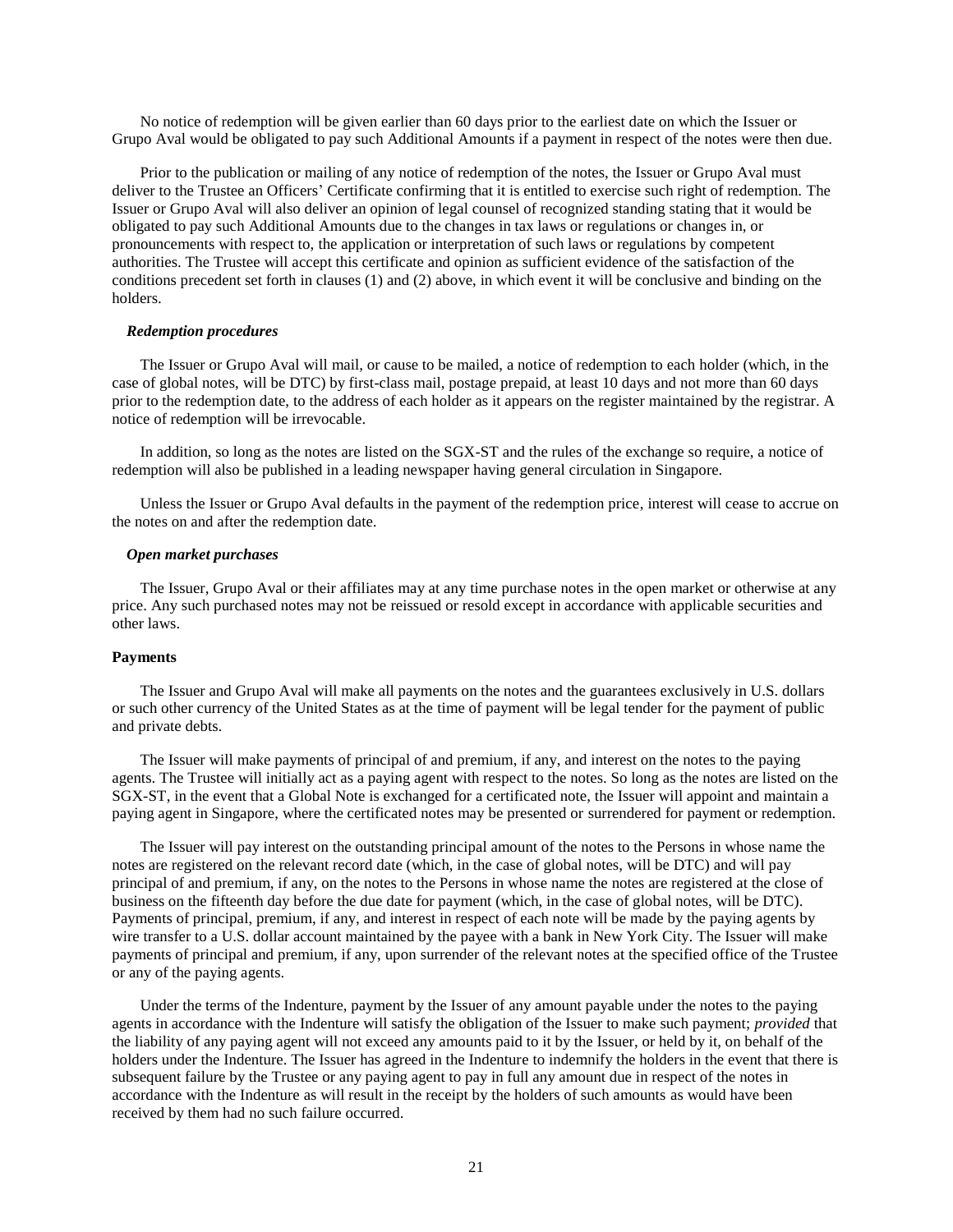All payments will be subject in all cases to any applicable tax or other laws and regulations, but without prejudice to the provisions of "—Additional Amounts." No fees or expenses will be charged to the holders in respect of such payments.

### **Form, denomination and title**

The notes will be issued in fully registered form without coupons attached in minimum denominations of U.S.\$200,000 and integral multiples of U.S.\$1,000 in excess thereof.

Notes sold in reliance on Regulation S will be represented by a permanent global note in fully registered form without coupons deposited with a custodian for and registered in the name of a nominee of DTC. Notes sold in reliance on Rule 144A will be represented by a permanent global note in fully registered form without coupons deposited with a custodian for and registered in the name of a nominee of DTC. Beneficial interests in the global notes will be shown on, and transfers thereof will be effected only through, records maintained by DTC and its direct and indirect participants, including Euroclear and Clearstream. Except in certain limited circumstances, definitive registered notes will not be issued in exchange for beneficial interests in the global notes. See "—Form of the notes—Global notes."

Title to the notes will pass by registration in the register. The holder of any note will (except as otherwise required by law) be treated as its absolute owner for all purposes (whether or not it is overdue and regardless of any notice of ownership, trust or any interest in it, writing on, or theft or loss of, the definitive note issued in respect of it) and no Person will be liable for so treating the holder.

### **Transfer of notes**

Notes may be transferred in whole or in part in an authorized denomination upon the surrender of the note to be transferred, together with the form of transfer endorsed on it duly completed and executed, at the specified office of the registrar or any transfer agent. Transfer of beneficial interests in the global notes will be effected only through records maintained by DTC and its participants. See "—Form of the notes." Notes will be subject to certain restrictions on transfer as more fully set out in the Indenture and as described under "Plan of Distribution—Transfer Restrictions."

The Trustee will initially act as the registrar and as a transfer agent with respect to the notes. So long as the notes are listed on the SGX-ST and the rules of such exchange so require, in the event that a Global Note is exchanged for a certificated note, the Issuer will appoint and maintain a paying agent in Singapore, where the certificated notes may be presented or surrendered for payment or redemption.

Transfers will be effected without charge by or on behalf of the Issuer, the registrar or the transfer agents, but upon payment, or the giving of such indemnity and/or security as the registrar or the relevant transfer agent may require, in respect of any tax or other governmental charges which may be imposed in relation to it.

No holder may require the transfer or exchange of any note selected for redemption. No holder may require the transfer of a note to be registered during the period of 15 days ending on the due date for any payment of principal of or premium, if any, or interest on that note.

#### **Additional Amounts**

All payments by the Issuer or Grupo Aval in respect of the notes or the guarantees will be made free and clear of and without any withholding or deduction for or on account of any present or future Taxes (as defined below), unless the withholding or deduction of such Taxes is required by law or the official interpretation thereof, or by the administration thereof. If the Issuer or Grupo Aval is required by any law of any Taxing Jurisdiction (as defined below) to withhold or deduct any Taxes from or in respect of any sum payable under the notes or the guarantees, the Issuer or Grupo Aval, as the case may be, will (a) pay such additional amounts ("Additional Amounts") as may be necessary in order that the net amounts receivable by holders of any notes after such withholding or deduction equals the respective amounts which would have been receivable by such holders in the absence of such withholding or deduction, (b) make such withholding or deduction, and (c) pay the full amount withheld or deducted to the relevant tax or other authority in accordance with applicable law, except that no such Additional Amounts will be payable in respect of any note: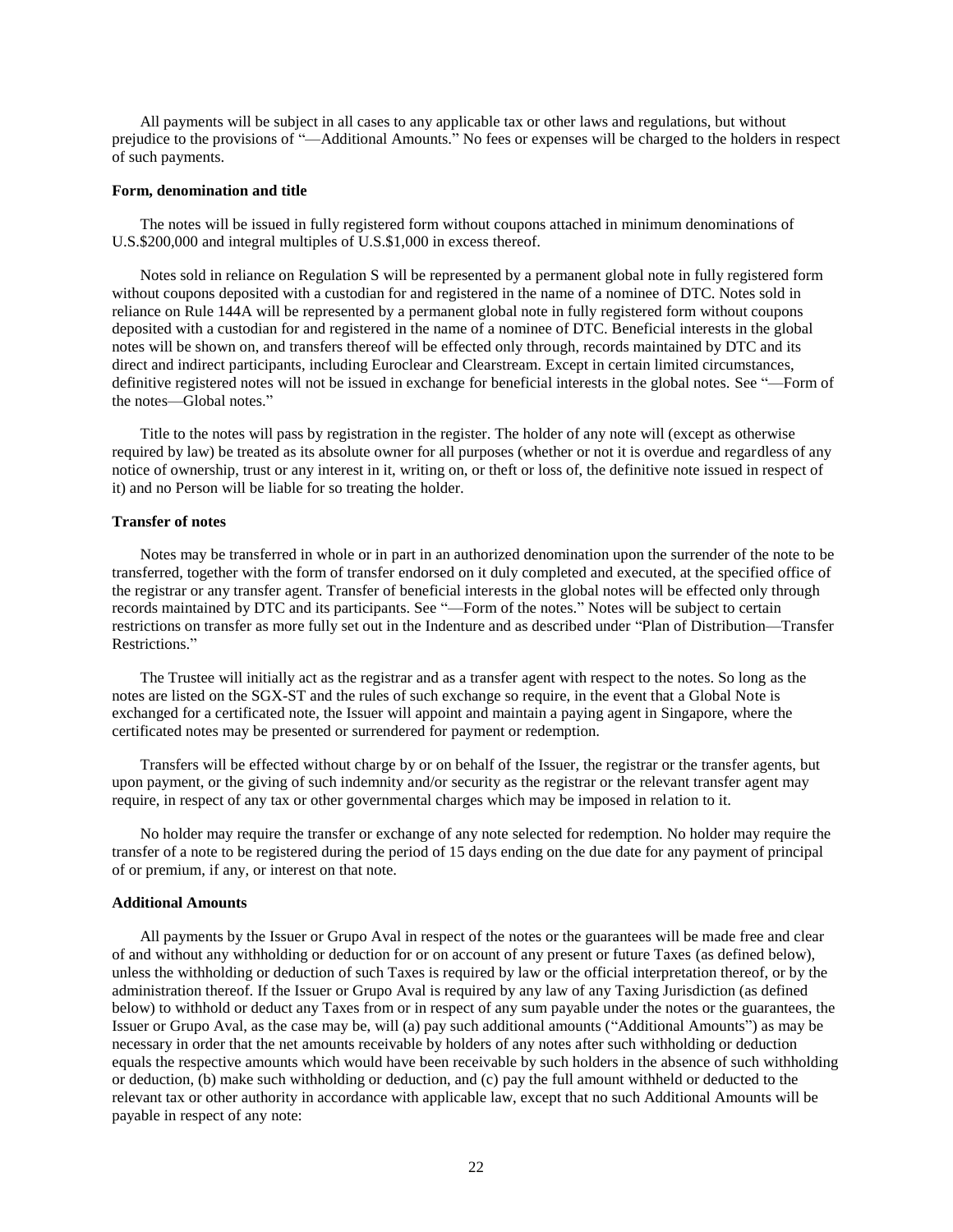- (i) to the extent that such Taxes are imposed or levied by reason of such holder (or the beneficial owner) having some connection with the Taxing Jurisdiction other than the mere holding (or beneficial ownership) of such note or receiving principal or interest payments on the note (including but not limited to citizenship, nationality, residence, domicile, or existence of a business, permanent establishment, a dependent agent, a place of business or a place of management present or deemed present in the Taxing Jurisdiction);
- (ii) to the extent that any Tax is imposed other than by deduction or withholding from payments of principal of or premium, if any, or interest on the notes;
- (iii) in the event that the holder (or beneficial owner) fails to comply with any certification, identification or other reporting requirement concerning nationality, residence, identity or connection with the Taxing Jurisdiction if (1) compliance is required by applicable law, regulation, administrative practice or treaty as a precondition to exemption from all or part of the Taxes, and (2) the Issuer or Grupo Aval, as the case may be, has given the holders (or beneficial owners) at least 30 days prior notice that they will be required to comply with such requirement;
- (iv) in the event that the holder fails to surrender (where surrender is required) the note for payment within 30 days after the Issuer or Grupo Aval, as the case may be, has made available a payment of principal or interest, *provided* that the Issuer or Grupo Aval, as the case may be, will pay Additional Amounts to which a holder would have been entitled had the note been surrendered on the last day of such 30-day period;
- (v) to the extent that such Taxes are imposed by reason of an estate, inheritance, gift, personal property, value added, use or sales tax or any similar taxes, assessments or other governmental charges;
- (vi) where such withholding or deduction of Taxes is imposed under Section 1471(b) of the Internal Revenue Code of 1986, as amended (the "Code") or otherwise imposed pursuant to Sections 1471 through 1474 of the Code, any regulations or agreements thereunder, official interpretations thereof, or any law implementing an intergovernmental approach thereto; or
- (vii) any combination of items (i) through (vi) above.

In addition, no Additional Amounts will be paid to a holder that is a fiduciary or a partnership or not the sole beneficial owner of such payment to the extent that a beneficiary or settlor with respect to such fiduciary, a member of such partnership or such beneficial owner would not have been entitled to receive the Additional Amounts had such beneficiary, settlor, member or beneficial owner been the holder.

"Taxes" means all taxes, withholdings, duties, assessments or governmental charges of whatever nature (including any penalties, interest and other liabilities relating thereto) imposed or levied by or on behalf of the Cayman Islands, Colombia or the jurisdiction of incorporation or organization of the Issuer, Grupo Aval or any successor to either thereof, or the jurisdictions of any paying agents or, in each case, any political subdivision thereof or any authority or agency therein or thereof having power to tax (each, a "Taxing Jurisdiction").

The Issuer or Grupo Aval, as the case may be, will provide the Trustee with the official acknowledgment of the relevant taxing authority (or, if such acknowledgment is not available, other reasonable documentation) evidencing any payment of any Taxes in respect of which the Issuer or Grupo Aval, as the case may be, has paid any Additional Amounts. Copies of such documentation will be made available to the holders of the notes or the paying agents, as applicable, upon request therefor.

The Issuer or Grupo Aval, as the case may be, will also pay any present or future stamp, issue, registration, court or documentary taxes or any excise or property taxes, charges or similar levies (including any penalties, interest and other liabilities relating thereto) which arise in any jurisdiction from the execution, delivery, registration or the making of payments in respect of the notes and the related guarantees, excluding any such taxes, charges or similar levies imposed by any jurisdiction that is not a Taxing Jurisdiction other than those resulting from, or required to be paid in connection with, the enforcement of the notes and the related guarantees following the occurrence of any Default or Event of Default.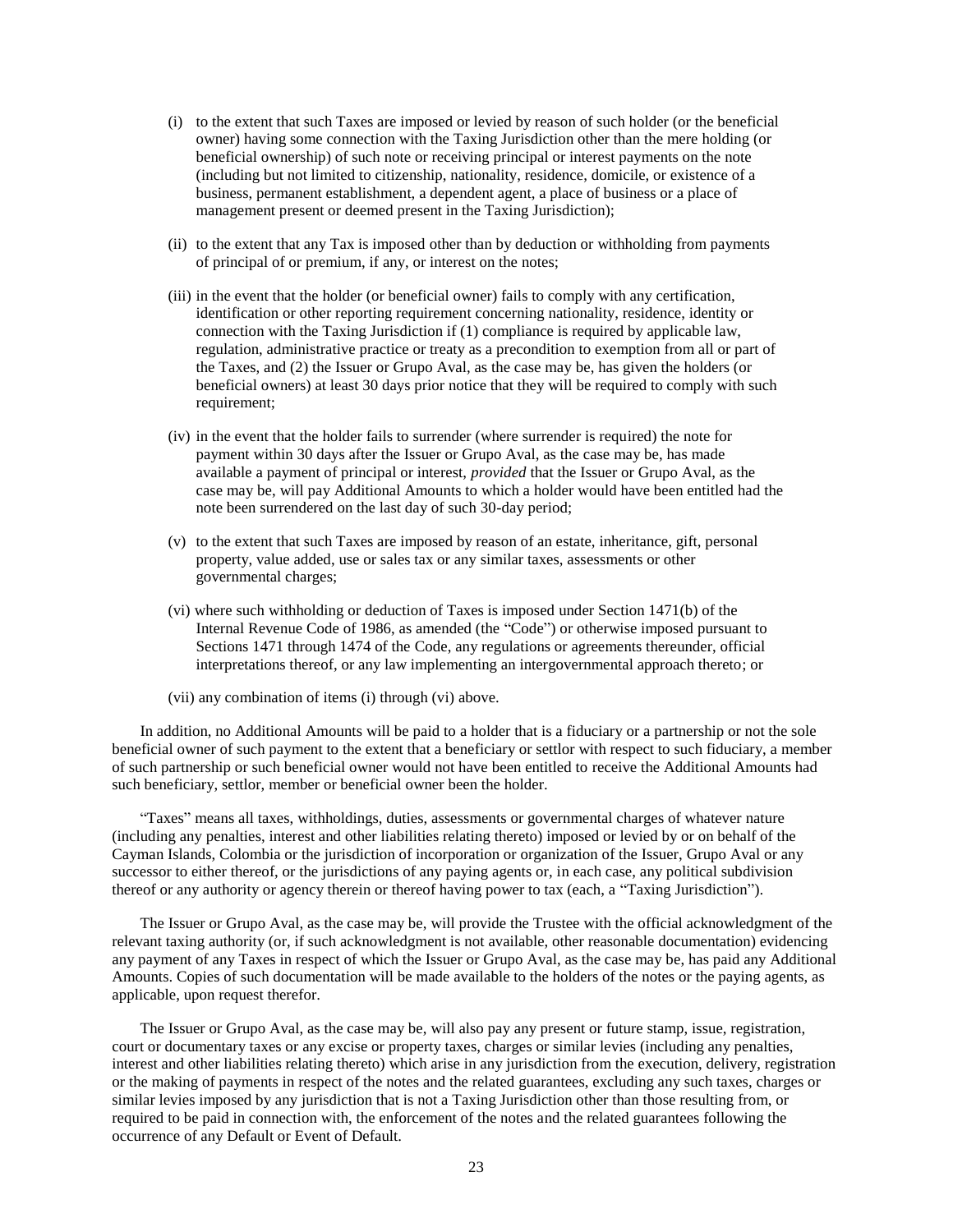All references in this offering memorandum to principal of and premium, if any, and interest on the notes will include any Additional Amounts payable by the Issuer or Grupo Aval, as the case may be, in respect of such principal, premium, if any, and interest.

### **Covenants**

The Indenture contains the following covenants:

#### *Limitation on disposition of Share Capital of Significant Subsidiaries*

Grupo Aval and its Subsidiaries will not sell, issue or cause to be issued, or otherwise transfer or dispose of Share Capital, or securities convertible into or, options warrants, or rights to acquire Share Capital, of any Significant Subsidiary or of any Subsidiary that owns Share Capital, or securities convertible into or, options warrants, or rights to acquire Share Capital, of any Significant Subsidiary, with any of the following exceptions:

- (1) any issuance, sale or other transfer or disposition for fair market value (as determined in good faith by the board of directors of Grupo Aval) of the Share Capital of any subsidiary, provided that Grupo Aval does not, as a result of such transaction and after the conversion of any shares or securities convertible into Share Capital, cease to own directly or indirectly at least 50.1% of the total voting power of shares of Share Capital of each of Banco de Bogotá and Banco de Occidente;
- (2) sales or other transfers or dispositions made in compliance with an order of a court or regulatory authority of competent jurisdiction;
- (3) any issuance or sale by a Significant Subsidiary of additional shares of its Share Capital, securities convertible into shares of its Share Capital, or options, warrants, or rights to subscribe for or purchase shares of its Share Capital, to its shareholders at any price, so long as immediately after the sale, Grupo Aval owns, directly or indirectly, at least 50.1% of the total voting power of shares of Share Capital of Banco de Bogota S.A. and Banco de Occidente S.A.; and
- (4) any issuance or sale of shares of Share Capital, or securities convertible into or options, warrants, or rights to subscribe for or purchase shares of Share Capital, of a Significant Subsidiary or any Subsidiary which owns shares of Share Capital, or securities convertible into or options, warrants, or rights to acquire Share Capital, of any Significant Subsidiary, to Grupo Aval or a Wholly-Owned Subsidiary.

For the avoidance of doubt, the grant of a security interest in, or other incurrence of a Lien on, Share Capital will not be considered a sale, transfer or other disposition of Share Capital; however, any transfer of Share Capital of a Significant Subsidiary pursuant to or in connection with the enforcement of such security interest or Lien on such Share Capital, including to the Person secured by such security interest or Lien, will constitute a transfer of such Share Capital.

### *Mergers, consolidations and transfers of assets*

Grupo Aval will not consolidate with or merge into, or sell, lease, convey or transfer, in one transaction or a series of transactions, all or substantially all of Grupo Aval's properties and assets to any Person, unless:

- (1) the surviving entity, if other than Grupo Aval, is organized and existing under the laws of an Eligible Jurisdiction and assumes under a supplemental indenture all of the Obligations under the notes, the guarantees and the Indenture;
- (2) immediately prior to such transaction and immediately after giving effect to such transaction, no Default or Event of Default will have occurred and be continuing; and
- (3) Grupo Aval or the surviving entity will have delivered to the Trustee an Officers' Certificate and an Opinion of Counsel, in form and substance satisfactory to the Trustee, stating that such consolidation, merger, sale, assignment, conveyance, transfer, lease or other disposition, and if a supplemental indenture is required in connection with such transaction, such supplemental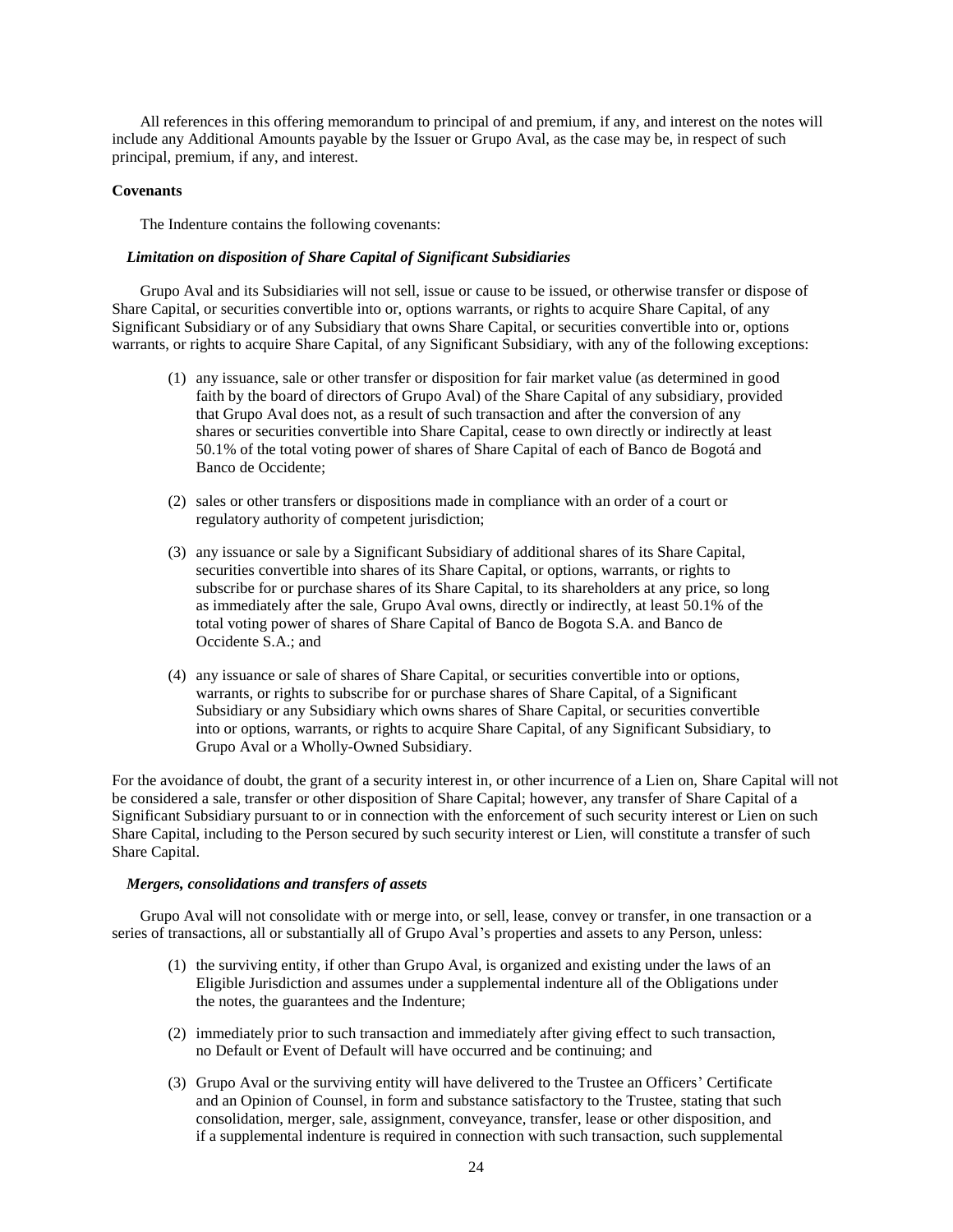indenture, comply with the requirements of the Indenture and that all conditions precedent in the Indenture relating to such transaction have been satisfied and that the Indenture and the notes constitute legal, valid and binding obligations of the continuing person, enforceable in accordance with their terms.

The Trustee will be entitled to rely exclusively on, and will accept, such Officers' Certificate and Opinion of Counsel as sufficient evidence of the satisfaction of the conditions precedent set forth in this covenant, in which event it will be conclusive and binding on the holders.

# *Maintenance of office or agent for service of process*

The Issuer and Grupo Aval will maintain an office or agent for service of process in the Borough of Manhattan, The City of New York, where notices to and demands upon the Issuer and Grupo Aval in respect of the notes, the guarantees and the Indenture may be served. Initially, this agent will be Banco de Bogotá S.A. New York Agency, and the Issuer and Grupo Aval will agree not to change the designation of such agent without prior notice to the Trustee and designation of a replacement agent in the Borough of Manhattan, The City of New York.

# *Provision of financial statements and reports*

At all times when Grupo Aval is required to file any financial statements or reports with the SEC, Grupo Aval will use its best efforts to file all required statements or reports in a timely manner in accordance with the rules and regulations of the SEC. In addition, at any time when Grupo Aval is not subject to or is not current in its reporting obligations under Section 13 or Section 15(d) of the Exchange Act, Grupo Aval will make available, upon request, to the Trustee, any holder or any prospective purchaser of the notes, who so requests in writing, (1) in English (or accompanied by an English translation thereof) as soon as available and in any case within 45 days after the end of each first, second and third fiscal quarters, its unaudited unconsolidated balance sheet and statement of income, in each case, prepared in accordance with IFRS, and (2) in English (or accompanied by an English translation thereof) as soon as available and in any case within 120 days after the end of each fiscal year, its audited consolidated and unconsolidated balance sheet, statement of income, statement of changes in stockholders' equity and statement of cash flow, at and for the twelve-month periods then ended, prepared in accordance with IFRS and accompanied by a report thereon by an independent public accountant of recognized international standing, together with an English translation of the management report (*informe de gestión*) sent to its shareholders.

For as long as the notes are "restricted securities" within the meaning of Rule 144(a)(3) under the Securities Act, Grupo Aval will furnish to any holder of notes issued under Rule 144A, or to any prospective purchaser designated by such holder of notes, upon request of such holder of notes, financial and other information described in paragraph (d)(4) of Rule 144A with respect to Grupo Aval to the extent required in order to permit such holder of notes to comply with Rule 144A with respect to any resale of its note, unless during that time Grupo Aval is subject to the reporting requirements of Section 13 or 15(d) of the Exchange Act, or is exempt from reporting pursuant to Rule 12g3-2(b) under the Exchange Act and no such information about Grupo Aval is otherwise required pursuant to Rule 144A.

Delivery of such reports, information and documents to the Trustee will be for informational purposes only, and the Trustee's receipt of such reports, information and documents will not constitute constructive notice of any information contained therein or determinable from information contained therein, including Grupo Aval's compliance with any of the covenants contained in the Indenture (as to which the Trustee will be entitled to conclusively rely upon an Officers' Certificate).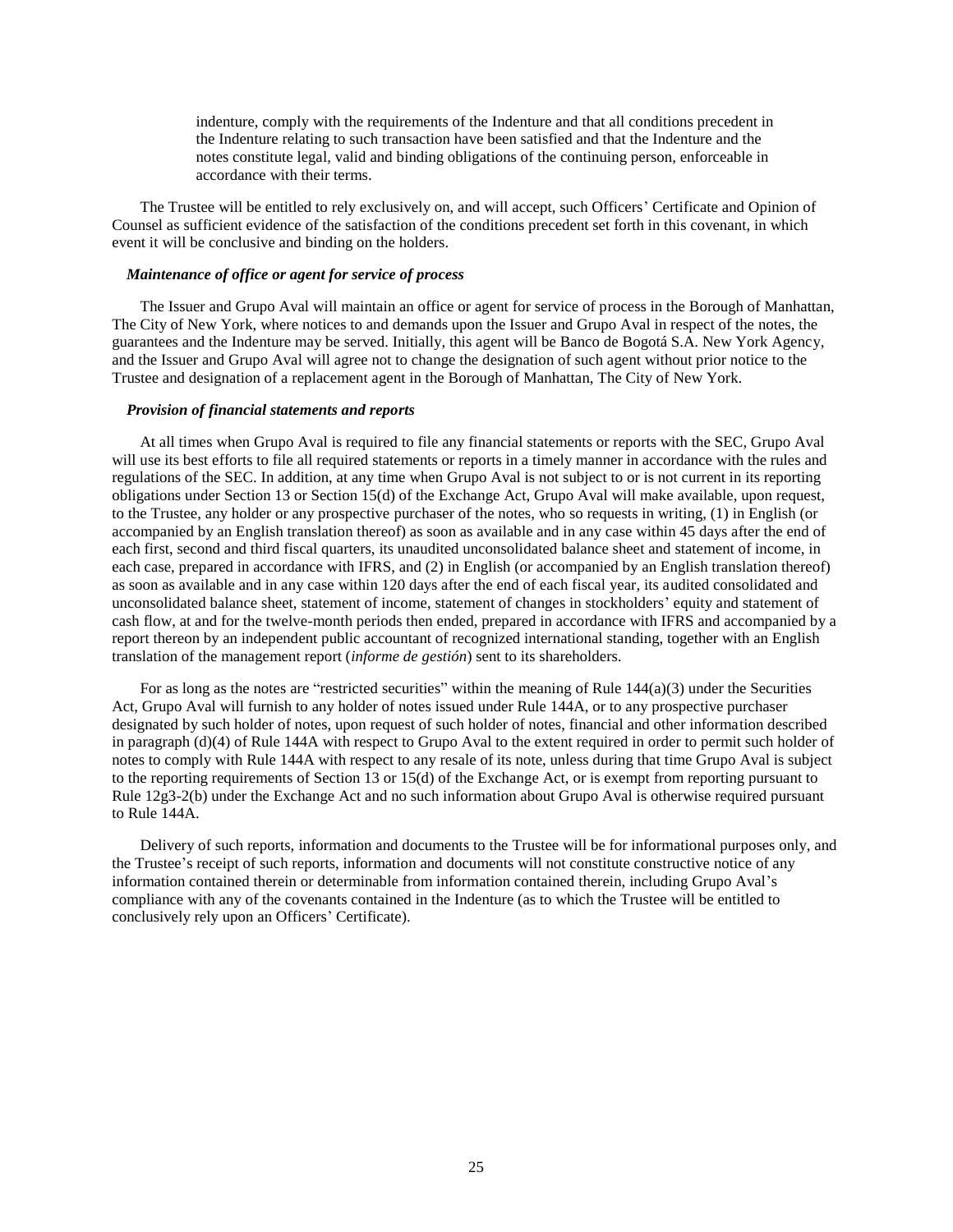### *Additional limitations relating to the Issuer*

The Indenture will contain the following additional covenants applicable to the Issuer:

- the Issuer will not engage in any business, or conduct any operations, other than to finance the operations of Grupo Aval and its direct and indirect Subsidiaries and activities that, in the good faith judgment of the Issuer's board of directors, are reasonably ancillary thereto (including, without limitation, on-lending of funds, including intercompany loans, making equity investments in such Subsidiaries, repurchases of Indebtedness permitted to be issued by the Indenture and entering into transactions involving Hedging Obligations relating to such Indebtedness);
- the Issuer will not incur any Indebtedness other than (1) the notes and (2) any other senior unsecured indebtedness guaranteed by Grupo Aval that (i) ranks equally with the notes or (ii) is subordinated to the notes;
- the Issuer will not make any investments, other than Permitted Investments; and
- the Issuer will not incur any Liens on any of its assets, except for any Liens imposed by operation of law.

Grupo Aval, as the sole shareholder of the Issuer, and the Issuer will also agree in the Indenture that, for so long as any of the notes is outstanding, neither Grupo Aval nor the Issuer will take any corporate action with respect to:

- the consolidation or merger of the Issuer with or into any other Person, except that the Issuer may merge with (x) a Wholly-Owned Subsidiary of Grupo Aval that is in compliance with the preceding paragraph or (y) Grupo Aval. (For the avoidance of doubt, in the event that the Issuer consolidates or merges with Grupo Aval, Grupo Aval will not be required to comply with the covenants in the preceding paragraph);
- the voluntary liquidation, wind-up or dissolution of the Issuer while the Issuer is the issuer of the notes, unless Grupo Aval fully and unconditionally assumes all of the obligations of the Issuer, including the notes;
- the transfer or disposition by Grupo Aval of the Issuer to any Person other than a Wholly-Owned Subsidiary of Grupo Aval, except as permitted under "—Covenants—Mergers, consolidations and transfers of assets"; or
- a change in the jurisdiction of organization of the Issuer, except in an Eligible Jurisdiction and provided that the Issuer continues to be a Wholly-Owned Subsidiary of Grupo Aval.

# *Further actions*

The Issuer and Grupo Aval will, at its own cost and expense, satisfy any condition or take any action (including the obtaining or effecting of any necessary consent, approval, authorization, exemption, filing, license, order, recording or registration) at any time required, as may be necessary or as the Trustee may reasonably request, in accordance with applicable laws and/or regulations, to be taken, fulfilled or done in order to (i) enable the Issuer or Grupo Aval to lawfully enter into, exercise its rights and perform and comply with its obligations under the Indenture, the notes and the guarantees, as the case may be; (ii) ensure that its obligations under the Indenture, the notes and the guarantees are legally binding and enforceable; (iii) make the Indenture, the notes and the guarantees admissible in evidence in the courts of the State of New York, Colombia and the Cayman Islands; (iv) preserve the enforceability of, and maintain the Trustee's rights under, the Indenture; and (v) respond to any reasonable requests received from the Trustee to facilitate the Trustee's exercise of its rights and performance of its obligations under the Indenture, the notes and the guarantees, including exercising and enforcing its rights under and carrying out the terms, provisions and purposes of the Indenture, the notes and the guarantees.

# **Events of Default**

Each of the following is an "Event of Default" with respect to the notes:

(1) failure by the Issuer or Grupo Aval to pay interest on any of the notes or guarantees when it becomes due and payable and the continuance of any such failure for thirty (30) days;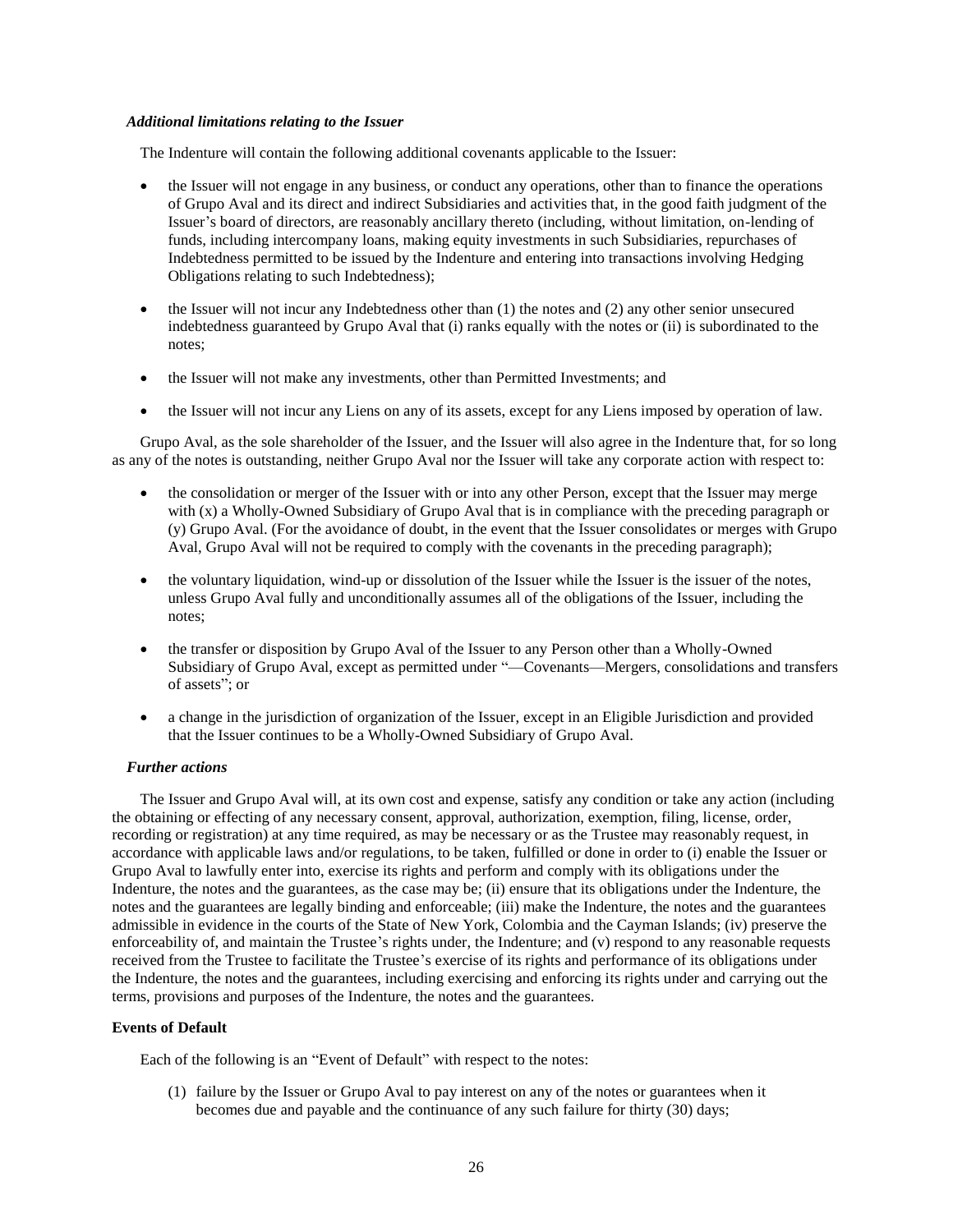- (2) failure by the Issuer or Grupo Aval to pay the principal on any of the notes or guarantees when it becomes due and payable, whether at stated maturity or otherwise;
- (3) failure by the Issuer or Grupo Aval to comply with any of its covenants or agreements in the Indenture, the notes or guarantees (other than those referred to in clauses (1) and (2) above), and the continuance of any such failure for sixty (60) days after the notice specified below;
- (4) the Issuer, Grupo Aval or any Significant Subsidiary defaults with respect to any of its Indebtedness (whether such Indebtedness now exists or is created after the date of the Indenture), which default (a) is caused by failure to pay principal of or premium, if any, or interest on such Indebtedness when originally due, after giving effect to any grace period provided in such Indebtedness on the date of such default ("Payment Default"), (b) in the case of the Issuer or Grupo Aval, results in the acceleration of such Indebtedness prior to its Stated Maturity, or (c) in the case of any Significant Subsidiary, results in the acceleration of such Indebtedness prior to its Stated Maturity, *provided* that, in the case of this clause (c), such accelerated Indebtedness is not paid, or such default waived, within 60 days after the date of such acceleration, and *provided*, *further*, that, in the case of clauses (a), (b) and (c), the principal amount of any such Indebtedness, together with the principal amount of any other such Indebtedness under which there has been a Payment Default or the maturity of which has been so accelerated, totals U.S.\$50 million or more in the aggregate (or the equivalent thereof at the time of determination);
- (5) the Issuer, Grupo Aval or any Significant Subsidiary pursuant to or within the meaning of any Bankruptcy Law:
	- (a) commences a voluntary case;
	- (b) consents to the entry of an order for relief against it in an involuntary case;
	- (c) consents to the appointment of a Custodian of it or for all or substantially all of its assets;
	- (d) makes a general assignment for the benefit of its creditors;
	- (e) in the case of any Significant Subsidiary, is subject to any other Intervention Measure or Preventive Measure; or
	- (f) in the case of the Issuer or Grupo Aval, institutes any other proceeding seeking to adjudicate the Issuer or Grupo Aval bankrupt or insolvent, or seeking liquidation, winding up, reorganization, arrangement, adjustment, protection, relief or composition of any Indebtedness under any law relating to bankruptcy, insolvency or reorganization or relief of debtors, or seeking the entry of an order for relief or the appointment of a receiver, trustee or other similar official for the Issuer or Grupo Aval or for any substantial part of the property of the Issuer or Grupo Aval or the Issuer or Grupo Aval takes any corporate action to authorize any of the actions set forth above in this clause (f);
- (6) Any Person pursuant to or within the meaning of any Bankruptcy Law institutes any proceeding against the Issuer, Grupo Aval or any Significant Subsidiary seeking to adjudicate in any court of competent jurisdiction the Issuer, Grupo Aval or such Significant Subsidiary bankrupt or insolvent, or seeking liquidation, winding up, reorganization, arrangement, adjustment, protection, relief or composition of any Indebtedness under any law relating to bankruptcy, insolvency or reorganization or relief of debtors, or seeking the entry of an order for relief or the appointment of a receiver, trustee or other similar official for the Issuer, Grupo Aval or such Significant Subsidiary or for any substantial part of the property of the Issuer, Grupo Aval or such Significant Subsidiary and, in the case of any of the foregoing actions, such proceeding or action is not dismissed or discharged and remains in effect for 60 days; *provided*, *however* that none of the foregoing actions constitutes an Event of Default (unless and for so long as such proceeding or action is being contested in good faith by the Issuer, Grupo Aval or such Significant Subsidiary, as the case may be); or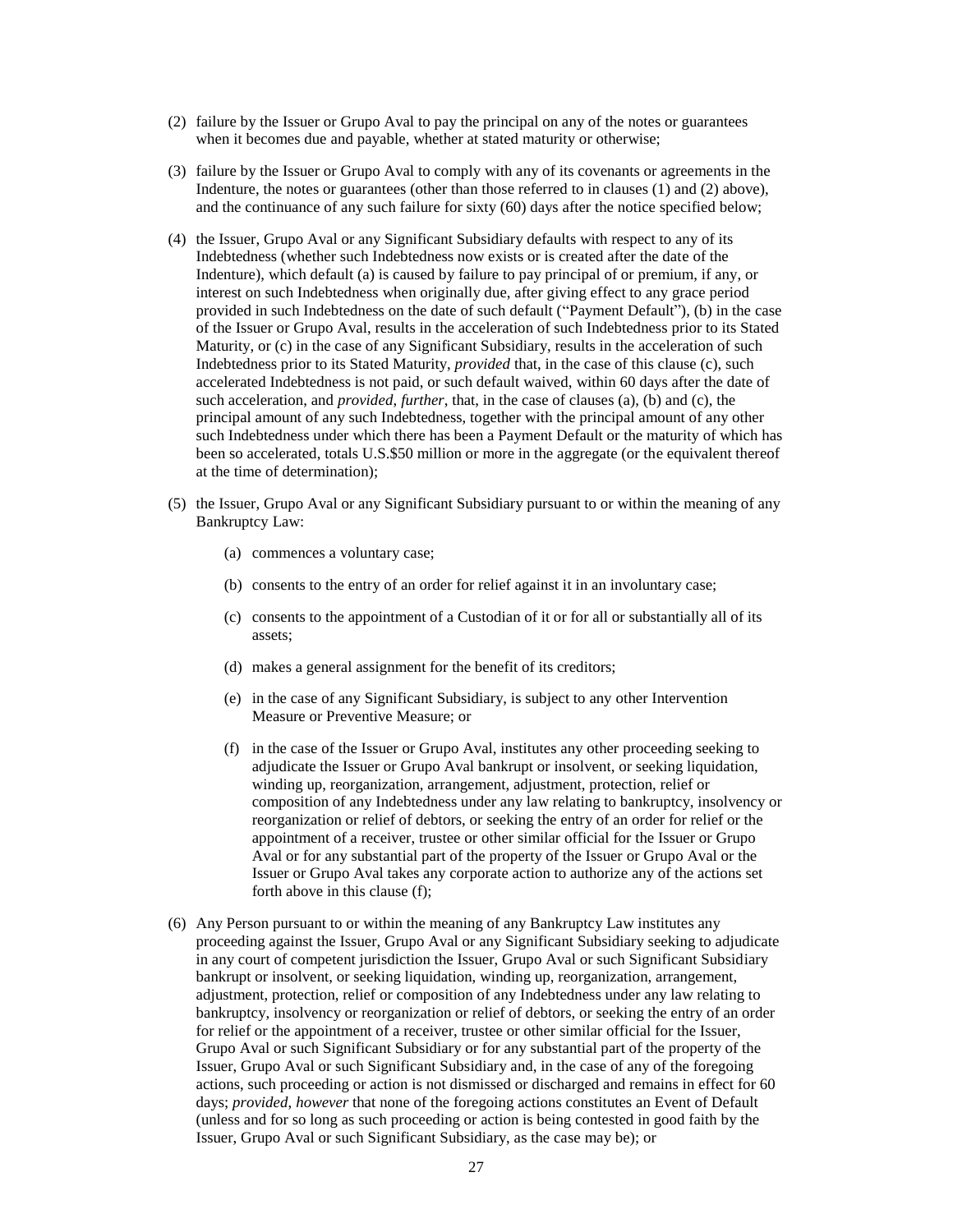- (7) a court of competent jurisdiction or relevant entity enters an order or decree under any Bankruptcy Law that:
	- (a) is for relief against the Issuer, Grupo Aval or any Significant Subsidiary as debtor in an involuntary case;
	- (b) appoints a Custodian of the Issuer, Grupo Aval or any Significant Subsidiary or a Custodian for all or substantially all of the assets of the Issuer, Grupo Aval or any Significant Subsidiary; or
	- (c) orders the liquidation of the Issuer, Grupo Aval or any Significant Subsidiary, and the order or decree remains unstayed and in effect for 60 days.

If an Event of Default (other than an Event of Default described in clauses (5), (6) and (7) above under "— Events of Default") has occurred and is continuing, either the Trustee or the holders of at least 25% in aggregate principal amount of the notes, by written notice to the Issuer (and to the Trustee if notice is given by the holders), may declare the principal amount of and interest on all the notes to be due and payable immediately. If an Event of Default described in clauses (5), (6) and (7) above under "— Events of Default" has occurred, the principal of and interest on all the notes will become and be immediately due and payable without any declaration or other act on the part of the Trustee or any holder. The notes owned by the Issuer, Grupo Aval or any of their affiliates will be deemed not to be outstanding for, among other purposes, declaring the acceleration of the maturity of the notes.

If the Issuer or Grupo Aval fails to make payment of principal of or interest or Additional Amounts, if any, on the notes or guarantees (and, in the case of payment of interest or Additional Amounts, such failure to pay continues for 30 days), each holder will have the right to demand and collect under the Indenture and the Issuer and Grupo Aval will pay to the holders the applicable amount of such due and payable principal, accrued interest and Additional Amounts, if any, on the notes. It should be noted that, to the extent that the SFC has adopted an Intervention Measure in connection with the Issuer or Grupo Aval under the Bankruptcy Law, the holders would not be able to commence proceedings to collect amounts owed outside the intervention proceeding.

The Trustee will not be charged with knowledge of any Default or Event of Default or knowledge of any cure of any Default or Event of Default unless either (i) an authorized officer of the Trustee with direct responsibility for the Indenture has actual knowledge of such Default or Event of Default or (ii) written notice of such Default or Event of Default has been given to the Trustee by the Issuer, Grupo Aval or any holder.

The Issuer or Grupo Aval will deliver to the Trustee, within 10 business days after obtaining actual knowledge thereof, written notice of any Default or Event of Default that has occurred and is still continuing, its status and what action the Issuer and Grupo Aval are taking or proposing to take in respect thereof. The Indenture will provide that the Trustee may withhold notice to the holders of any Default or Event of Default (except in payment of principal of, or interest or premium (and Additional Amounts), if any, on the notes) if the Trustee in good faith determines that it is in the interest of the holders.

If the Issuer and Grupo Aval cure all Defaults or such Defaults have been waived (except the nonpayment of principal of and accrued interest or premium and Additional Amounts on the notes) and certain other conditions are met, such declaration may be rescinded and annulled by the holders of not less than a majority in aggregate principal amount of the notes.

Subject to the provisions of the Indenture relating to the duties of the Trustee, in case an Event of Default will occur or be continuing, the Trustee will be under no obligation to exercise any of its rights or powers under the Indenture at the request or direction of any of the holders, unless such holders offer to the Trustee security and/or indemnity. Subject to such provision for indemnification, the holders of a majority in principal amount of the outstanding notes will have the right to direct the time, method and place of conducting any proceeding for any remedy available to the Trustee, or exercising any trust or power conferred on the Trustee with respect to the notes; *provided* that the Trustee will have the right to decline to follow any such direction if the Trustee determines that the action so directed conflicts with any law or the provisions of the Indenture or if the Trustee determines that such action would be prejudicial to holders not taking part in such direction.

No holder will have any right to institute any proceeding, judicial or otherwise, with respect to the Indenture, or for the appointment of a receiver or trustee, or for any other remedy thereunder, unless: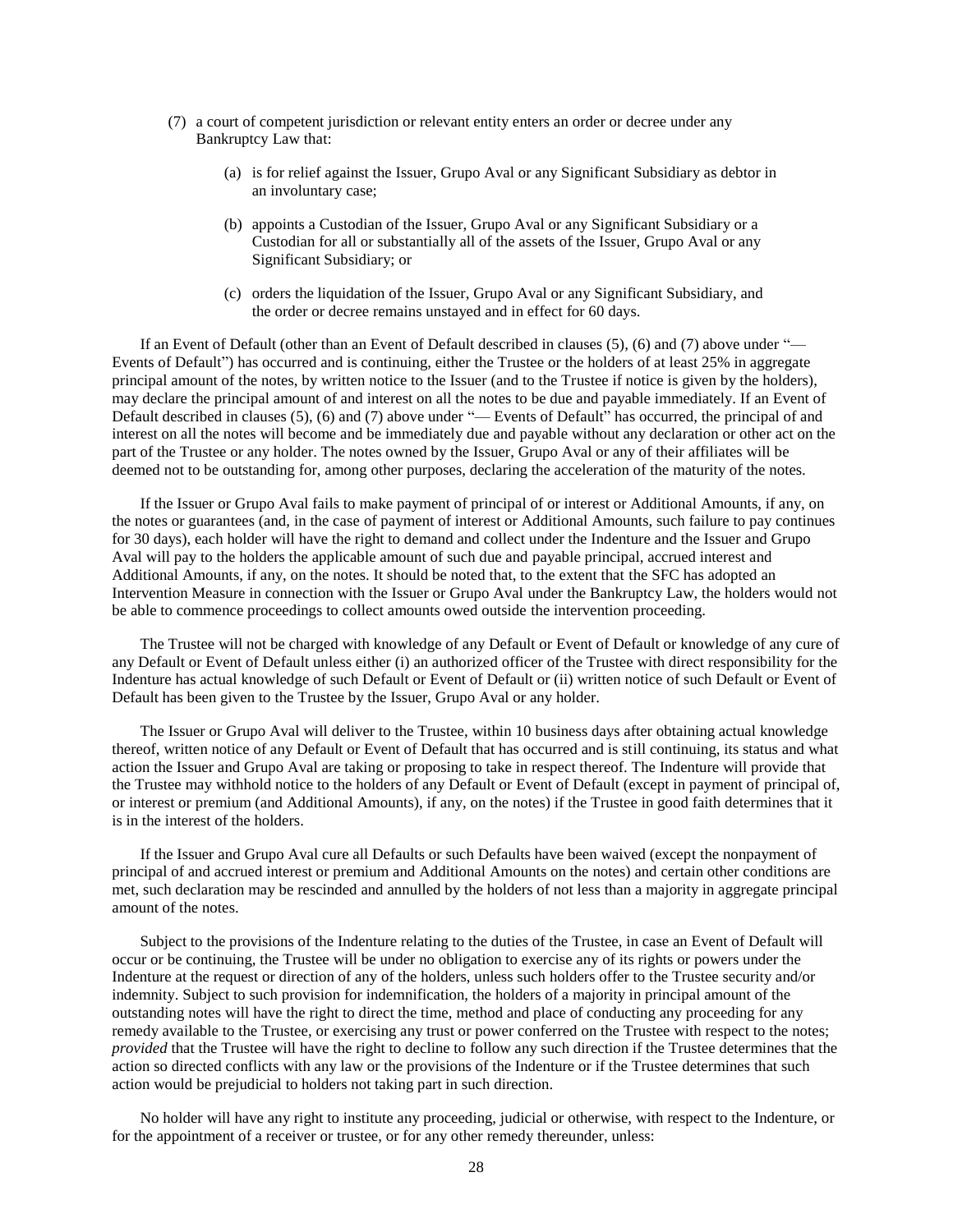- such holder has previously given written notice to the Trustee of a continuing Event of Default with respect to the notes;
- the holders of not less than 25% in principal amount of the outstanding notes will have made written request to the Trustee to institute proceedings in respect of such Event of Default in its own name as trustee thereunder;
- such holder or holders have offered to the Trustee an indemnity or security reasonably satisfactory to the Trustee against the costs, expenses and liabilities to be incurred in compliance with such request;
- the Trustee for 60 days after its receipt of such notice, request and offer of indemnity or security has failed to institute any such proceeding; and
- no direction inconsistent with such written request has been given to the Trustee during such 60-day period by the holders of a majority in principal amount of the outstanding notes, it being understood and intended that no one or more of such holders will have any right in any manner whatsoever by virtue of, or by availing of, any provision of the Indenture to affect, disturb or prejudice the rights of any other of such holders, or to obtain or to seek to obtain priority or preference over any other of such holders or to enforce any right under the Indenture, except in the manner therein provided and for the equal and ratable benefit of all such holders.

Notwithstanding any other provision of the Indenture, the holder of any note will have the right, which is absolute and unconditional, to receive payment of the principal of and premium, if any and interest on such note and to institute suit for the enforcement of any such payment, and such rights will not be impaired without the consent of such holder.

Book-entry and other indirect holders should consult their bank or brokers for information on how to give notice or direction to or make a request of the Trustee and how to declare or cancel an acceleration of the maturity.

### **Defeasance**

The Issuer or Grupo Aval may at any time terminate all of its obligations with respect to the notes and the guarantees ("defeasance"), except for certain obligations, including those regarding any trust established for a defeasance and obligations to register the transfer or exchange of the notes, to replace mutilated, destroyed, lost or stolen notes and to maintain agencies in respect of notes. The Issuer or Grupo Aval may at any time terminate its obligations under certain covenants set forth in the Indenture, and any omission to comply with such obligations will not constitute a Default or an Event of Default with respect to the notes issued under the Indenture ("covenant defeasance"). In order to exercise either defeasance or covenant defeasance, the Issuer or Grupo Aval must irrevocably deposit in trust, for the benefit of the holders of the notes, with the Trustee money or U.S. government obligations, or a combination thereof, in such amounts as will be sufficient, in the opinion of an internationally recognized firm of independent public accountants expressed in a written certificate delivered to the Trustee, without consideration of any reinvestment, to pay the principal of and premium, if any, and interest on the notes to redemption or maturity and comply with certain other conditions, including the delivery of an opinion of counsel as to certain tax matters.

#### **Amendment, supplement and waiver**

Subject to certain exceptions, the Indenture, the notes and the guarantees may be amended or supplemented with the written consent of the holders of at least a majority in principal amount of the notes then outstanding, and any Default or Event of Default and its consequences may be waived with the consent of the holders of at least a majority in principal amount of the notes then outstanding. However, without the consent of each holder of an outstanding note affected thereby, no amendment or waiver may:

- (1) reduce the rate of or extend the time for payment of interest on any note;
- (2) reduce the principal of or change the Stated Maturity of any note;
- (3) reduce the amount payable upon the redemption of any note or change the time at which any note may be redeemed;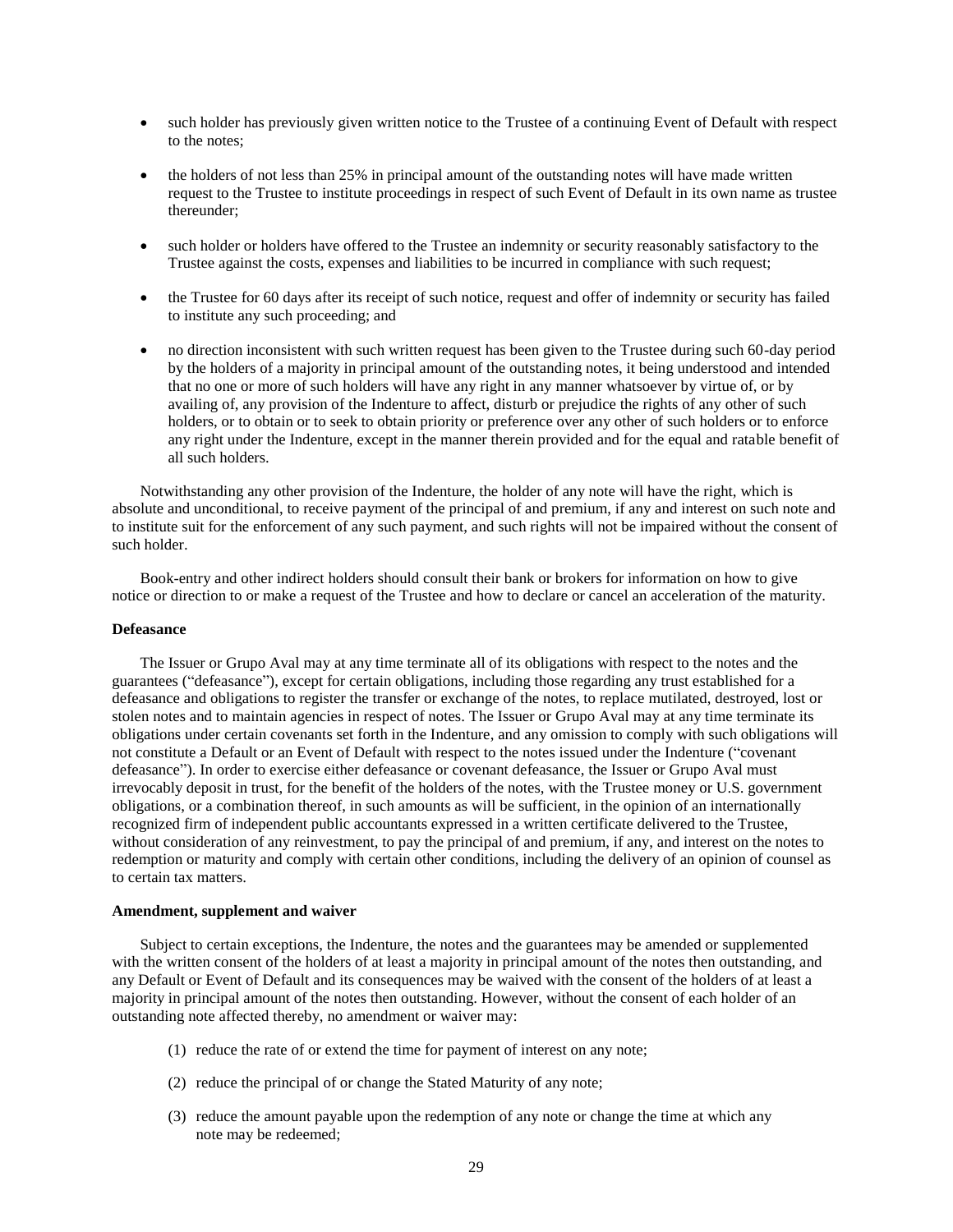- (4) change the currency for payment of principal of or premium, if any, or interest on any note;
- (5) impair the right to institute suit for the enforcement of any payment on or with respect to any note;
- (6) waive a Default or Event of Default in the payment of principal of and premium, if any, and interest on the notes;
- (7) amend or modify any provisions of the guarantees in a manner that could materially and adversely affect the holders;
- (8) reduce the principal amount of notes whose holders must consent to any amendment, supplement or waiver; or
- (9) make any change in the amendment or waiver provisions which require each holder's consent.

The Trustee and the holders of the notes will receive prior notice as described under "—Notices" of any proposed amendment to the Indenture or the notes or the guarantees described in this paragraph.

The consent of the holders of the notes is not necessary to approve the particular form of any proposed amendment. It is sufficient if such consent approves the substance of the proposed amendment.

The Issuer, Grupo Aval and the Trustee may, without notice to or the consent or vote of any holder of the notes, amend or supplement the Indenture or the notes or the guarantees for the following purposes:

- (1) to cure any ambiguity, defect or inconsistency (including, without limitation, any inconsistency between the text of the Indenture or the notes or the guarantees and the description of the Indenture and the notes and the guarantees contained in this "Description of the Notes" section of this offering memorandum);
- (2) to comply with the covenant described under "––Covenants––Mergers, consolidations and transfers of assets";
- (3) to add guarantees or collateral with respect to the notes;
- (4) to add to the covenants of the Issuer or Grupo Aval for the benefit of holders of the notes;
- (5) to surrender any right conferred by the Indenture upon the Issuer or Grupo Aval;
- (6) to evidence and provide for the acceptance of an appointment by a successor Trustee;
- (7) to provide for the issuance of additional notes; or
- (8) to make any other change that does not materially and adversely affect the rights of any holder of the notes.

After an amendment described in the preceding paragraphs becomes effective, the Issuer or Grupo Aval is required to mail to the holders a notice briefly describing such amendment; however, the failure to give such notice to all holders of the notes, or any defect therein, will not impair or affect the validity of the amendment.

Any notes owned by the Issuer, Grupo Aval or any of their affiliates will be disregarded for purposes of determining whether holders of the requisite principal amount of outstanding notes have given any request, demand, authorization, direction, consent or waiver under the Indenture.

#### **Notices**

For so long as notes in global form are outstanding, notices to be given to holders will be given to DTC, in accordance with its applicable policies as in effect from time to time. If notes are issued in individual definitive form, notices to be given to holders will be deemed to have been given upon the mailing by first class mail, postage prepaid, of such notices to holders of the notes at their registered addresses as they appear in the Trustee's records.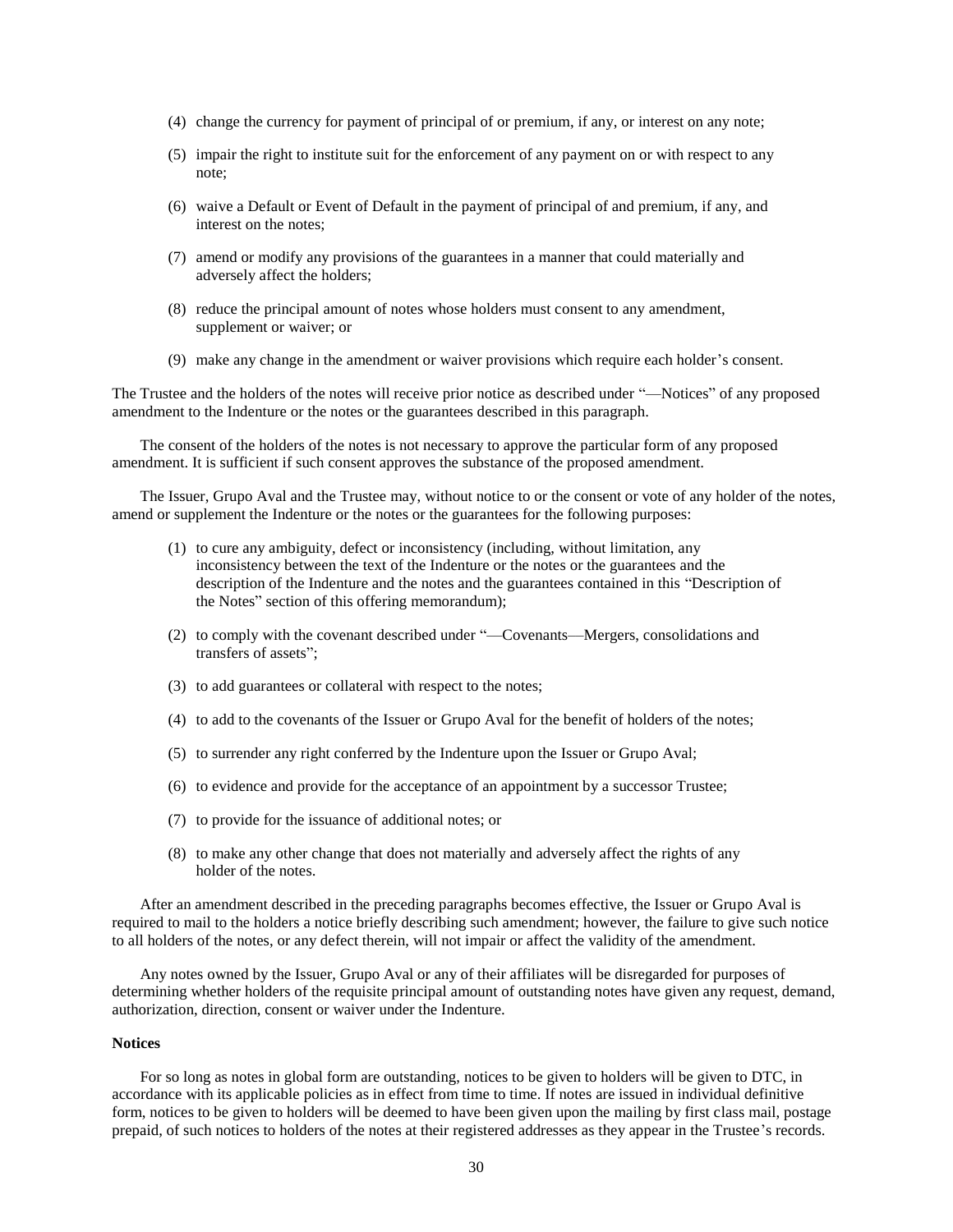In addition, so long as the notes are listed on the SGX-ST and the rules of the SGX-ST shall so require, notices regarding the Notes shall be disclosed by us to the SGX- ST via SGXNET and published by us in a leading newspaper having general circulation in Singapore. Any such notice will be deemed to have been delivered on the date of first publication.

#### **No personal liability of directors, officers, employees and shareholders**

No director, officer, employee or shareholder of the Issuer or Grupo Aval will have any liability for any obligations of the Issuer or Grupo Aval under the notes, the guarantees or the Indenture or for any claim based on, in respect of, or by reason of, such obligations or the creation of such obligations. Each holder by accepting a note waives and releases all such liability. Such waiver and release are part of the consideration for issuance of the notes. The waiver may not be effective to waive liabilities under the U.S. Federal securities laws.

#### **Trustee**

Deutsche Bank Trust Company Americas is the Trustee under the Indenture.

The Indenture contains provisions for the indemnification of the Trustee and for its relief from responsibility. The obligations of the Trustee to any holder are subject to such immunities and rights as are set forth in the Indenture.

Except during the continuance of an Event of Default, the Trustee need perform only those duties that are specifically set forth in the Indenture and no others, and no implied covenants or obligations will be read into the Indenture against the Trustee. In case an Event of Default has occurred and is continuing, the Trustee will exercise such of those rights and powers vested in it by the Indenture, and use the same degree of care and skill in their exercise, as a prudent person would exercise or use under the circumstances in the conduct of such person's own affairs. No provision of the Indenture will require the Trustee to expend or risk its own funds or otherwise incur any financial liability in the performance of its duties thereunder, or in the exercise of its rights or powers, unless it receives indemnity and/or security satisfactory to it against any loss, liability or expense.

The Issuer, Grupo Aval and their affiliates may from time to time enter into normal banking and trustee relationships with the Trustee and its affiliates.

The Trustee may hold notes in its own name.

### **Registrar, transfer agent and paying agents**

The Trustee will initially act as registrar for the notes. The Trustee will also act as transfer agent and paying agent for the notes. The Issuer has the right at any time to change or terminate the appointment of the registrar, any paying agents or any transfer agents and to appoint a successor registrar or additional or successor paying agents or transfer agents in respect of the notes. Registration of transfers of the notes will be effected without charge, but upon payment (with the giving of such indemnity as the Issuer and the Trustee may require) in respect of any tax or other governmental charges that may be imposed in relation to it. The Issuer will not be required to register or cause to be registered the transfer of notes after all the notes have been called for redemption.

For so long as the notes are listed on the SGX-ST and the rules of the SGX-ST so require, in the event that a Global Note is exchanged for a certificated note, the Issuer will appoint and maintain a paying agent in Singapore, where the certificated notes may be presented or surrendered for payment or redemption.

Allen & Gledhill LLP has also been appointed as listing agent.

#### **Governing law, submission to jurisdiction and claims**

The Indenture, the notes and the guarantees will be governed by, and construed in accordance with, the laws of the State of New York.

Each of the parties to the Indenture will submit to the exclusive jurisdiction of the U.S. federal and New York state courts located in the Borough of Manhattan, New York City for purposes of all legal actions and proceedings instituted in connection with the Indenture, the notes and the guarantees. Each of the Issuer and Grupo Aval has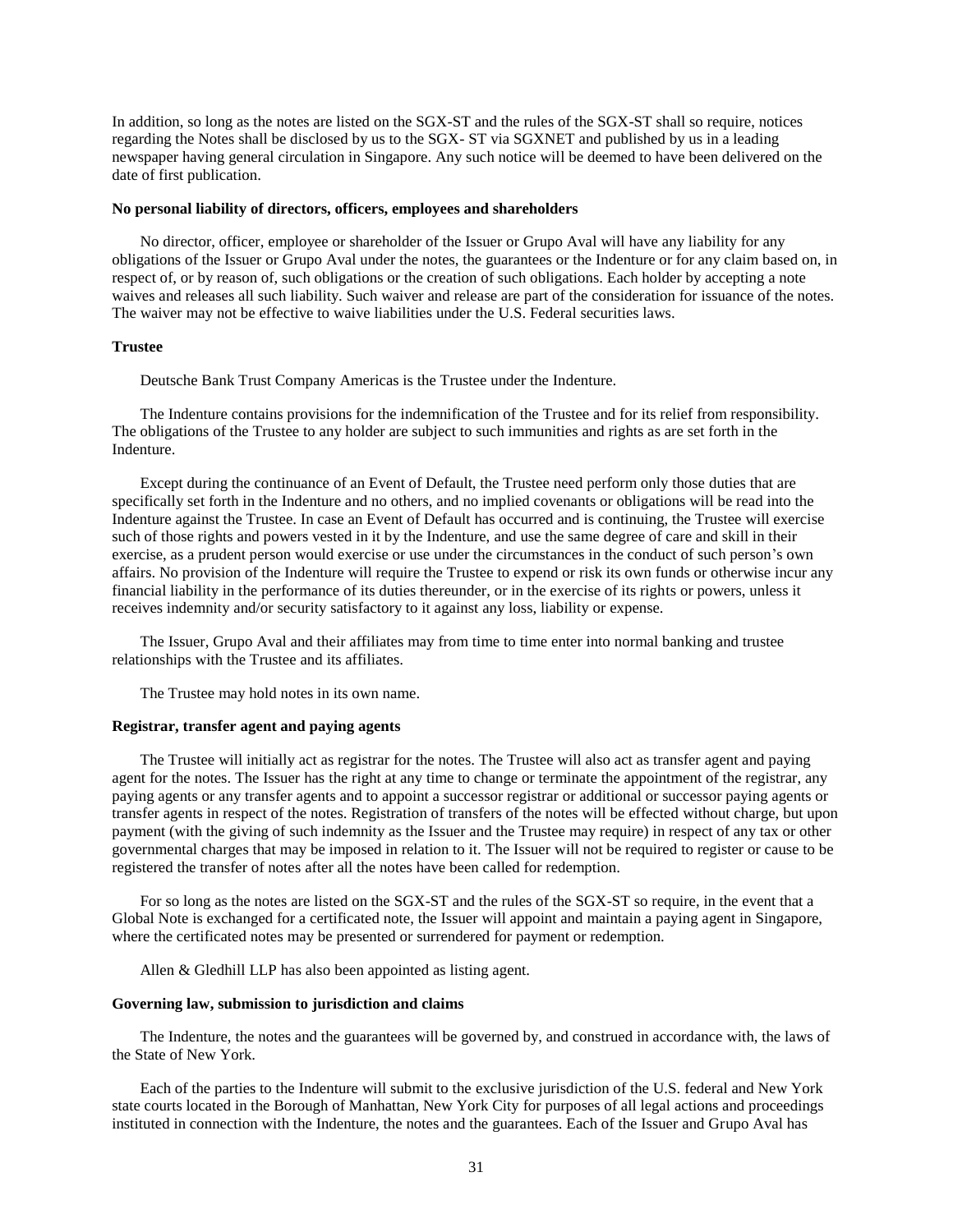appointed Banco de Bogotá S.A. New York Agency, 375 Park Avenue, Suite 3407, New York, New York 10152, as its authorized agent upon which process may be served in any such action.

Under the laws of the State of New York, claims against the Issuer and Grupo Aval for the payment of principal of and premium, if any, and interest on the notes must be made within six years from the due date for payment thereof.

Notwithstanding the exclusivity of jurisdiction provision of the Indenture, if one of the parties in a dispute involving enforcement of the Indenture, the notes or the guarantees is domiciled in Colombia, a Colombian court may allow the claim to be brought before it.

### **Waiver of immunities**

To the extent that the Issuer or Grupo Aval may claim for itself or its assets immunity from a suit, execution, attachment, whether in aid of execution, before judgment or otherwise, or other legal process in connection with the Indenture or notes or the guarantees and to the extent that in any jurisdiction there may be immunity attributable to the Issuer or Grupo Aval or their assets, whether or not claimed, the Issuer and Grupo Aval will for the benefit of the holders irrevocably waive and agree not to claim such immunity to full extent permitted by law.

#### **Currency indemnity**

U.S. dollars are the sole currency of account and payment for all sums payable by the Issuer or Grupo Aval under or in connection with the Indenture and the notes and the guarantees, including damages. Any amount received or recovered in a currency other than U.S. dollars (whether as a result of, or of the enforcement of, a judgment or order of a court of any jurisdiction, in the winding-up or dissolution of the Issuer or otherwise) by any holder of a note in respect of any sum expressed to be due to it from the Issuer and Grupo Aval will only constitute a discharge of the Issuer and Grupo Aval to the extent of the U.S. dollar amount that the recipient is able to purchase with the amount so received or recovered in that other currency on the date of that receipt or recovery (or, if it is not practicable to make that purchase on that date, on the first date on which it is practicable to do so). If that U.S. dollar amount is less than the U.S. dollar amount expressed to be due to the recipient under any note, the Issuer and Grupo Aval will indemnify such holder against any loss sustained by it as a result. In any event, the Issuer and Grupo Aval will indemnify the recipient against the cost of making any such purchase.

For the purposes of the preceding paragraph, it will be sufficient for the holder of a note to certify in a satisfactory manner (indicating the sources of information used) that it would have suffered a loss had an actual purchase of dollars been made with the amount so received in that other currency on the date of receipt or recovery (or, if a purchase of dollars on such date had not been practicable, on the first date on which it would have been practicable, it being required that the need for a change of date be certified in the manner mentioned above). These indemnities constitute a separate and independent obligation from the other obligations of the Issuer and Grupo Aval, will give rise to a separate and independent cause of action, will apply irrespective of any indulgence granted by any holder of a note and will continue in full force and effect despite any other judgment, order, claim or proof for a liquidated amount in respect of any sum due under any note.

### **Definitions**

The following is a summary of certain defined terms used in the Indenture. Reference is made to the Indenture for the full definition of all such terms.

"amend" means to amend, supplement, restate, amend and restate or otherwise modify; and "amendment" will have a correlative meaning.

# "asset" means any asset or property.

"Bankruptcy Law" means the provisions of (1) Colombian law or regulation regulating the liquidation and insolvency of Colombian companies and financial entities, including without limitation, Law 1116 of 2006, as amended, the Financial Statute and Decree 2555 of 2010, as amended, concerning bankruptcy of financial institutions, and any other Colombian law or regulation regulating the insolvency of companies or financial entities from time to time, (2) the Cayman Islands' Companies Law (2018 Revision, as amended) or any similar Cayman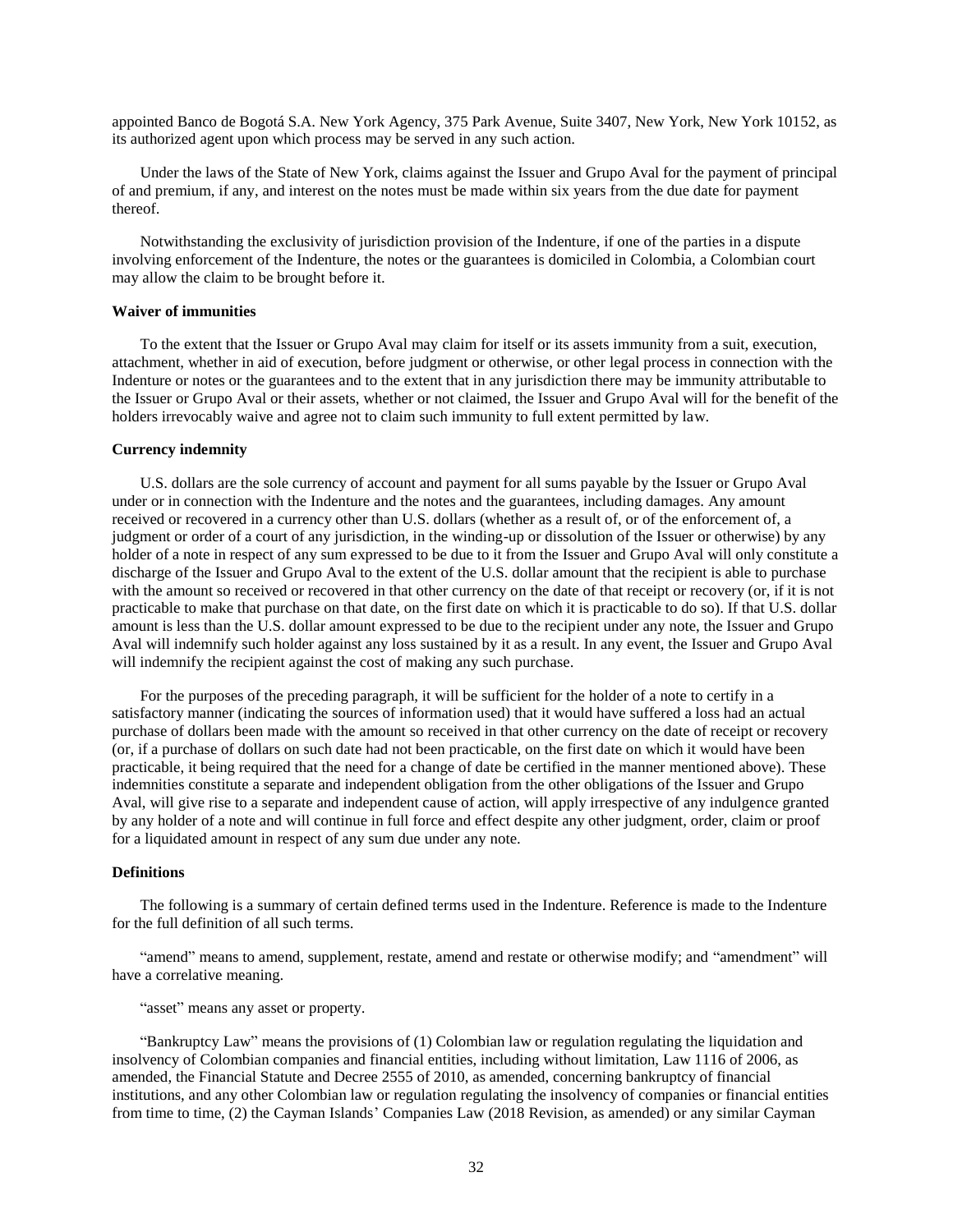Islands law for the relief of debtors or the administration or liquidation of debtors' estates for the benefit of their creditors and (3) the equivalent laws of any other applicable jurisdiction.

"business day" means a day other than a Saturday, Sunday or other day on which banking institutions in New York or Colombia are authorized or required by law to close.

"Custodian" means any receiver, trustee, assignee, liquidator or similar official under any Bankruptcy Law.

"Default" means any event, act or condition that is, or after notice or passage of time or both would be, an Event of Default.

"Eligible Jurisdiction" means Colombia, the United States, Bermuda, the British Virgin Islands, the Cayman Islands, Panama, any country member of the Organization for Economic Co-operation and Development, any country member of the G-20, or any member state of the European Union, and any political subdivision of any of the foregoing.

"Exchange Act" means the U.S. Securities Exchange Act of 1934, as amended.

"Financial Statute" means Decree 663 of 1993, as amended, of the Republic of Colombia.

"guarantee" means any obligation, contingent or otherwise, of any Person directly or indirectly guaranteeing any Indebtedness or other obligation of any Person and any obligation, direct or indirect, contingent or otherwise, of such Person (a) to purchase or pay (or advance or supply funds for the purchase or payment of) such Indebtedness or other obligation of such Person (whether arising by virtue of partnership arrangements, or by agreement to keepwell, to purchase assets, goods, securities or services, to take-or-pay, or to maintain financial statement conditions or otherwise) or (b) entered into for purposes of assuring in any other manner the obligee of such Indebtedness or other obligation of the payment thereof or to protect such obligee against loss in respect thereof (in whole or in part); *provided* that the term "guarantee" will not include endorsements for collection or deposit in the ordinary course of business. The term "guarantee" used as a verb has a corresponding meaning.

"Hedging Obligations" means, with respect to any Person, the obligations of such Person pursuant to any interest rate swap agreement, foreign currency exchange agreement, interest rate collar agreement, option, forward or futures contract or other similar agreement or arrangement designed to protect such Person against changes in interest rates or foreign exchange rates.

"holder" means the Person in whose name a note is registered in the register.

"IFRS" means, the International Financial Reporting Standards as issued by the International Accounting Standards Board (and when applicable, as supplemented or modified by any Colombian governmental authority).

"Indebtedness" means, with respect to any Person, any obligation for the payment or repayment of money borrowed or otherwise evidenced by debentures, notes, bonds, or similar instruments or any other obligation (including all trade payables and other accounts payable and including payments relating to bank deposits) that would appear or be treated as indebtedness upon a balance sheet if such Person prepared it in accordance with IFRS, as applicable pursuant to the covenant described under "––Covenants––Provision of financial statements and reports."

"Intervention Measures" means the measures described in Article 114 of the Financial Statute that allow the SFC to take possession of a financial institution.

"Issue Date" means the date on which the notes are originally issued.

"Lien" means any mortgage, pledge, security interest, conditional sale or other title retention agreement or other similar lien.

"Obligation" means any principal, interest, penalties, fees, indemnification, reimbursements, costs, expenses, damages and other liabilities payable under any Indebtedness.

"Officer" means (1) with respect to the Issuer, any of its directors or officers or any authorized signatory appointed by its board of directors; and (2) with respect to Grupo Aval, any of the following: the Chairman of the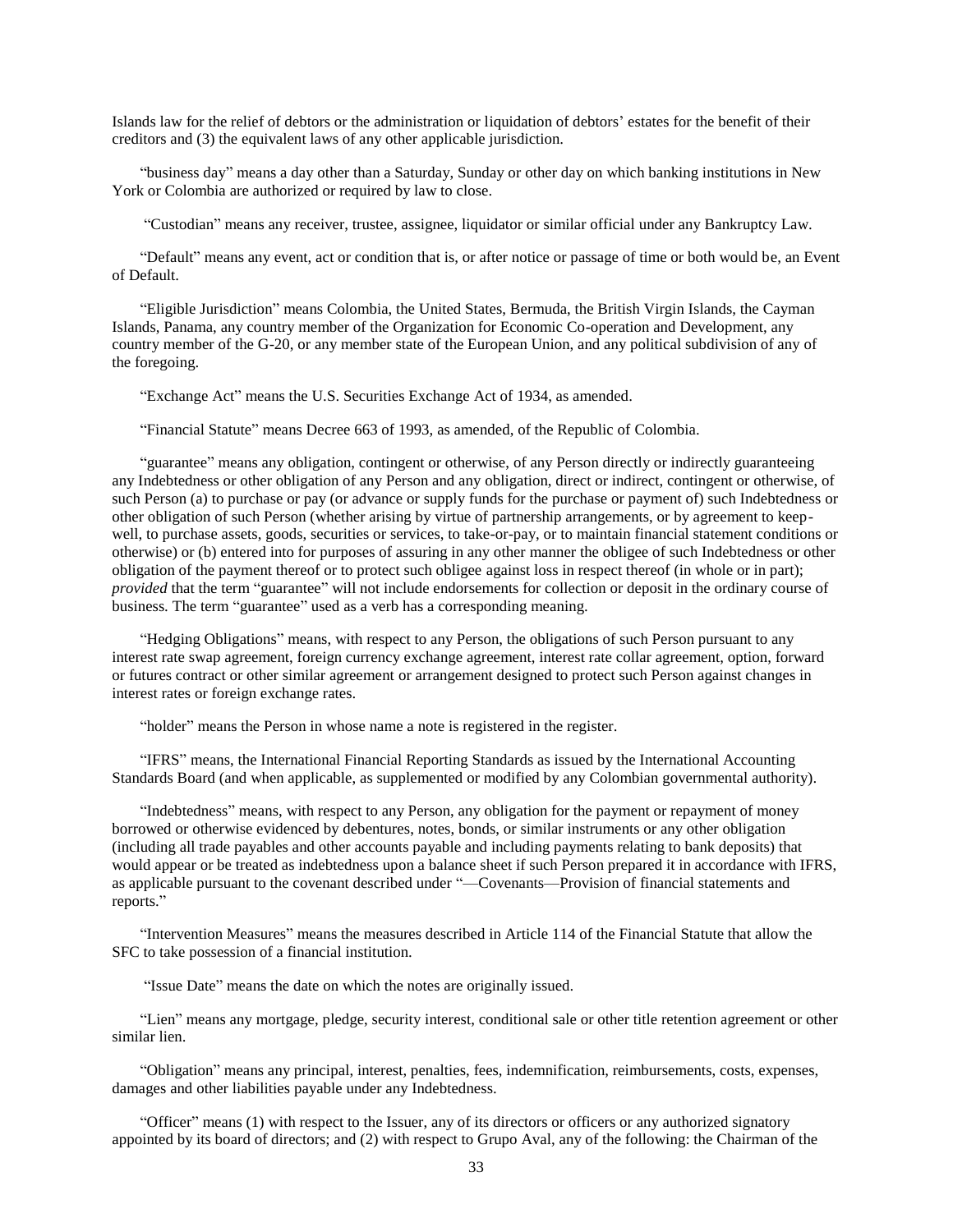board of directors, the Chief Executive Officer, the Chief Financial Officer, the President, any Vice President or the Secretary.

"Officers' Certificate" means a certificate signed by two Officers.

"Opinion of Counsel" means an opinion from legal counsel, who may be an employee of or counsel for the Issuer or Grupo Aval, as applicable, and who is reasonably acceptable to the Trustee, *provided* that an opinion of a nationally or internationally recognized legal counsel selected by Grupo Aval will be deemed reasonable.

"Permitted Investments" means, with respect to the Issuer, (i) investments in cash and short-term, high-quality investments that are recorded as cash equivalents on Grupo Aval's consolidated balance sheet in accordance with IFRS, (ii) investments in fixed income securities rated (on a non-local foreign currency basis or equivalent) at the time of acquisition thereof at least "Baa3" or the equivalent thereof by Moody's Investor Service, Inc., "BBB-" or the equivalent thereof by Standard & Poor's Ratings Services or "BBB-" or the equivalent thereof by Fitch Ratings Limited, or carrying an equivalent rating by an internationally recognized rating agency, if all three of the named rating agencies cease publishing ratings of investments, (iii) on-lending to Grupo Aval or any direct or indirect Subsidiary of Grupo Aval, including intercompany loans, (iv) investing in fixed income securities issued by any direct or indirect subsidiary of Grupo Aval and (v) making equity investments in any direct or indirect Subsidiary of Grupo Aval.

"Person" means any individual, corporation, partnership, limited liability company, joint venture, incorporated or unincorporated association, joint-stock company, trust, unincorporated organization, government or any agency or political subdivision thereof or any other entity.

"Preventive Measures" means the measures described in Article 113 of the Financial Statute that the SFC can take with respect to a financial institution prior to and in order to avoid having to take an Intervention Measure.

"SEC" means the U.S. Securities and Exchange Commission, or any successor thereto.

"Securities Act" means the U.S. Securities Act of 1933, as amended.

"SFC" means the Colombian Financial Superintendency (*Superintendencia Financiera de Colombia*).

"Share Capital" means, with respect to any Person, any and all shares of capital stock, securities convertible into, interests, rights to purchase, warrants, options, participations or other equivalents of or interests in (however designated, whether voting or non-voting), such Person's equity including any preferred stock, but excluding any debt securities convertible into or exchangeable for such equity.

"Significant Subsidiary" means any Subsidiary, including each of the consolidated subsidiaries of such Subsidiary, that meets any of the following conditions:

- (i) Grupo Aval's and its other Subsidiaries' investments in and advances to such Subsidiary, including each of the consolidated subsidiaries of such Subsidiary, exceed 20% of the total assets of Grupo Aval and its Subsidiaries consolidated as of the end of the most recently completed fiscal year; or
- (ii) Grupo Aval's and its other Subsidiaries' proportionate share of the total assets (after intercompany eliminations) of such Subsidiary, including each of the consolidated subsidiaries of such Subsidiary, exceeds 20% of the total assets of Grupo Aval and its Subsidiaries consolidated as of the end of the most recently completed fiscal year; or
- (iii) Grupo Aval's and its other Subsidiaries' equity in the income from continuing operations before income taxes, extraordinary items and cumulative effect of a change in accounting principle of such Subsidiary, including each of the consolidated subsidiaries of such Subsidiary, exclusive of amounts attributable to any non-controlling interests exceeds 20% of such income of Grupo Aval and its Subsidiaries consolidated for the most recently completed fiscal year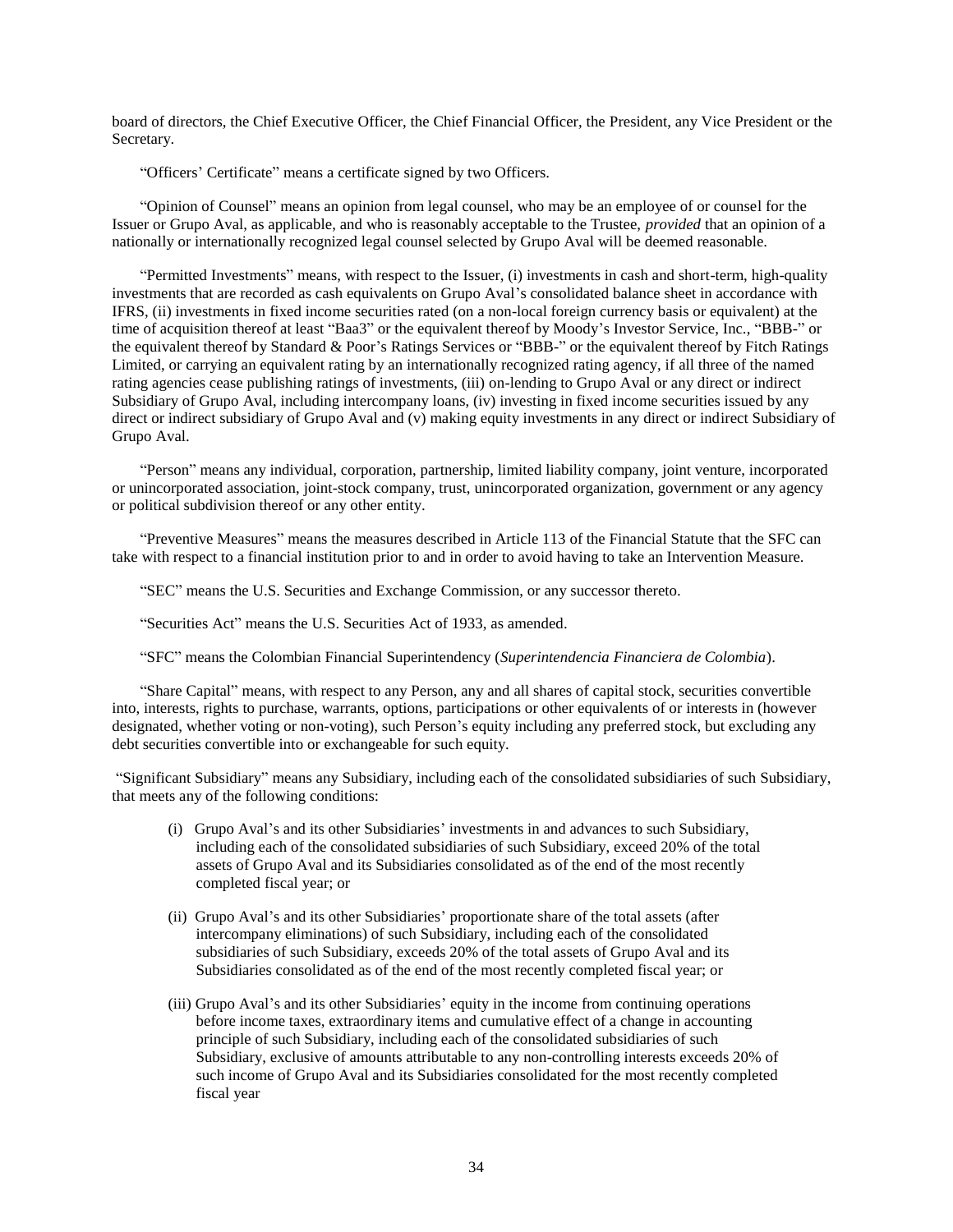(it being understood that the foregoing definition will be interpreted in accordance with Rule 1-02 under Regulation S-X promulgated by the SEC). Each Subsidiary of a Significant Subsidiary will itself be deemed to be a Significant Subsidiary unless such Subsidiary, including each of the consolidated subsidiaries of such Subsidiary, does not meet any of the above conditions, in which case neither such Subsidiary nor any of the consolidated subsidiaries of such Subsidiary will be deemed to be a Significant Subsidiary. At December 31, 2018 (the most recent fiscal year-end for which consolidated financial statements are available), Banco de Bogotá and BAC Credomatic were the Significant Subsidiaries of Grupo Aval. Notwithstanding the foregoing provisions of this definition, the Issuer will also be a Significant Subsidiary for purposes of the notes and the Indenture.

"Stated Maturity" means, with respect to any security, the date specified in such security as the fixed date on which any principal of such security is due and payable, including pursuant to any mandatory redemption or purchase provision (but excluding any provision providing for the purchase of such security at the option of the holder thereof upon the happening of any contingency unless such contingency has occurred).

"Subsidiary" means any Person of which more than 50% of the total voting power of shares of Share Capital or other interests (including partnership interests) entitled (without regard to the occurrence of any contingency) to vote in the election of directors, managers or trustees thereof is at the time owned or controlled, directly or indirectly, by (a) Grupo Aval, (b) Grupo Aval and one or more Subsidiaries or (c) one or more Subsidiaries.

"Wholly-Owned Subsidiary" means a Subsidiary of which at least 95% of the Share Capital (other than directors' qualifying shares) is directly or indirectly owned by Grupo Aval or another Wholly-Owned Subsidiary.

# **Form of the notes**

Notes sold in reliance on Regulation S will be represented by a global note in fully registered form without interest coupons (the "Regulation S Global Note") and will be registered in the name of a nominee of The Depository Trust Company ("DTC") and deposited with a custodian for DTC. Notes sold pursuant to Rule 144A will be represented by a global note in fully registered form without interest coupons (the "Rule 144A Global Note" and, together with the Regulation S Global Note, the "global notes") and will be deposited with a custodian for DTC and registered in the name of a nominee of DTC.

The notes are being offered and sold in this initial offering in the United States solely to "qualified institutional buyers" under Rule 144A under the Securities Act and in offshore transactions to persons other than U.S. persons, as defined in Regulation S under the Securities Act, in reliance on Regulation S. Following this offering, the notes may be sold:

- to qualified institutional buyers under Rule 144A;
- to non-U.S. persons outside the United States pursuant to Regulation S; and
- under other exemptions from, or in transactions not subject to, the registration requirements of the Securities Act, as described under "Plan of Distribution—Transfer Restrictions."

Prior to the 40th day after the date of original issuance of the notes, any resale or transfer of beneficial interests in the Regulation S Global Note to U.S. persons will not be permitted unless such resale or transfer is made pursuant to Rule 144A or Regulation S.

#### *Exchanges between the global notes*

Transfers by an owner of a beneficial interest in a Regulation S Global Note to a transferee, who takes delivery of that interest through a note offered and sold in the United States to qualified institutional buyers pursuant to Rule 144A Global Note, will be made only in accordance with applicable procedures and upon receipt by the Trustee of a written certification from the transferee of the beneficial interest in the form provided in the Indenture to the effect that the transfer is being made to a qualified institutional buyer within the meaning of Rule 144A in a transaction in compliance with the requirements of Rule 144A. Transfers by an owner of a beneficial interest in a Rule 144A Global Note to a transferee who takes delivery of the interest through a Regulation S Global Note will be made only upon receipt by the Trustee of a certification from the transferor that the transfer is being made outside the United States to a non-U.S. person in accordance with Regulation S.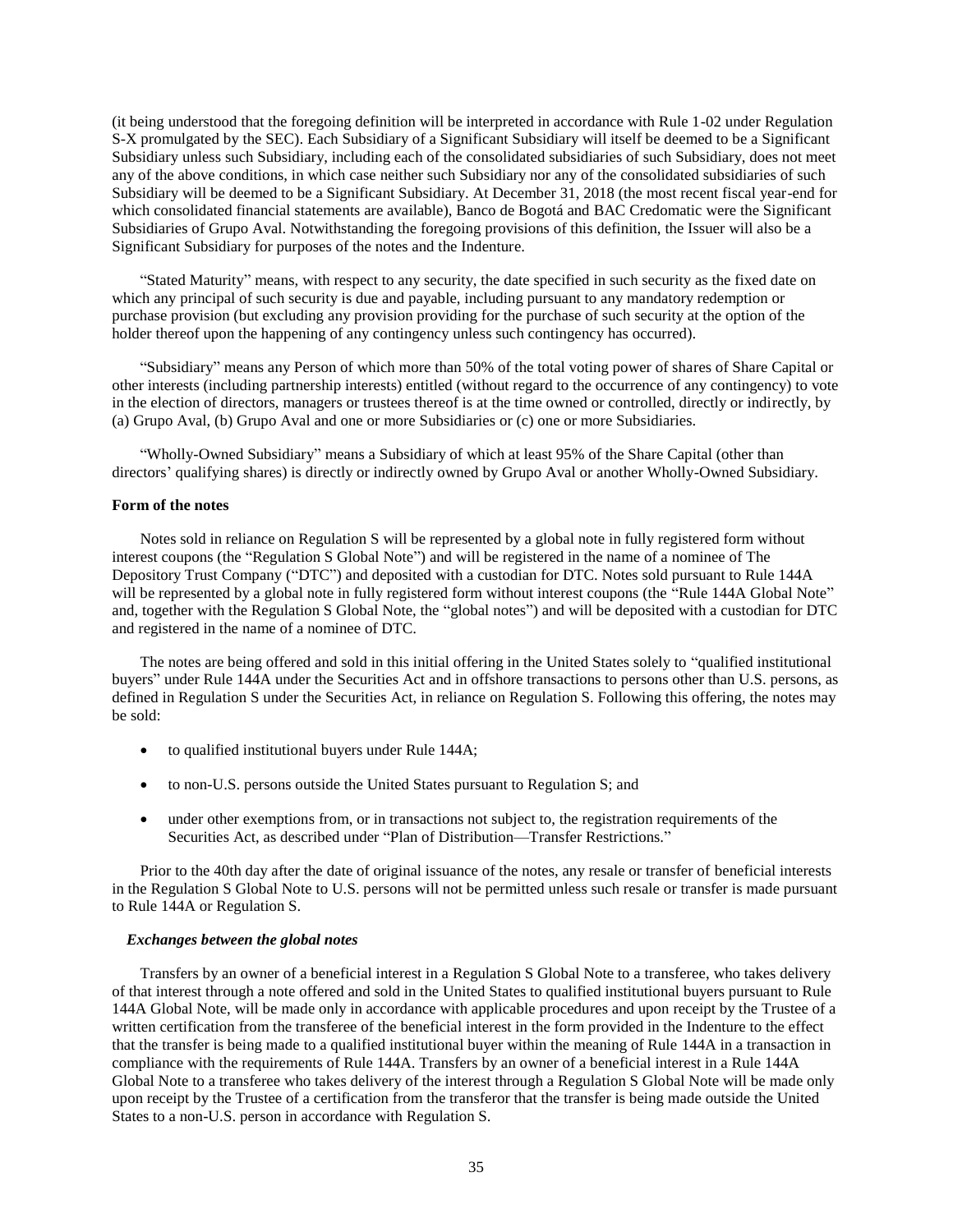Any beneficial interest in one of the global notes that is transferred to a person who takes delivery in the form of an interest in another global note will, upon transfer, cease to be an interest in that global note and become an interest in the other global note and, accordingly, will then be subject to any transfer restrictions and other procedures applicable to beneficial interests in the other global note.

#### *Global notes*

Upon receipt of the Regulation S Global Note and the Rule 144A Global Note, DTC will credit, on its internal system, the respective principal amount of the individual beneficial interests represented by such global note to the accounts of persons who have accounts with DTC. Such accounts initially will be designated by or on behalf of the initial purchasers. Ownership of beneficial interests in a global note will be limited to persons who have accounts with DTC ("DTC Participants") or persons who hold interests through DTC Participants. Ownership of beneficial interests in the global notes will be shown on, and the transfer of that ownership will be effected only through, records maintained by DTC or its nominee (with respect to interests of DTC Participants) and the records of DTC Participants (with respect to interests of persons other than DTC Participants).

So long as DTC, or its nominee, is the registered owner or holder of a global note, DTC or such nominee, as the case may be, will be considered the sole owner or holder of the notes represented by such global note for all purposes under the Indenture and the notes. Except as described in "Certificated notes", owners of beneficial interests in a global note will not be entitled to have any portions of such global note registered in their names, will not receive or be entitled to receive physical delivery of notes in certificated form and will not be considered the owners or holders of the global note (or any notes represented thereby) under the Indenture or the notes. In addition, no beneficial owner of an interest in a global note will be able to transfer that interest except in accordance with DTC's applicable procedures (in addition to those under the Indenture referred to herein and, if applicable, those of Euroclear Bank S.A./N.V., as operator of Euroclear System ("Euroclear") and Clearstream Banking, *société anonyme* ("Clearstream").

Investors may hold interests in the Regulation S Global Note through Euroclear or Clearstream, if they are participants in such systems. Euroclear and Clearstream will hold interests in the Regulation S Global Note on behalf of their account holders through customers' securities accounts in their respective names on the books of their respective depositaries, which, in turn, will hold such interests in the Regulation S Global Note in customers' securities accounts in the depositaries' names on the books of DTC. Investors may hold their interests in the Rule 144A Global Note directly through DTC, if they are DTC Participants, or indirectly through organizations which are DTC Participants, including Euroclear and Clearstream.

Payments of the principal of and interest on global notes will be made to DTC or its nominee as the registered owner thereof. None of the Issuer, Grupo Aval or any initial purchaser will have any responsibility or liability for any aspect of the records relating to or payments made on account of beneficial ownership interests in the global notes or for maintaining, supervising or reviewing any records relating to such beneficial ownership interests. The Issuer and Grupo Aval anticipate that DTC or its nominee, upon receipt of any payment of principal or interest in respect of a global note representing any notes held by its nominee, will immediately credit DTC Participants' accounts with payments in amounts proportionate to their respective beneficial interests in the principal amount of such global note as shown on the records of DTC or its nominee. The Issuer and Grupo Aval also expect that payments by DTC Participants to owners of beneficial interests in such global note held through such DTC Participants will be governed by standing instructions and customary practices, as is now the case with securities held for the accounts of customers registered in the names of nominees for such customers. Such payments will be the responsibility of such DTC Participants.

Transfers between DTC Participants will be effected in accordance with DTC's procedures, and will be settled in same-day funds. The laws of some jurisdictions require that certain persons take physical delivery of securities in certificated form. Consequently, the ability to transfer beneficial interests in a global note to such persons may be limited. Because DTC can only act on behalf of DTC Participants, who in turn act on behalf of indirect participants and certain banks, the ability of a person having a beneficial interest in a global note to pledge such interest to persons or entities that do not participate in the DTC system, or otherwise take actions in respect of such interest, may be affected by the lack of a physical certificated note in respect of such interest. Transfers between accountholders in Euroclear and Clearstream will be effected in the ordinary way in accordance with their respective rules and operating procedures.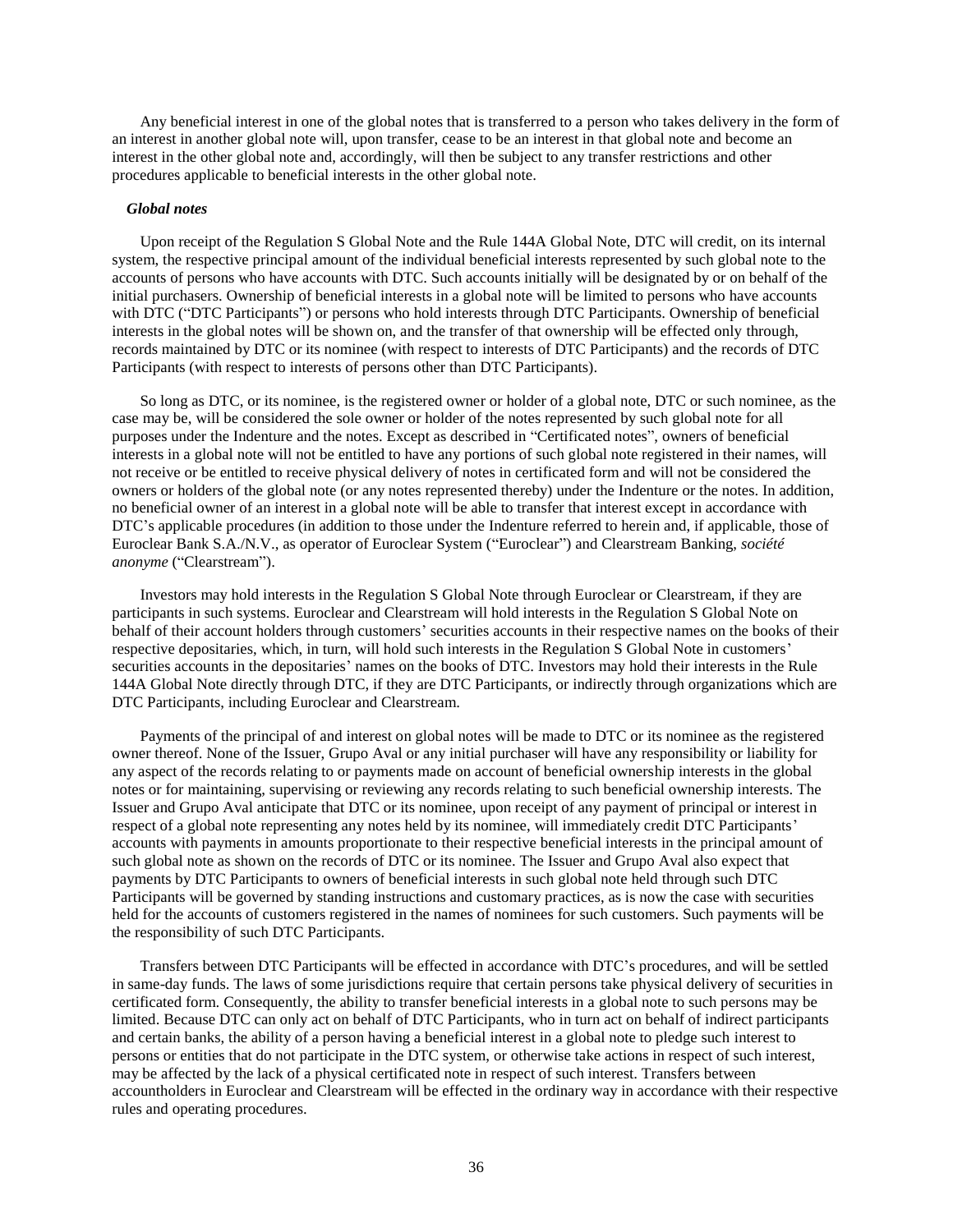Subject to compliance with the transfer restrictions available to the notes described above, crossmarket transfers between DTC Participants, on the one hand, and directly or indirectly through Euroclear or Clearstream account holders, on the other hand, will be effected in DTC in accordance with DTC rules on behalf of Euroclear or Clearstream, as the case may be, by its respective depositary; however, such cross-market transactions will require delivery of instructions to Euroclear or Clearstream, as the case may be, by the counterparty in such system in accordance with its rules and procedures and within its established deadlines. Euroclear or Clearstream, as the case may be, will, if the transaction meets its settlement requirements, deliver instructions to its respective depositary to take action to effect final settlement on its behalf by delivering or receiving interests in the Regulation S Global Note in DTC, and making or receiving payment in accordance with normal procedures for same day funds settlement applicable to DTC. Euroclear and Clearstream account holders may not deliver instructions directly to the depositaries for Euroclear or Clearstream.

Because of time zone differences, the securities account of a Euroclear or Clearstream account holder purchasing an interest in a global note from a DTC Participant will be credited during the securities settlement processing day (which must be a business day for Euroclear or Clearstream, as the case may be) immediately following the DTC settlement date and such credit of any transactions in interests in a global note settled during such processing day will be reported to the relevant Euroclear or Clearstream accountholder on such day. Cash received in Euroclear or Clearstream as a result of sales of interests in a global note by or through a Euroclear or Clearstream account holder to a DTC Participant will be received for value and the DTC settlement date but will be available in the relevant Euroclear or Clearstream cash account only as of the business day following settlement in DTC.

DTC has advised that it will take any action permitted to be taken by a holder of notes (including the presentation of notes for exchange as described below) only at the direction of one or more DTC Participants to whose account or accounts with DTC interests in the global notes are credited and only in respect of such portion of the aggregate principal amount of the notes as to which such DTC Participant or DTC Participants has or have given such direction. However, in the limited circumstances described above, DTC will exchange the global notes for certificated notes (in the case of notes represented by the Rule 144A Global Note, bearing a restrictive legend), which will be distributed to its participants. Holders of indirect interests in the global notes through DTC Participants have no direct rights to enforce such interests while the notes are in global form.

The giving of notices and other communications by DTC to DTC Participants, by DTC Participants to persons who hold accounts with them and by such persons to holders of beneficial interests in a global note will be governed by arrangements between them, subject to any statutory or regulatory requirements as may exist from time to time.

DTC has advised as follows: DTC is a limited purpose trust company organized under the laws of the State of New York, a member of the Federal Reserve System, a "clearing corporation" within the meaning of the Uniform Commercial Code and a "Clearing Agency" registered pursuant to the provisions of Section 17A of the Exchange Act. DTC was created to hold securities for DTC Participants and to facilitate the clearance and settlement of securities transactions between DTC Participants through electronic book-entry changes in accounts of DTC Participants, thereby eliminating the need for physical movement of certificates. DTC Participants include security brokers and dealers, banks, trust companies and clearing corporations and may include certain other organizations. Indirect access to the DTC system is available to others such as banks, brokers, dealers and trust companies that clear through or maintain a custodial relationship with a DTC Participant, either directly or indirectly ("indirect participants").

Although DTC, Euroclear and Clearstream have agreed to the foregoing procedures in order to facilitate transfers of interests in the Regulation S Global Note and in the Rule 144A Global Note among participants and accountholders of DTC, Euroclear and Clearstream, they are under no obligation to perform or continue to perform such procedures, and such procedures may be discontinued at any time. None of the Issuer, Grupo Aval or any initial purchaser will have any responsibility for the performance of DTC, Euroclear or Clearstream or their respective participants, indirect participants or accountholders of their respective obligations under the rules and procedures governing their operations.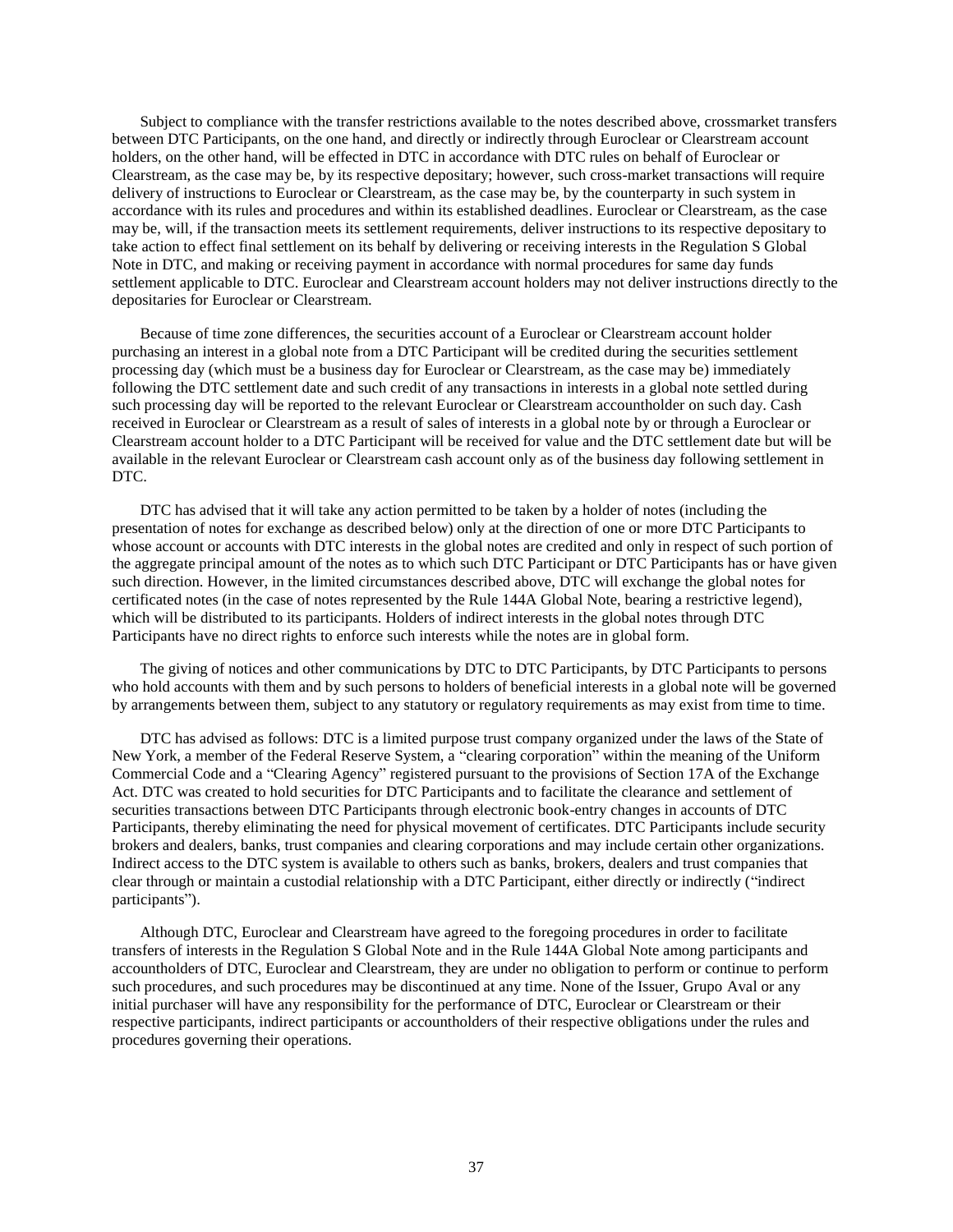### *Certificated notes*

If (1) DTC or any successor to DTC is at any time unwilling or unable to continue as a depositary for a global note and a successor depositary is not appointed by the Issuer within 90 days, (2) any of the notes has become immediately due and payable in accordance with "—Events of Default" or (3) if the Issuer, at its sole discretion, determines that the global notes will be exchangeable for certificated notes and the Issuer notifies the Trustee thereof, the Issuer will issue certificated notes in registered form in exchange for the Regulation S Global Note and the Rule 144A Global Note, as the case may be. Upon receipt of such notice from DTC or a paying agent, as the case may be, the Issuer will use its best efforts to make arrangements with DTC for the exchange of interests in the global notes for certificated notes and cause the requested certificated notes to be executed and delivered to the registrar in sufficient quantities and authenticated by the registrar for delivery to holders. Persons exchanging interests in a global note for certificated notes will be required to provide the registrar with (a) written instruction and other information required by the Issuer and the registrar to complete, execute and deliver such certificated notes and (b) certification that such interest is being transferred in compliance with the Securities Act, including, if any, an exemption from the registration requirements thereof. In all cases, certificated notes delivered in exchange for any global note or beneficial interests therein will be registered in the names, and issued in any approved denominations, requested by DTC.

Certificated notes will not be eligible for clearing and settlement through the DTC, Euroclear or Clearstream.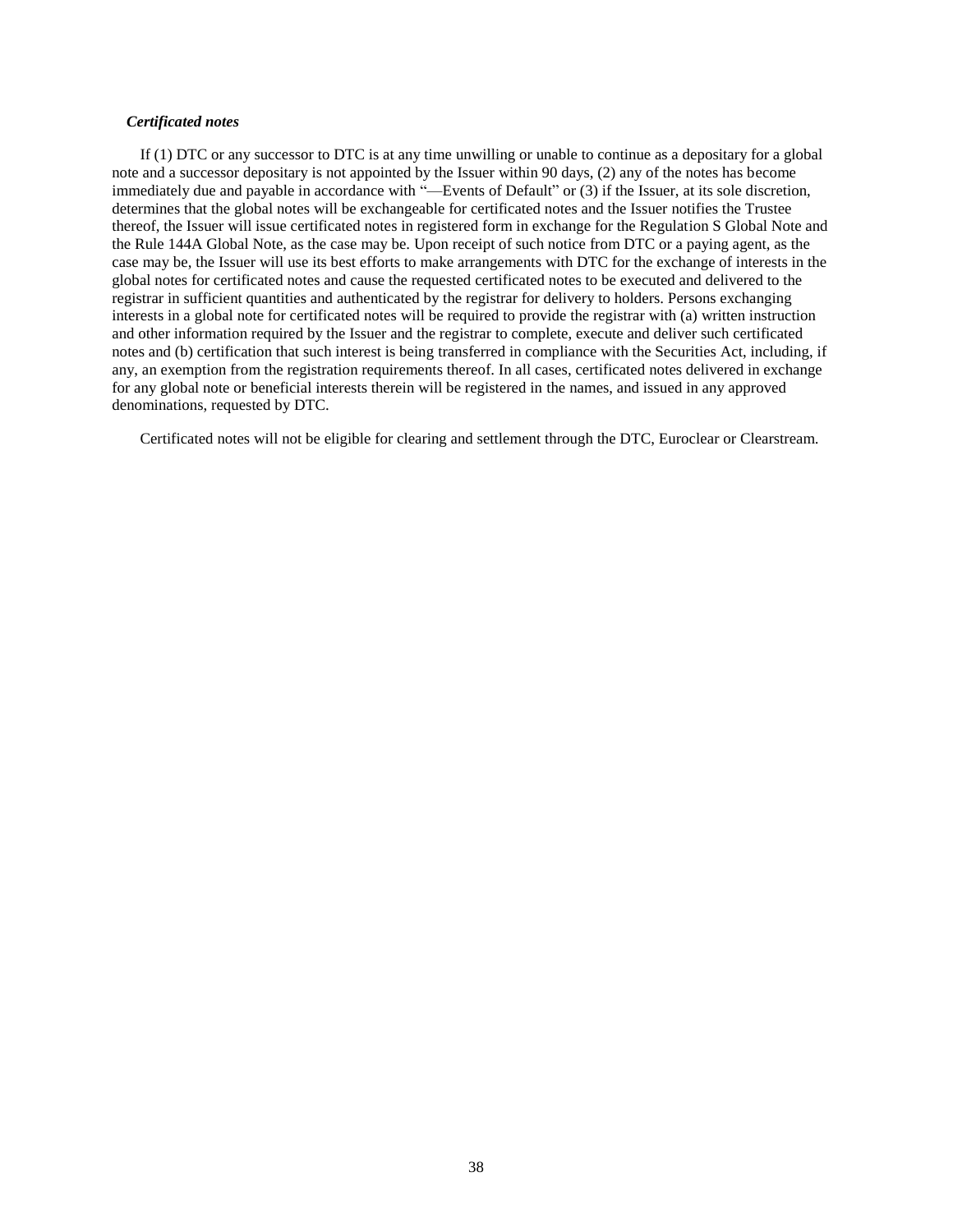# **Tax Considerations**

### <span id="page-48-0"></span>**Certain U.S. federal income taxation considerations**

The following is a discussion of certain material U.S. federal income tax consequences to a "U.S. Holder" (as defined below) of owning and disposing of notes purchased in this offering at the "issue price," which we assume will be the price indicated on the cover of this offering memorandum, and held as capital assets for U.S. federal income tax purposes.

You are a U.S. Holder if for U.S. federal income tax purposes you are a beneficial owner of a note that is:

- a citizen or individual resident of the United States;
- a corporation, or other entity taxable as a corporation, created or organized in or under the laws of the United States, any state therein or the District of Columbia; or
- an estate or trust the income of which is subject to U.S. federal income taxation regardless of its source.

This discussion does not describe all of the tax consequences that may be relevant to you in light of your particular circumstances, including alternative minimum tax and Medicare contribution tax consequences and differing tax consequences that may apply to you if you are, for instance:

- a financial institution;
- an insurance company;
- a regulated investment company;
- a dealer or trader in securities;
- holding notes as part of a "straddle" or integrated transaction;
- a U.S. Holder (as defined above) whose functional currency is not the U.S. dollar;
- a person subject to the special tax accounting rules under Section 451 of the Code; or
- a partnership for U.S. federal income tax purposes; or
- a tax-exempt entity.

If you are a partnership for U.S. federal income tax purposes, the U.S. federal income tax treatment of one of your partners will generally depend on the status of the partner and your activities.

This summary is based on the Code, administrative pronouncements, judicial decisions and final, temporary and proposed Treasury Regulations, changes to any of which subsequent to the date of this offering memorandum may affect the tax consequences described herein. This summary does not address any aspect of state, local or non-U.S. taxation, any taxes other than income taxes. If you are considering the purchase of notes, you should consult your tax adviser with regard to the application of the U.S. federal tax laws to your particular situation, as well as any tax consequences arising under the laws of any state, local or foreign taxing jurisdiction.

### *Payments of Interest*

Stated interest on a note will be taxable to you as ordinary interest income at the time it accrues or is received, in accordance with your method of accounting for U.S. federal income tax purposes. It is expected, and therefore this discussion assumes, that the notes will be issued without original issue discount for U.S. federal income tax purposes.

The amount of interest taxable as ordinary income will include amounts withheld in respect of any Colombian taxes and without duplication, any Additional Amounts paid. Interest income earned with respect to a note will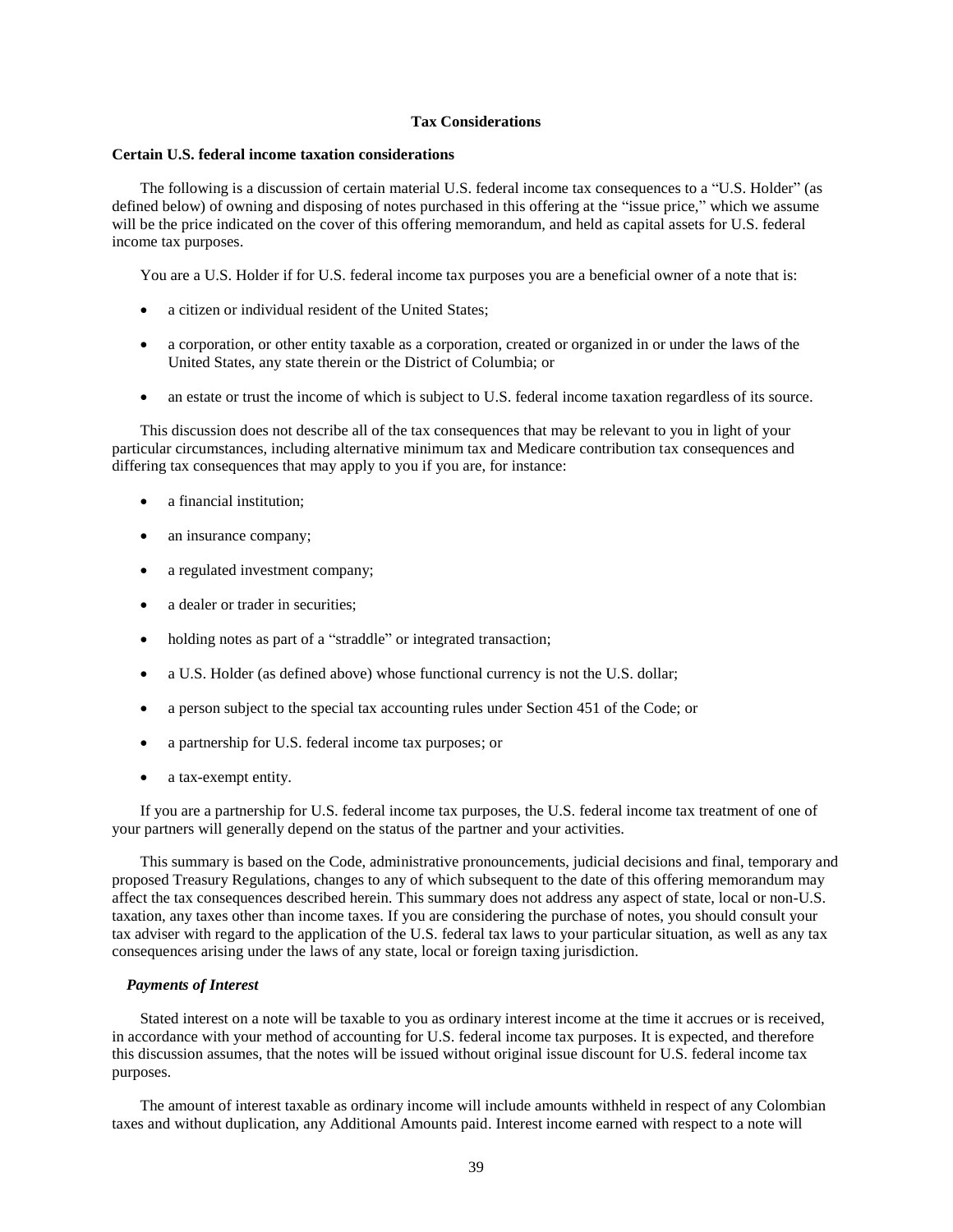constitute foreign-source income for U.S. federal income tax purposes. Subject to applicable limitations, some of which may vary depending on your particular circumstances, income taxes withheld from interest income on a note may be creditable against your U.S. federal income tax liability. The rules governing foreign tax credits are complex, and you should consult your tax adviser regarding the availability of foreign tax credits in your particular circumstances.

### *Sale or Other Taxable Disposition of the Notes*

Upon the sale or other taxable disposition of a note, you will recognize taxable gain or loss equal to the difference between the amount realized on the sale or other taxable disposition and your adjusted tax basis in the note. Your adjusted tax basis in the note will generally be the cost of your note. Gain or loss, if any, will generally be U.S.-source income or loss for purposes of computing your foreign tax credit limitation. For these purposes, the amount realized does not include any amount attributable to accrued interest, which is treated as described under "Payments of Interest" above.

Gain or loss realized on the sale or other taxable disposition of a note will generally be capital gain or loss and will be long-term capital gain or loss if at the time of sale or other taxable disposition the note has been held for more than one year. Long-term capital gain recognized by non-corporate taxpayers is subject to reduced U.S. federal income tax rates. The deductibility of capital losses is subject to limitations.

# *Information with Respect to Foreign Financial Assets*

Individual U.S. Holders (and certain entities) that own "specified foreign financial assets," including debt of foreign issuers not held in a financial account a U.S. financial institution, may be required to file an information report with respect to such assets with their tax returns. You should consult your tax advisor regarding the application of this legislation to your ownership of the notes.

### *Backup Withholding and Information Reporting*

Information returns may be filed with the IRS in connection with payments on the notes and the proceeds from a sale or other disposition of the notes unless you are an exempt recipient. You may be subject to backup withholding on these payments in respect of your notes unless you provide your taxpayer identification number and otherwise comply with applicable requirements of the backup withholding rules or you provide proof of an applicable exemption. Amounts withheld under the backup withholding rules are not additional taxes and may be allowed as a credit against your U.S. federal income tax liability and may entitle you to a refund, provided that the required information is timely furnished to the IRS.

### **Certain Colombian taxation considerations**

The following summary contains a description of the principal Colombian income tax considerations in connection with (1) the purchase, ownership and sale of the notes by Non-Colombian Resident Holders; and (2) the payments made by Grupo Aval to the Non-Colombian Resident Holders under the guarantees, but does not purport to be a comprehensive description of all Colombian tax considerations that may be relevant to a decision to purchase the notes. This summary does not describe any tax consequences arising under the laws of any state, locality or taxing jurisdiction other than those of Colombia.

This summary is based on the tax laws of Colombia as in effect on the date of this offering memorandum, as well as regulations, rulings and decisions in Colombia available on or before such date and now in effect. All of the foregoing is subject to change, which change could affect the continued validity of this summary.

Prospective purchasers of the notes should consult their own tax advisors as to Colombian tax consequences of the purchase, ownership and sale of the notes, including, in particular, the application of the considerations discussed below to their particular situations, as well as the application of state, local, foreign or other tax laws.

As used in this offering memorandum, a "Non-Colombian Resident Holder" means an individual who is not a resident of Colombia for Colombian tax purposes or a company or other entity not domiciled in Colombia and not organized under the laws of Colombia or a company or other entity that does not have its effective place of management in Colombia or a company or other entity that does not have its effective place of management in Colombia.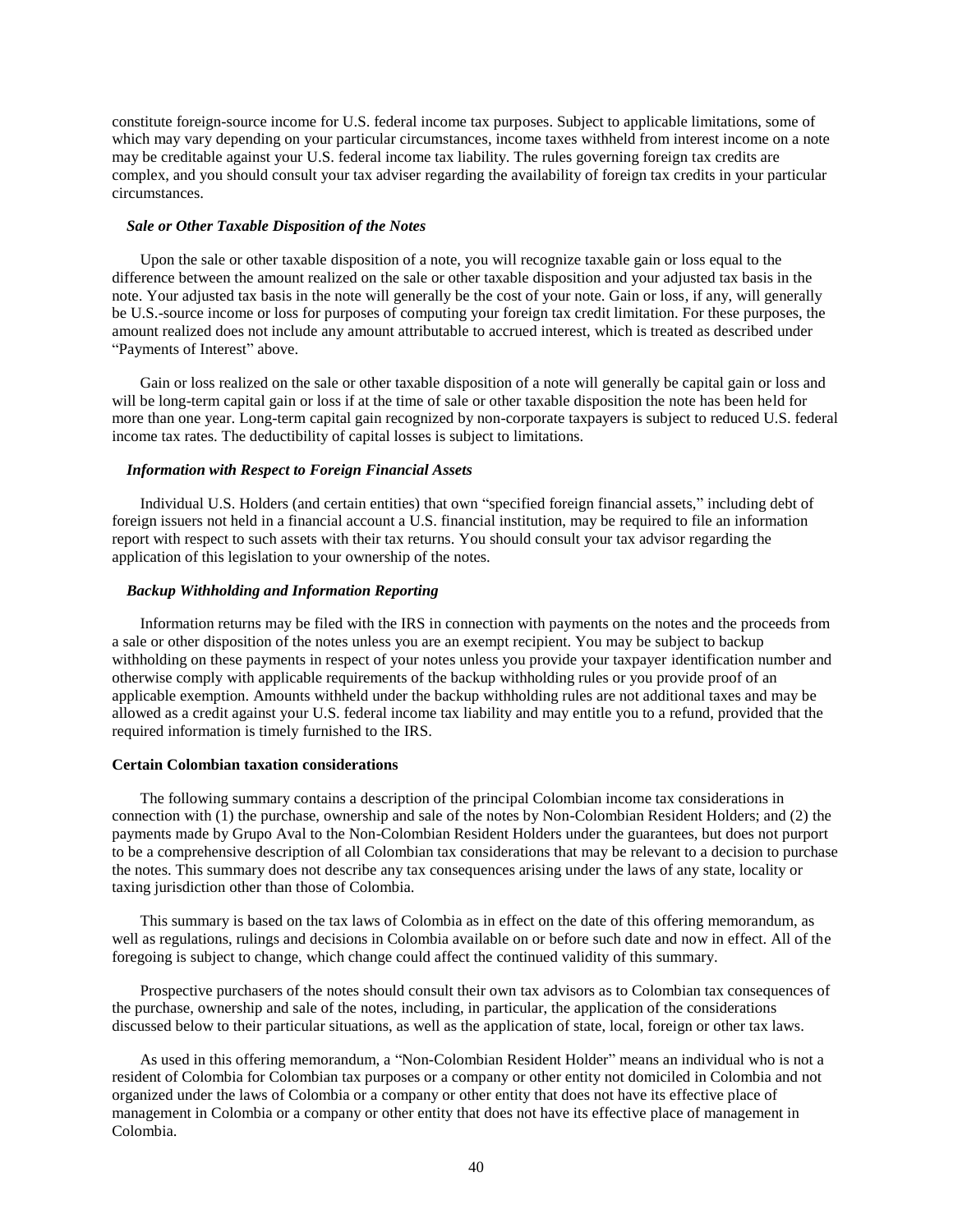#### *Purchase, ownership and sale of the notes by Non-Colombian Resident Holders*

The Issuer's payments of principal or premium, if any, or interest on the notes to Non-Colombian Resident Holders will not be subject to Colombian income tax, and such holders will not be required to file any tax returns in Colombia solely by reason of their investment in the notes, as such payments do not constitute Colombian source income.

The notes are not considered as assets possessed in Colombia and, therefore, the income resulting from the sale of the notes by Non-Colombian Resident Holders is not subject to Colombian income tax.

# *Payments made by Grupo Aval to the Non-Colombian Resident Holders under the Guarantees*

Payments, if any, made by Grupo Aval to the Non-Colombian Resident Holders under the guarantees, will not be subject to Colombian income tax, as these payments would be regarded as payments made under an indebtedness of a non-Colombian entity, and thus do not constitute Colombian source income.

#### **Cayman Islands Tax Considerations**

The following is a general summary of Cayman Islands taxation in relation to the notes.

Under Existing Cayman Islands Laws:

(i) Payments of interest and principal on the notes will not be subject to taxation in the Cayman Islands and no withholding will be required on the payment of interest and principal or a dividend or capital to any holder of the notes nor will gains derived from the disposal of the notes be subject to Cayman Islands income or corporation tax. The Cayman Islands currently have no income, corporation or capital gains tax and no estate duty, inheritance tax or gift tax.

(ii) No stamp duty is payable in respect of the issue of the notes. An instrument of transfer in respect of a note is stampable if executed in or brought into the Cayman Islands. Grupo Aval Limited has been incorporated under the laws of the Cayman Islands as an exempted company and, as such, has applied for and has obtained an undertaking from the Governor in Cabinet of the Cayman Islands in the following form:

# **"The Tax Concessions Law 2011 Revision Undertaking as to Tax Concessions"**

In accordance with the provision of Section 6 of The Tax Concessions Law (2011 Revision), the Governor in Cabinet undertakes with:

Grupo Aval Limited "the Company"

(a) that no law which is hereafter enacted in the Islands imposing any tax to be levied on profits, income, gains or appreciations shall apply to the Company or its operations; and

(b) in addition, that no tax to be levied on profits, income, gains or appreciations or which is in the nature of estate duty or inheritance tax shall be payable:

(i) on or in respect of the shares, debentures or other obligations of the Company; or

(ii) by way of the withholding in whole or part, of any relevant payment as defined in Section 6(3) of the Tax Concessions Law (2011 Revision).

These concessions shall be for a period of 20 years from the date of issue of the certificate.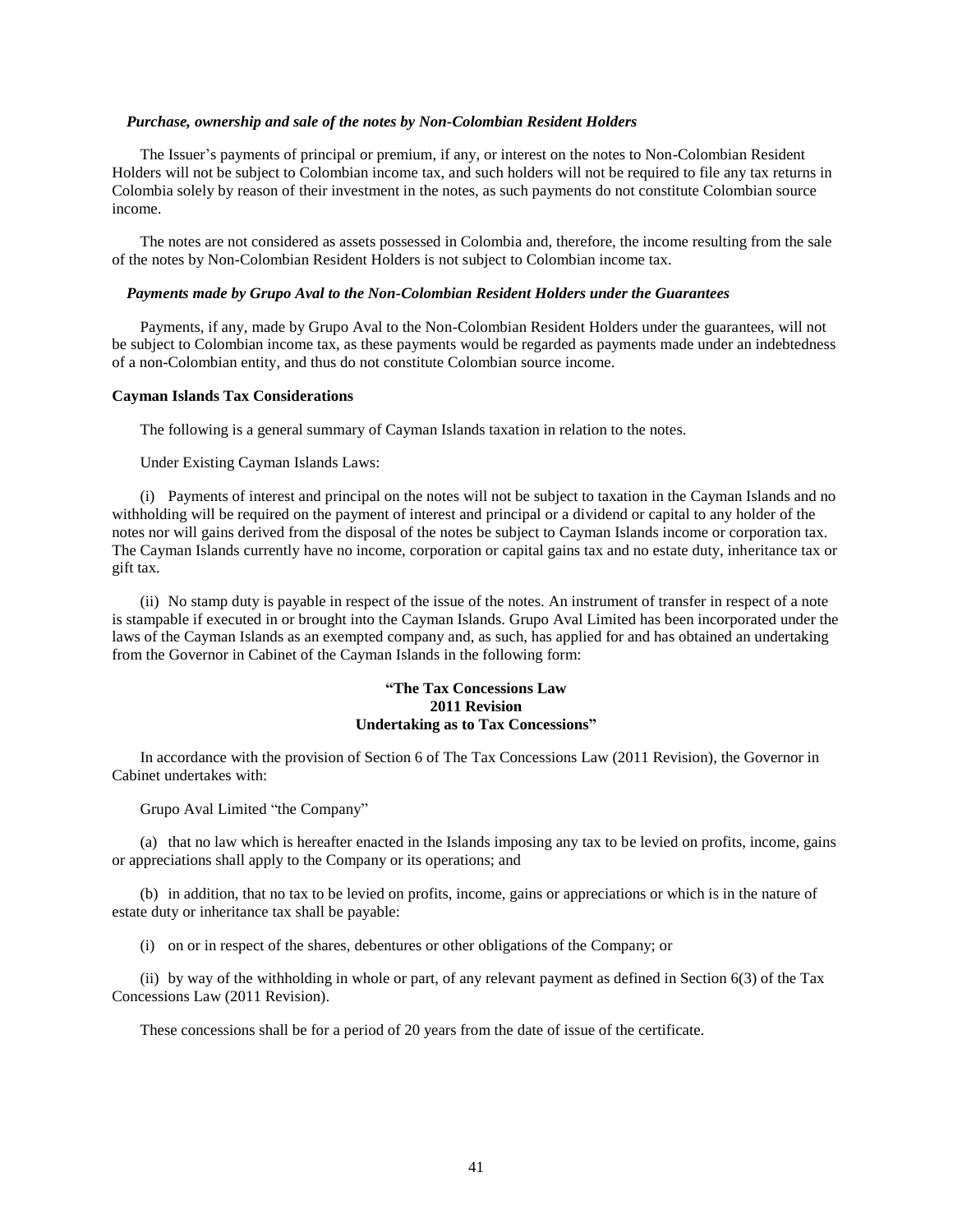### *Data Protection Privacy Notice*

### *Scope*

The legal basis for this notification is to meet the standards required in respect of, and ensure compliance with, the requirements of the Cayman Islands' Data Protection Law, 2017 ( the "DPL"), which came into effect on 30 September 2019. This privacy notice puts investors in Grupo Aval Limited on notice that through your investment into Grupo Aval Limited you will provide us with certain personal information which constitutes personal data within the meaning of the DPL ("personal data"). Grupo Aval Limited collects, uses, discloses, retains and secures personal data to the extent reasonably required only and within the parameters that could be reasonably expected during the normal course of business. Grupo Aval Limited will only process, disclose, transfer or retain personal data to the extent legitimately required to conduct the activities of Grupo Aval Limited on an ongoing basis or to comply with legal and regulatory obligations to which Grupo Aval Limited is subject. Grupo Aval Limited will only transfer personal data in accordance with the requirements of the DPL and will apply appropriate technical and organizational information security measures designed to protect against unauthorized or unlawful processing of the personal data and against the accidental loss, destruction or damage to the personal data. In our use of this personal data, we will be characterized as a "data controller" for the purposes of the DPL, while our affiliates and service providers who may receive this personal data from us in the conduct of our activities may either act as our "data processors" for the purposes of the DPL or may process personal information for their own lawful purposes in connection with services provided to Grupo Aval Limited.

If you are a natural person, this will affect you directly. If you are a corporate investor (including, for these purposes, legal arrangements such as trusts or exempted limited partnerships) that provides us with personal data on individuals connected to you for any reason in relation to your investment into Grupo Aval Limited, this will be relevant for those individuals and you should inform such individuals of the content.

### *What rights do individuals have in respect of personal data?*

Under the DPL, individuals must be informed of the purposes for which their personal data is processed and this privacy notice fulfils Grupo Aval Limited's obligation in this respect.

Individuals have rights under the DPL in certain circumstances. These may include the right to request access to their personal data, the right to request rectification or correction of personal data, the right to request that processing of personal data be stopped or restricted and the right to require that Grupo Aval Limited cease processing personal data for direct marketing purposes.

If you consider that your personal data has not been handled correctly, or you are not satisfied with Grupo Aval Limited's responses to any requests you have made regarding the use of your personal data, you have the right to complain to the Cayman Islands' Ombudsman. The Ombudsman can be contacted by calling: +1 (345) 946-6283 or by email at info@ombudsman.ky.

### *Contacting Grupo Aval Limited*

For further information on the collection, use, disclosure, transfer or processing of your personal data or the exercise of any of the rights listed above, please contact us through our website at: [www.grupoaval.com](http://www.grupoaval.com/) or investorrelations@grupoaval.com.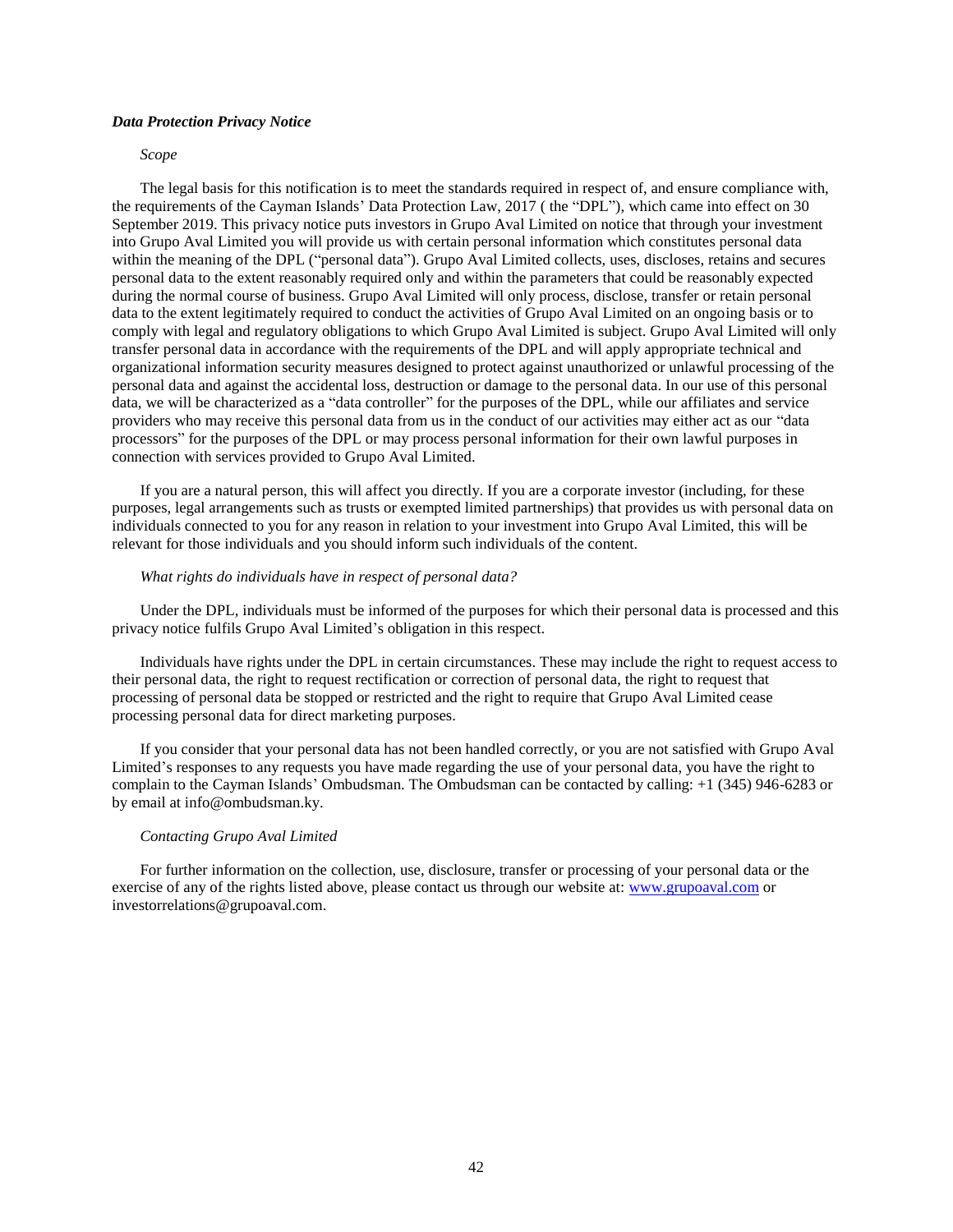### **Plan of Distribution**

<span id="page-52-0"></span>Citigroup Global Markets Inc., HSBC Securities (USA) Inc. and J.P. Morgan Securities LLC are acting as initial purchasers and joint lead book-running managers. Subject to the terms and conditions contained in a purchase agreement among Grupo Aval Limited, Grupo Aval and the initial purchasers, Grupo Aval Limited has agreed to sell to the initial purchasers, and each of the initial purchasers has, severally and not jointly, agreed to purchase from us, the principal amount of the notes that appears opposite its name in the table below.

| <b>Initial Purchasers</b> |       | <b>Principal Amount of</b><br><b>Notes</b> |  |
|---------------------------|-------|--------------------------------------------|--|
|                           | U.S.S | 333.334.000                                |  |
|                           |       | 333,333,000                                |  |
|                           |       | 333,333,000                                |  |
| Total                     | U.S.S | 1,000,000,000                              |  |

The purchase agreement provides that the obligation of the initial purchasers to purchase the notes is subject to certain conditions precedent and that the initial purchasers will purchase all of the notes if any of the notes are purchased. The initial purchasers may offer and sell the notes through any of their affiliates.

In connection with this offering, a portion of the note will be purchased by an affiliate of the Issuer.

We have agreed to indemnify the initial purchasers against certain liabilities, including liabilities under the Securities Act, and to contribute to payments the initial purchasers may be required to make in respect of any of these liabilities.

The notes have not been and will not be registered under the Securities Act or any state securities laws. The initial purchasers have agreed that they will offer or sell the notes only (1) to qualified institutional buyers in the United States in reliance on Rule 144A under the Securities Act and (2) outside the United States pursuant to Regulation S under the Securities Act. See "Plan of Distribution—Transfer Restrictions."

In addition, until 40 days after the commencement of this offering, an offer or sale of notes within the United States by a dealer that is not participating in this offering may violate the registration requirements of the Securities Act if that offer or sale is made otherwise than in accordance with Rule 144A or another exemption from registration under the Securities Act.

# **New issue of securities**

The notes are a new issue of securities with no established trading market. Application will be made to list the notes on the official list of the Singapore Exchange Securities Trading Limited, or "SGX-ST". However, we cannot assure you that the application will be approved. The initial purchasers may make a market in the notes after completion of the offering, but will not be obligated to do so, and may discontinue any market-making activities at any time without notice. Neither we nor the initial purchasers can provide any assurance as to the liquidity of the trading market for the notes or that an active public market for the notes will develop. If an active public trading market for the notes does not develop, the market price and liquidity of the notes may be adversely affected.

# **No sales of similar securities**

We have agreed that we will not, for a period of 30 days after the date of this offering memorandum, without the prior written consent of Citigroup Global Markets Inc., HSBC Securities (USA) Inc. and J.P. Morgan Securities LLC, offer, sell, contract to sell or otherwise dispose of any debt securities substantially similar to the notes offered hereby, except for the notes sold to the initial purchasers pursuant to the purchase agreement.

### **Stabilization transactions**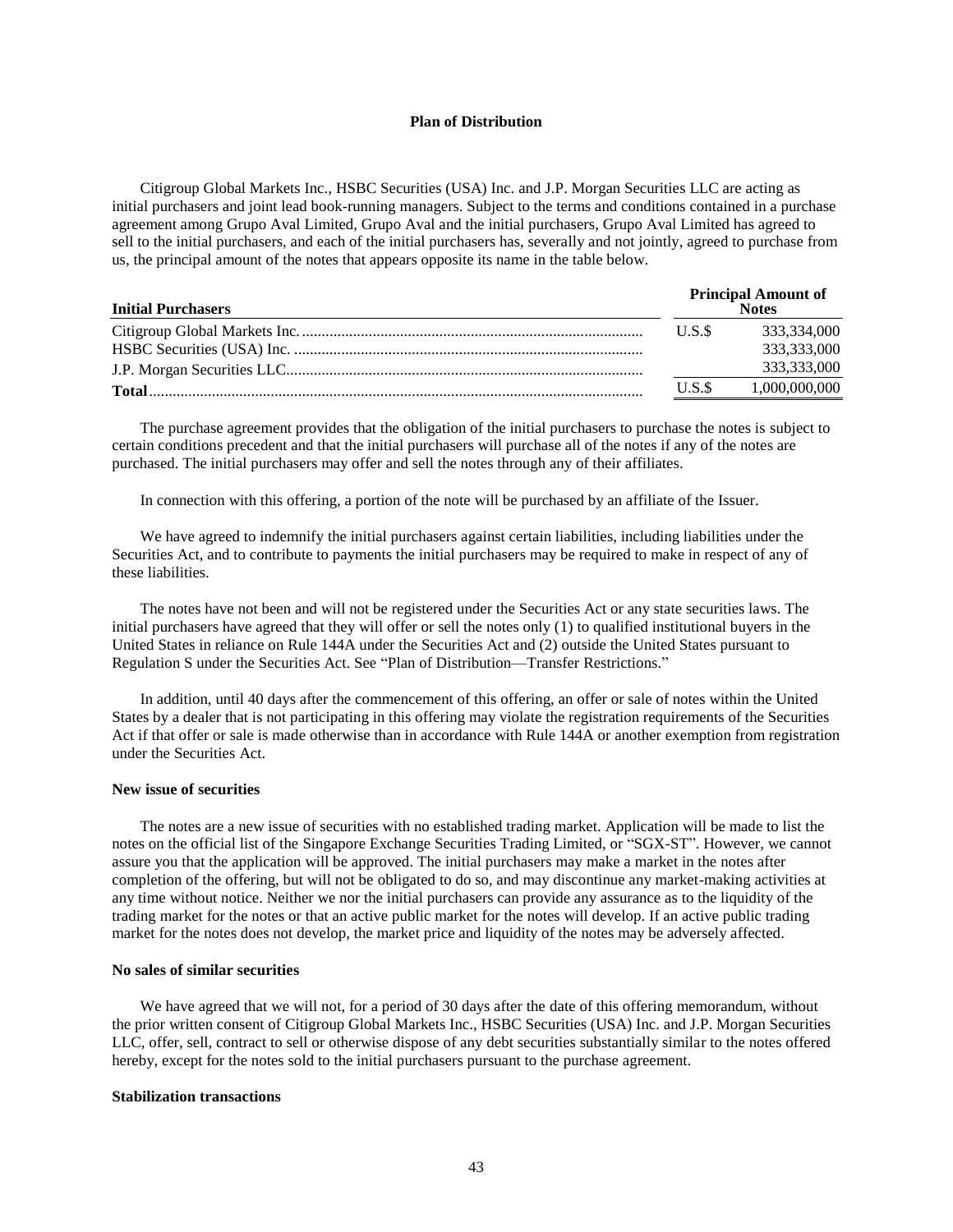In connection with the offering of the notes, the initial purchasers may engage in over-allotment and stabilizing transactions but are not required to do so. Over-allotment involves sales in excess of the offering size, which creates a short position for the initial purchaser. Stabilizing transactions involve bids to purchase the notes in the open market for the purpose of pegging, fixing or maintaining the price of the notes. Stabilizing transactions may cause the price of the notes to be higher than it would otherwise be in the absence of those transactions. If the initial purchasers engage in stabilizing covering transactions, they may discontinue them at any time.

# **Sales outside the United States**

Neither we nor the initial purchasers are making an offer to sell, or seeking offers to buy, the notes in any jurisdiction where the offer and sale is not permitted. You must comply with all applicable laws and regulations in force in any jurisdiction in which you purchase, offer or sell the notes or possess or distribute this offering memorandum, and you must obtain any consent, approval or permission required for your purchase, offer or sale of the notes under the laws and regulations in force in any jurisdiction to which you are subject or in which you make such purchases, offers or sales. Neither we nor the initial purchasers will have any responsibility therefor.

# *Canada*

The notes may be sold only to purchasers purchasing, or deemed to be purchasing, as principal that are accredited investors, as defined in National Instrument 45-106 *Prospectus Exemptions* or subsection 73.3(1) of the *Securities Act* (Ontario), and are permitted clients, as defined in National Instrument 31-103 *Registration Requirements, Exemptions and Ongoing Registrant Obligations.* Any resale of the notes must be made in accordance with an exemption from, or in a transaction not subject to, the prospectus requirements of applicable securities laws.

Securities legislation in certain provinces or territories of Canada may provide a purchaser with remedies for rescission or damages if this offering memorandum (including any amendment thereto) contains a misrepresentation, provided that the remedies for rescission or damages are exercised by the purchaser within the time limit prescribed by the securities legislation of the purchaser's province or territory. The purchaser should refer to any applicable provisions of the securities legislation of the purchaser's province or territory for particulars of these rights or consult with a legal advisor.

Pursuant to section 3A.3 of National Instrument 33-105 *Underwriting Conflicts* ("NI 33-105"), the initial purchasers are not required to comply with the disclosure requirements of NI 33-105 regarding underwriter conflicts of interest in connection with this offering.

#### *Cayman*

None of the notes may be offered, sold or delivered, directly or indirectly, or offered or sold to any person for re-offering or resale, directly or indirectly, to members of the public in the Cayman Islands.

### *Chile*

Pursuant to Chilean Capital Markets Act and Norma de Carácter General ("General Rule") No. 336, dated June 27, 2012, issued by the Chilean Financial Market Commission ("CMF"), the existing notes may be privately offered in Chile to certain "qualified investors" identified as such by CMF General Rule No. 336 (which in turn are further described in CMF General Rule No. 216, dated June 12, 2008, and in CMF General Rule No. 410, dated July 27, 2016). General Rule No. 336 requires the following information to be provided to prospective investors in Chile:

- 1. Date of commencement of the offer: January 17, 2020. The offer of the notes is subject to General Rule No. 336, dated June 27, 2012, issued by the CMF;
- 2. The subject matter of this offer are securities not registered with the Foreign Securities Registry (*Registro de Valores Extranjeros*) of the CMF, and as such are not subject to the oversight of the CMF;
- 3. Since the notes are not registered in Chile there is no obligation by Issuer to make publicly available information about the notes in Chile; and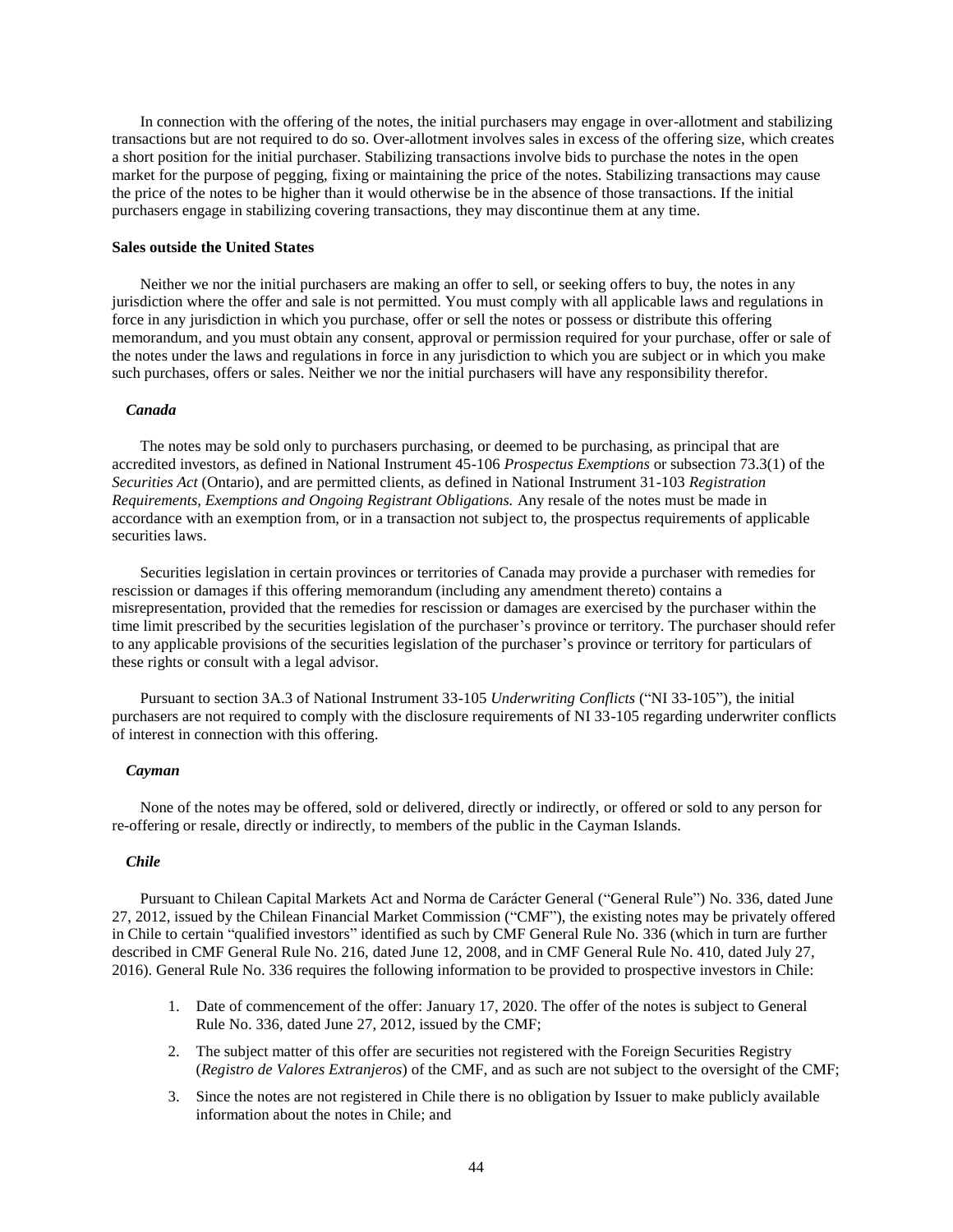4. The notes shall not be subject to public offering in Chile unless registered with the relevant Securities Registry of the CMF.

# *Información a los Potenciales Inversionistas Chilenos*

*De conformidad con la Ley de Mercado de Valores y la Norma de Carácter General N° 336 (la "NCG 336"), de 27 de junio de 2012, de la Comisión para el Mercado Financiero ("CMF"), la oferta por los bonos puede ser efectuada de forma privada a ciertos "Inversionistas Calificados", a los que se refiere la NCG 336 y que se definen como tales en la norma de carácter general N° 216, de 12 de junio de 2008 y en la Norma de Carácter General N° 410 de fecha 27 de Julio de 2016, ambas de la CMF. La NCG 336 dispone que la siguiente información debe ser entregada a los inversionistas:*

- *1. La oferta de los bonos comienza el 17 de enero de 2020 y se encuentra acogida a la NCG N° 336, de fecha 27 de junio de 2012, de la CMF;*
- *2. La oferta versa sobre valores que al ser emitidos y colocados no fueron inscritos en el Registro de Valores o en el Registro de Valores extranjeros que lleva la CMF, por lo que tales valores no están sujetos a la fiscalización de la CMF;*
- *3. Por tratarse de valores no inscritos en Chile no existe la obligación por parte del emisor de entregar en Chile información pública sobre estos valores; y*
- 4. *La oferta por los bonos no es objeto de oferta pública y estos valores no han sido y ni podrán ser objeto de oferta pública en Chile mientras no sean inscritos en el registro de valores correspondiente.*

### *Colombia*

The notes will not be registered with the Colombian National Registry of Securities and Issuers (*Registro Nacional de Valores y Emisores*) or the Colombian Stock Exchange (*Bolsa de Valores de Colombia*). Therefore, the notes may not be offered, sold or negotiated in Colombia except under circumstances which do not constitute a public offering of securities under applicable Colombian securities laws and regulations.

### *European Economic Area*

This offering memorandum has been prepared on the basis that any offer of the notes in any Member State of the European Economic Area ("EEA") will be made pursuant to an exemption under the Prospectus Regulation from the requirement to publish a prospectus for offers of notes. Accordingly any person making or intending to make an offer in that Member State of notes which are the subject of the offering contemplated in this offering memorandum may only do so in circumstances in which no obligation arises for Grupo Aval or any of the initial purchasers to publish a prospectus pursuant to Article 3 of the Prospectus Regulation in relation to such offer.

Neither Grupo Aval nor the initial purchasers have authorized, nor do they authorize, the making of any offer of notes in circumstances in which an obligation arises for Grupo Aval or the initial purchasers to publish a prospectus for such offer.

Neither Grupo Aval nor the initial purchasers have authorized, nor do they authorize, the making of any offer of notes through any financial intermediary, other than offers made by the initial purchasers, which constitute the final placement of the notes contemplated in this offering memorandum.

Each initial purchaser has represented and agreed that it has not offered, sold or otherwise made available and will not offer, sell or otherwise make available any notes to any retail investor in the European Economic Area. For the purposes of this provision:

(a) the expression "retail investor" means a person who is one (or more) of the following:

(i) a retail client as defined in point (11) of Article 4(1) of Directive 2014/65/EU (as amended, "MiFID II"); or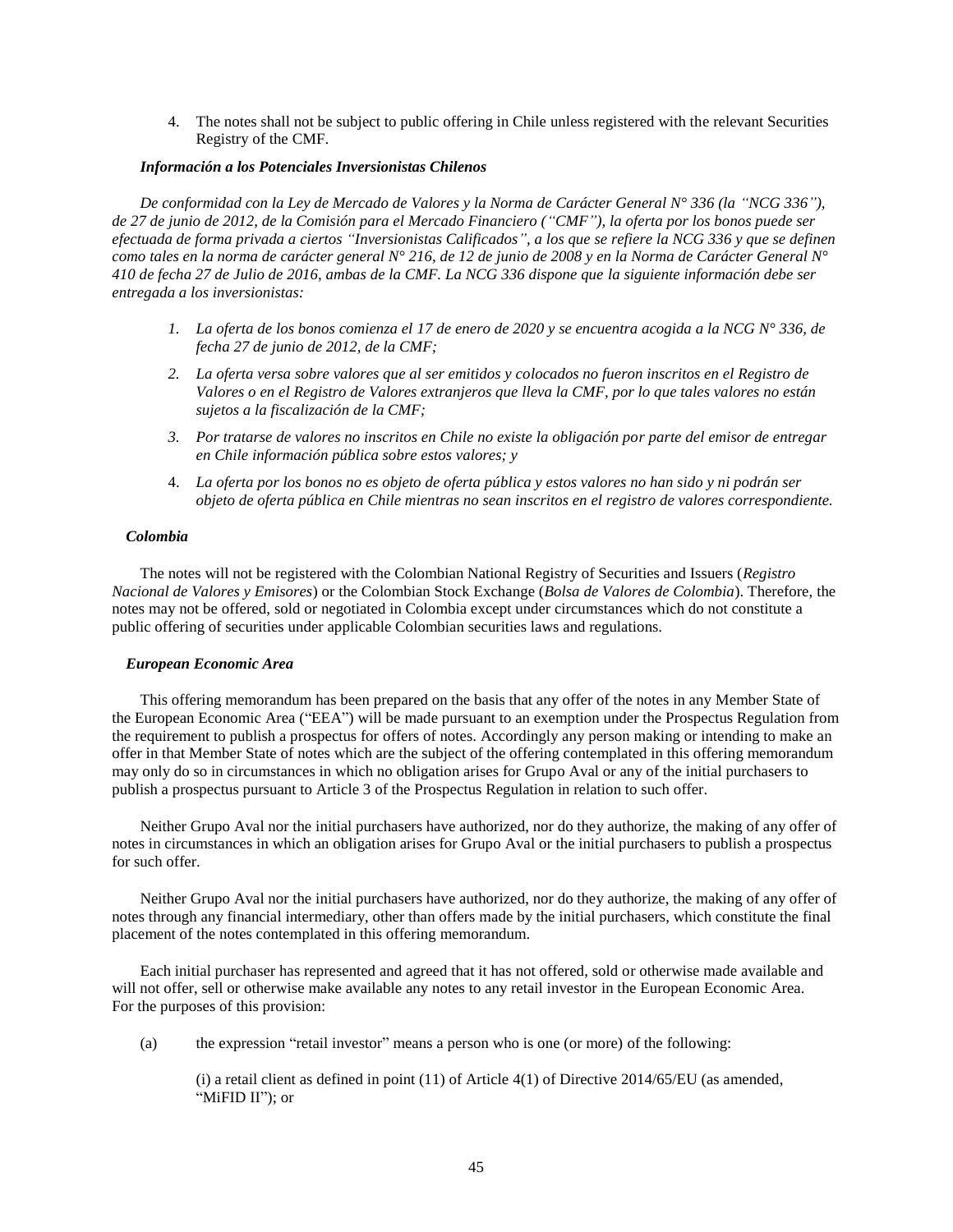(ii) customer within the meaning of Regulation (EU) 2016/97 (the "Insurance Distribution Directive"), where that customer would not qualify as a professional client as defined in point (10) of Article 4(1) of MiFID II.

#### *Hong Kong*

The contents of this offering memorandum have not been reviewed by any regulatory authority in Hong Kong. You are advised to exercise caution in relation to this offering. If you are in any doubt about any of the contents of this offering memorandum, you should obtain independent professional advice. No person or entity may issue or have in its possession for the purposes of issue, whether in Hong Kong or elsewhere, any advertisement, invitation or document relating to the notes, which is directed at, or the contents of which are likely to be accessed or read by, the public in Hong Kong (except if permitted to do so under the securities laws of Hong Kong, including in circumstances which do not result in the document being a "prospectus" as defined in the Companies (Winding Up and Miscellaneous Provisions) Ordinance (Cap. 32) of Hong Kong) other than with respect to the notes which are or are intended to be disposed of only to persons outside Hong Kong or only to "professional investors" as defined in the Securities and Futures Ordinance (Cap. 571) of Hong Kong and any rules made thereunder.

### *Japan*

The notes have not been and will not be registered under the Financial Instruments and Exchange Law of Japan (the "FIEL") and each initial purchaser has agreed that it has not offered or sold and will not offer or sell any notes, directly or indirectly, in Japan or to, or for the benefit of, any resident of Japan (which term as used herein means any person resident in Japan, including any corporation or other entity organized under the laws of Japan), or to others for re-offering or resale, directly or indirectly, in Japan or to, or for the benefit of, a resident of Japan, except pursuant to an exemption from the registration requirements of, and otherwise in compliance with, the FIEL and any other applicable laws, regulations and ministerial guidelines of Japan.

# *People's Republic of China (excluding Hong Kong, Macau and Taiwan)*

The notes are not being offered or sold and may not be offered or sold, directly or indirectly, in the People's Republic of China ("the PRC") (for such purposes, not including the Hong Kong and Macau Special Administrative Regions or Taiwan), except as permitted by all relevant laws and regulations of the PRC.

This offering memorandum (i) has not been filed with or approved by the PRC authorities and (ii) does not constitute an offer to sell, or the solicitation of an offer to buy, any notes in the PRC to any person to whom it is unlawful to make the offer of solicitation in the PRC.

The notes may not be offered, sold or delivered, or offered, sold or delivered to any person for reoffering or resale or redelivery, in any such case directly or indirectly (i) by means of any advertisement, invitation, document or activity which is directed at, or the contents of which are likely to be accessed or read by, the public in the PRC, or (ii) to any person within the PRC, other than in full compliance with the relevant laws and regulations of the PRC.

Investors in the PRC are responsible for obtaining all relevant government regulatory approvals/licenses, verification and/or registrations themselves, including, but not limited to, those which may be required by the China Securities Regulatory Commission, the State Administration of Foreign Exchange and/or the China Banking Regulatory Commission, and complying with all relevant PRC laws and regulations, including, but not limited to, all relevant foreign exchange regulations and/or securities investment regulations.

# *Peru*

The notes will not be subject to a public offering in Peru. The notes and the information contained in this offering memorandum have not been and will not be registered with or approved by the *Superintendencia del Mercado de Valores or the Bolsa de Valores de Lima*. Accordingly, the Notes cannot be offered or sold in Peru, except if (i) the notes were previously registered with the *Superintendencia del Mercado de Valores*, or (ii) such offering is considered a private offering under the securities laws and regulations of Peru. The Peruvian securities laws establish, among other things, that an offer directed exclusively at institutional investors (as defined by Peruvian law) qualifies as a private offering. In making an investment decision, institutional investors (as defined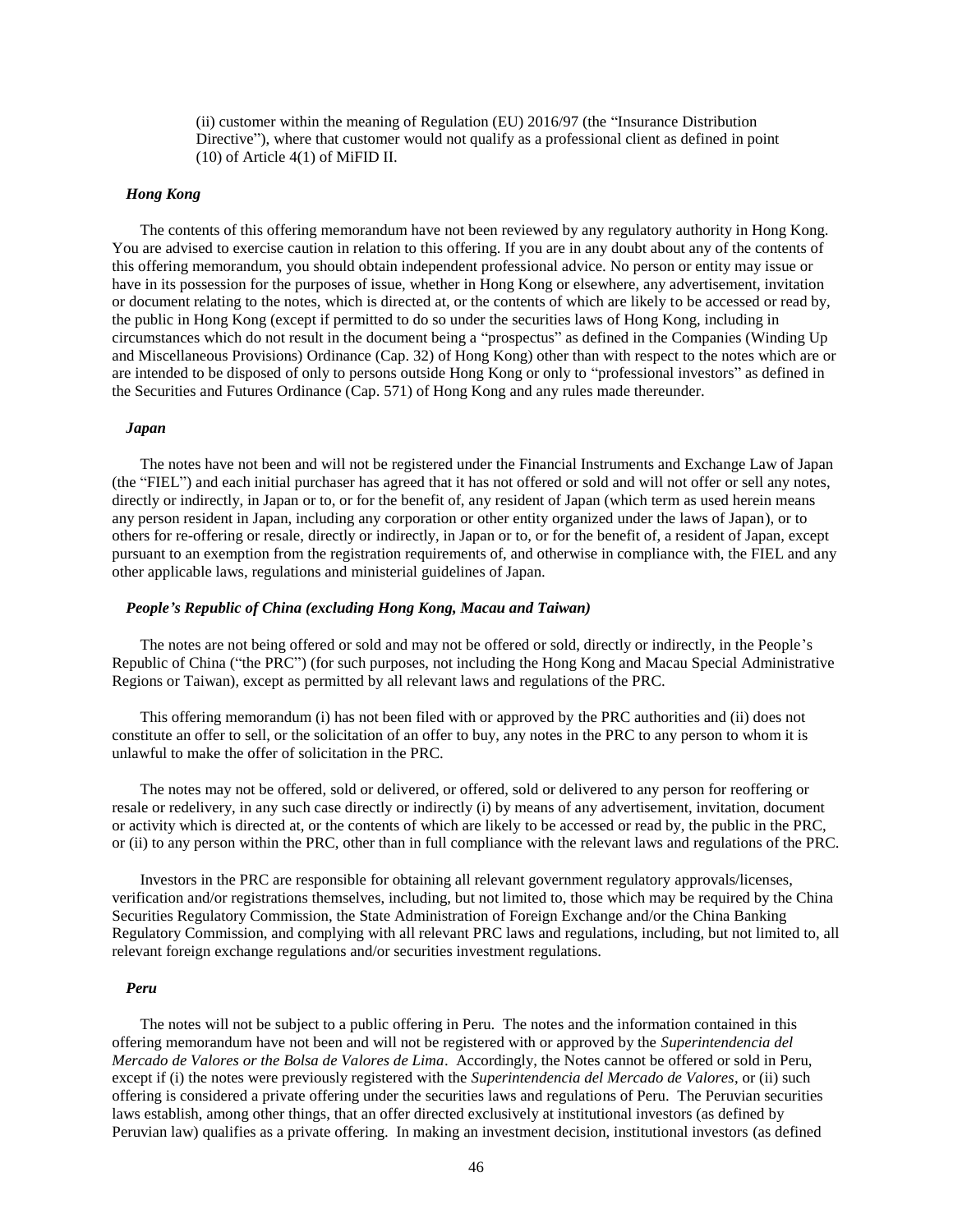by Peruvian law) must rely in their own examination of the terms of the offering of the notes to determine their ability to invest in the Notes.

No offer or invitation to subscribe for or sell the notes or beneficial interests therein can be made in the Republic of Peru except in compliance with the securities law thereof.

# *Republic of Korea*

The notes have not been and will not be registered under the Financial Investment Services and Capital Markets Act and the decrees and regulations thereunder (the "FSCMA") and the notes have been and will be offered in Korea as a private placement under the FSCMA. None of the notes may be offered, sold and delivered directly or indirectly, or offered or sold to any person for re-offering or resale, directly or indirectly, in Korea or to any resident of Korea except as otherwise permitted under the applicable laws and regulations of Korea, including the FSCMA and the Foreign Exchange Transaction Law of Korea and the decrees and regulations thereunder (the "FETL"). For a period of one year from the issue date of the notes, any acquirer of the notes who was solicited to buy the notes in Korea is prohibited from transferring any of the notes to another person in any way other than as a whole to one transferee. Furthermore, the purchaser of the notes shall comply with all applicable regulatory requirements (including but not limited to requirements under the FETL) in connection with the purchase of the notes.

### *Singapore*

This offering memorandum has not been registered as a prospectus with the Monetary Authority of Singapore. Accordingly, this prospectus and any other document or material in connection with the offering may not be circulated or distributed, nor may the notes be offered, or be made the subject of an invitation for subscription or purchase, whether directly or indirectly, to persons in Singapore other than (i) to an institutional investor (as defined in Section 4A of the Securities and Futures Act (Chapter 289) (the "SFA")) pursuant to Section 274 of the SFA, (ii) to a relevant person (as defined in Section 275(2) of SFA) or any person pursuant to Section 275(1A) of the SFA and in accordance with the conditions specified in Section 275 of the SFA and (where applicable) Regulation 3 of the Securities and Futures (Classes of Investors) Regulations 2018, or (iii) otherwise pursuant to, and in accordance with the conditions of, any other applicable provision of the SFA.

Where the notes are subscribed for under Section 275 by a relevant person which is: (a) a corporation (which is not an accredited investor (as defined in Section 4A of the SFA)) the sole business of which is to hold investments and the entire share capital of which is owned by one or more individuals, each of whom is an accredited investor; or (b) a trust (where the trustee is not an accredited investor) whose sole purpose is to hold investments and each beneficiary is an accredited investor, then securities or securities-based derivatives contracts (each term as defined in Section 2 (1) of the SFA) of that corporation or the beneficiaries' rights and interest (howsoever described) in that trust shall not be transferable for six months after that corporation or that trust has acquired the notes under Section 275 of the SFA except: (i) to an institutional investor or to a relevant person, or to any person arising from an offer referred to in Section 275(1A) or Section 276(4)(i)(B) of the SFA; (ii) where no consideration is or will be given for the transfer; (iii) where the transfer is by operation of law; (iv) as specified in Section 276(7) of the SFA; or (v) as specified in Regulation 37A of the Securities and Futures (Offers of Investments) (Securities and Securities-based Derivatives Contracts) Regulations 2018.

Any references to the SFA is a reference to the Securities and Futures Act, Chapter 289 of Singapore and a reference to any term as defined in the SFA or any provision in the SFA is a reference to that term as modified or amended from time to time including by such of its subsidiary legislation as may be applicable at the relevant time.

Singapore Securities and Futures Act Product Classification – Solely for the purposes of its obligations pursuant to sections 309B(1)(a) and 309B(1)(c) of the SFA (Chapter 289 of Singapore), the Issuer has determined, and hereby notifies all relevant persons (as defined in Section 309A of the SFA) that the notes are "prescribed capital markets products" (as defined in the Securities and Futures (Capital Markets Products) Regulations 2018) and Excluded Investment Products (as defined in MAS Notice SFA 04-N12: Notice on the Sale of Investment Products and MAS Notice FAA-N16: Notice on Recommendations on Investment Products).

### *Switzerland*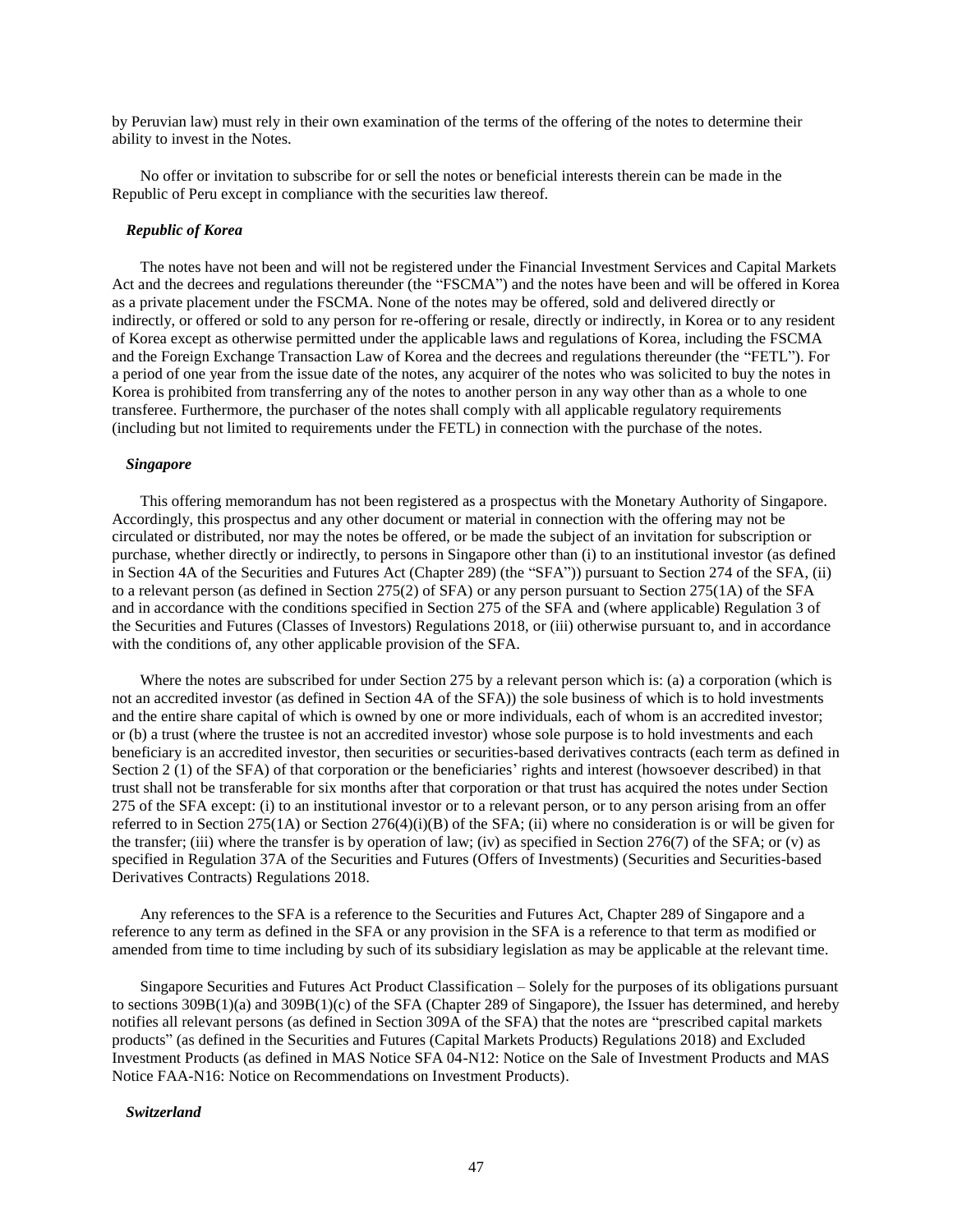This offering memorandum does not constitute an issue prospectus pursuant to Article 652a or Article 1156 of the Swiss Code of Obligations and the notes will not be listed on the SIX Swiss Exchange. Therefore, this offering memorandum may not comply with the disclosure standards of the listing rules (including any additional listing rules or prospectus schemes) of the SIX Swiss Exchange. Accordingly, the notes may not be offered to the public in or from Switzerland, but only to a selected and limited circle of investors who do not subscribe to the notes with a view to distribution. Any such investors will be individually approached by the Managers from time to time.

# *United Kingdom*

Each initial purchaser has represented and agreed that:

- A. it has only communicated or caused to be communicated and will only communicate or cause to be communicated an invitation or inducement to engage in investment activity (within the meaning of Section 21 of the FSMA) received by it in connection with the issue or sale of the notes in circumstances in which Section 21(1) of the FSMA does not apply to the Issuer or the Grupo Aval; and
- B. it has complied and will comply with all applicable provisions of the FSMA with respect to anything done by it in relation to the Notes in, from or otherwise involving the United Kingdom.

### *Taiwan*

The notes have not been, and will not be, registered or filed with, or approved by, the Financial Supervisory Commission of Taiwan, the Republic of China ("Taiwan") and/or other regulatory authority of Taiwan pursuant to applicable securities laws and regulations and may not be sold, issued or offered within the Taiwan through a public offering or in circumstances which constitute an offer within the meaning of the Taiwan Securities and Exchange Act or relevant laws and regulations that requires a registration, filing or approval of the Financial Supervisory Commission of Taiwan and/or other regulatory authority of the Taiwan. No person or entity in Taiwan is authorized to offer, sell or distribute or otherwise intermediate the offering of the notes or the provision of information relating to this offering memorandum.

The notes may be made available to Taiwan resident investors outside Taiwan for purchase by such investors outside Taiwan for purchase outside Taiwan by investors residing in Taiwan, but may not be issued, offered sold or resold in Taiwan, unless otherwise permitted by Taiwan laws and regulations. No subscription or other offer to purchase the notes shall be binding on us until received and accepted by us or any agent outside of Taiwan (the "Place of Acceptance"), and the purchase/sale contract arising therefrom shall be deemed a contract entered into in the Place of Acceptance.

#### **Relationships with the initial purchasers**

In the ordinary course of business, the initial purchasers and their affiliates have provided, and may in the future provide, investment banking, commercial banking, cash management, foreign exchange or other financial services to us and our affiliates for which they have received customary compensation and may receive compensation in the future.

In the ordinary course of their various business activities, the initial purchasers and certain of their affiliates may make or hold a broad array of investments and actively trade debt and equity securities (or related derivative securities) and financial instruments (including bank loans) for their own account and for the accounts of their customers, and such investment and securities activities may involve or relate to assets, securities and/or instruments of the Issuer or its affiliates (directly, as collateral securing other obligations or otherwise) and/or persons with relationships to the Issuer. If any of the initial purchasers or their affiliates has a lending relationship with us, certain of those initial purchasers or their affiliates routinely hedge, and certain other of those initial purchasers or their affiliates may hedge, their credit exposure to us consistent with their customary risk management policies. Typically, these initial purchasers and their affiliates would hedge such exposure by entering into transactions which consist of either the purchase of credit default swaps or the creation of short positions in our securities, including potentially the notes offered hereby. Any such credit default swaps or short positions could adversely affect future trading prices of the notes offered hereby. Any such short positions could adversely affect future trading prices of the notes offered hereby. The initial purchasers and certain of their affiliates may also communicate independent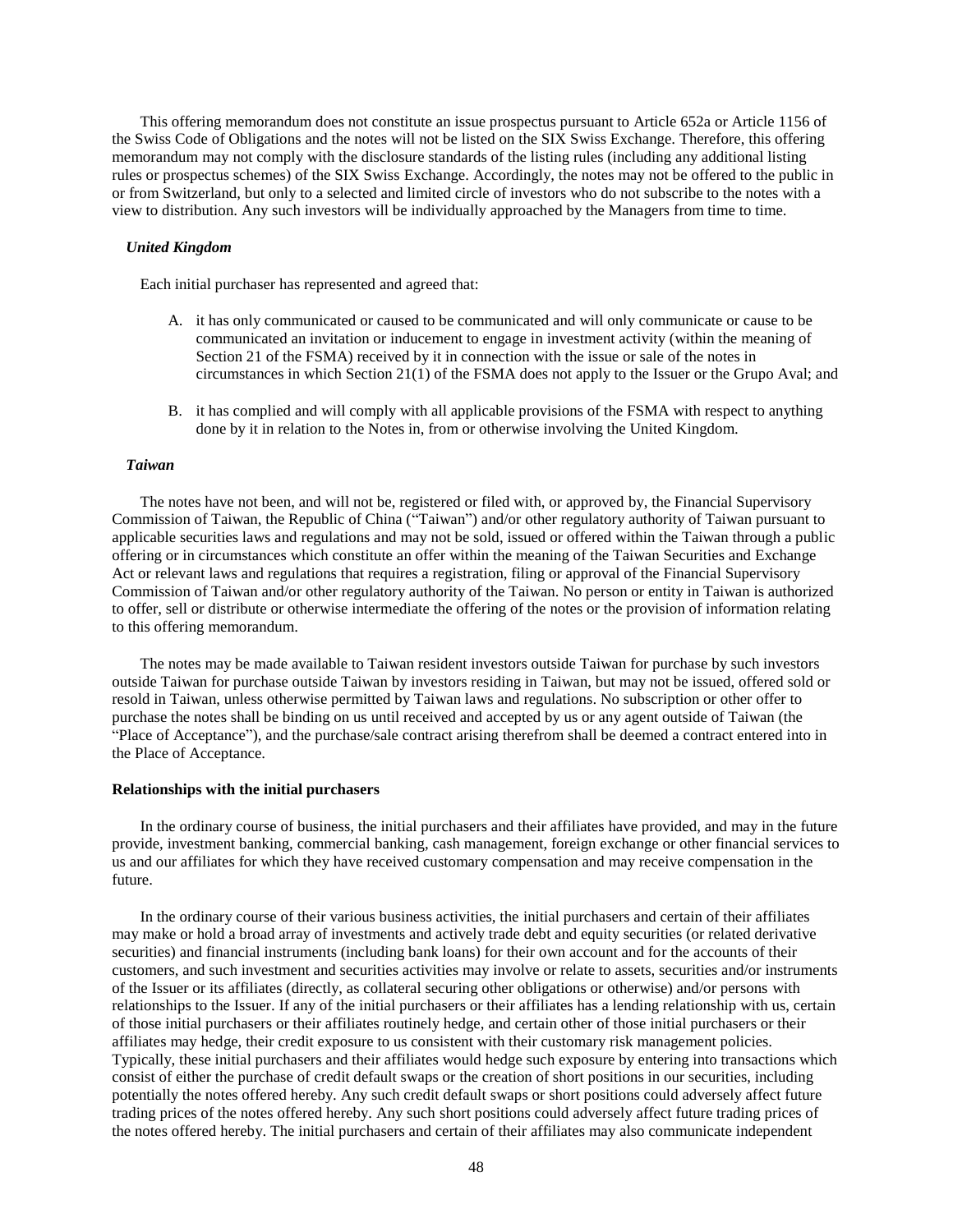investment recommendations, market color or trading ideas and/or publish or express independent research views in respect of such securities or instruments and may at any time hold, or recommend to clients that they acquire, long and/or short positions in such securities and instruments.

#### **Settlement**

Delivery of the notes is expected on or about February 4, 2020, which will be the fifth business day following the date of pricing of the notes. Purchasers who wish to trade notes prior to settlement may be required, by virtue of the fact that the notes initially will settle in T+5, to specify an alternate settlement cycle at the time of any such trade to prevent a failed settlement. Purchasers of the notes who wish to trade the notes prior to settlement should consult their own advisor.

# **Transfer Restrictions**

The notes have not been registered and will not be registered under the Securities Act, any U.S. state securities laws or the laws of any other jurisdiction. In addition, the notes will not be registered under the Colombian National Registry of Securities and Issuers, as such, the notes may not be offered or sold to persons in Colombia. The notes have not been registered in the Cayman Islands and may not be offered or sold in the Cayman Islands except in compliance with the securities laws thereof.

The notes may not be offered or sold except pursuant to transactions exempt from, or not subject to, registration under the Securities Act and the securities laws of any other jurisdiction. Accordingly, the notes are being offered and sold only:

- in the United States to qualified institutional buyers (as defined in Rule 144A) in reliance on Rule 144A under the Securities Act; and
- outside of the United States, to certain persons, other than U.S. persons, in offshore transactions in reliance on Regulation S under the Securities Act.

# **Purchasers' Representations and Restrictions on Resale and Transfer**

Each purchaser of notes (other than the initial purchasers in connection with the initial issuance and sale of notes) and each owner of any beneficial interest therein will be deemed, by its acceptance or purchase thereof, to have represented and agreed as follows:

(1) it is purchasing the notes for its own account or an account with respect to which it exercises sole investment discretion and it and any such account is either (a) a qualified institutional buyer and is aware that the sale to it is being made pursuant to Rule 144A or (b) a non-U.S. person that is outside the United States;

(2) it acknowledges that the notes have not been registered under the Securities Act or with any securities regulatory authority of any U.S. state or any other jurisdiction and may not be offered or sold within the United States or to, or for the account or benefit of, U.S. persons except as set forth below;

(3) it understands and agrees that notes initially offered in the United States to qualified institutional buyers will be represented by a global note and that notes offered outside the United States pursuant to Regulation S will also be represented by a global note;

(4) it will not resell or otherwise transfer any of such notes except (a) to the Issuer, (b) within the United States to a qualified institutional buyer in a transaction complying with Rule 144A under the Securities Act, (c) outside the United States in compliance with Rule 903 or 904 under the Securities Act, (d) pursuant to another exemption from registration under the Securities Act (if available) or (e) pursuant to an effective registration statement under the Securities Act;

(5) it agrees that it will give to each person to whom it transfers the notes notice of any restrictions on transfer of such notes;

(6) it acknowledges that prior to any proposed transfer of notes (other than pursuant to an effective registration statement or in respect of notes sold or transferred either pursuant to (a) Rule 144A or (b) Regulation S) the holder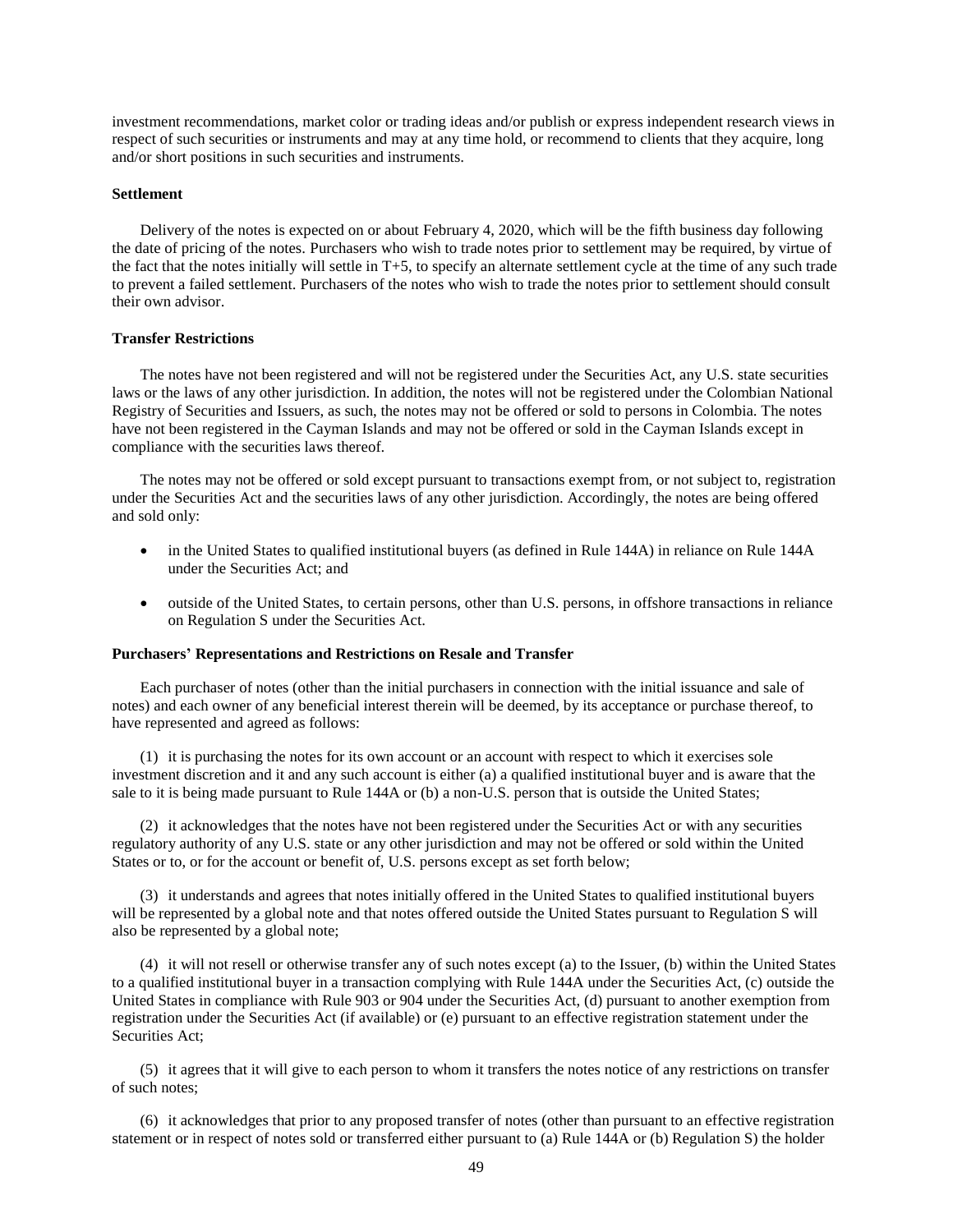of such notes may be required to provide certifications relating to the manner of such transfer as provided in the indenture;

(7) it acknowledges that the trustee, registrar or transfer agent for the notes will not be required to accept for registration the transfer of any notes acquired by it, except upon presentation of evidence satisfactory to the Issuer that the restrictions set forth herein have been complied with;

(8) it acknowledges that the Issuer, the initial purchasers and other persons will rely upon the truth and accuracy of the foregoing acknowledgments, representations and agreements and agrees that if any of the acknowledgments, representations and agreements deemed to have been made by its purchase of the notes are no longer accurate, it will promptly notify the Issuer and the initial purchasers; and

(9) if it is acquiring the notes as a fiduciary or agent for one or more investor accounts, it represents that it has sole investment discretion with respect to each such account and it has full power to make the foregoing acknowledgments, representations and agreements on behalf of each account.

### **Legends**

The following is the form of restrictive legend which will appear on the face of the Rule 144A global note, and which will be used to notify transferees of the foregoing restrictions on transfer:

**"This note has not been registered under the U.S. Securities Act of 1933, as amended (the "Securities Act"), or any U.S. state securities laws. The holder hereof, by purchasing this note, agrees for the benefit of the issuer that this note or any interest or participation herein may be offered, resold, pledged or otherwise transferred only (1) to the issuer, (2) so long as this note is eligible for resale pursuant to Rule 144A under the Securities Act ("Rule 144A"), to a person who the seller reasonably believes is a qualified institutional buyer (as defined in Rule 144A) in accordance with Rule 144A, (3) in an offshore transaction in accordance with Rule 903 or 904 of Regulation S under the Securities Act, (4) pursuant to an exemption from registration under the Securities Act (if available) or (5) pursuant to an effective registration statement under the Securities Act, and in each of such cases in accordance with any applicable securities laws of any state of the United States or other applicable jurisdiction. The holder hereof, by purchasing this note, represents and agrees that it shall notify any purchaser of this note from it of the resale restrictions referred to above.**

**This legend may be removed solely at the discretion and at the direction of the issuer."**

The following is the form of restrictive legend which will appear on the face of the Regulation S global note and which will be used to notify transferees of the foregoing restrictions on transfer:

**"This note has not been registered under the U.S. Securities Act of 1933, as amended (the "Securities Act"), or any U.S. state securities laws. The holder hereof, by purchasing this note, agrees that neither this note nor any interest or participation herein may be offered, resold, pledged or otherwise transferred in the absence of such registration unless such transaction is exempt from, or not subject to, such registration and in accordance with any applicable securities laws of any other applicable jurisdiction.**

**This legend may be removed solely at the discretion and at the direction of the issuer."**

The resale restriction periods may be extended, in the Bank's discretion, in the event of one or more issuances of additional notes, as described under "Description of the Notes." The above legends (including the restrictions on resale specified thereon) may be removed solely in the Bank's discretion and at the Bank's direction.

For further discussion of the requirements (including the presentation of transfer certificates) under the indenture to effect exchanges or transfers of interest in global notes and certificated notes, see "Description of the Notes."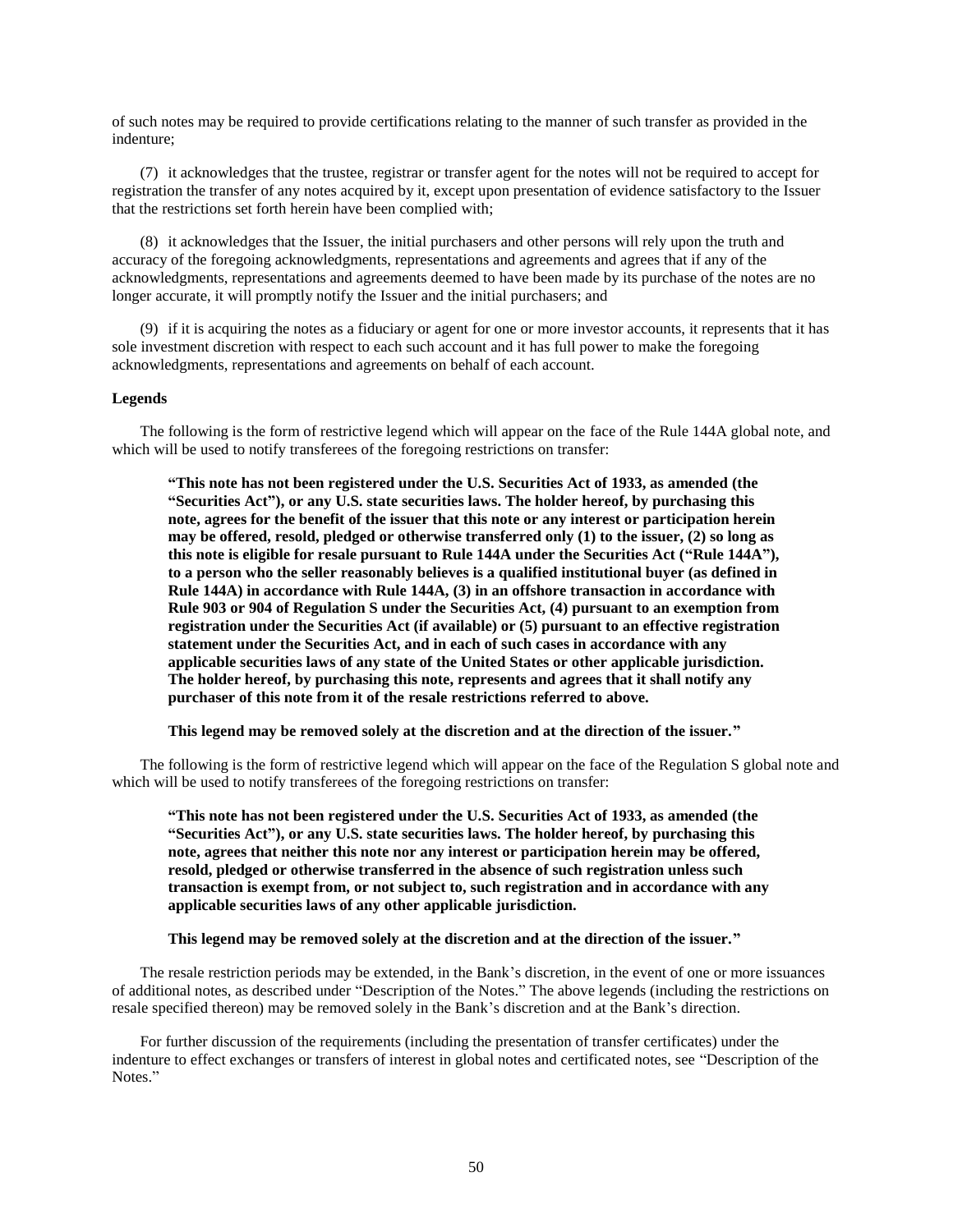### **Listing and General Information**

<span id="page-60-0"></span>1. Except as disclosed herein, there are no litigation or arbitration proceedings against or affecting Grupo Aval or any of its assets and Grupo Aval is not aware of any pending or threatened proceedings, which are or might reasonably be expected to be material in the context of the issuance of the notes.

2. Except as disclosed herein, there has been no adverse change, or any development reasonably likely to involve an adverse change, in the condition (financial or otherwise) or general affairs of Grupo Aval since December 31, 2018 (the end of the most recent fiscal year for which audited annual consolidated financial statements have been prepared) that is material in the context of the issuance of the notes.

3. For so long as any notes remain outstanding, copies of the indenture under which the notes will be issued may be inspected during normal business hours at the offices of each of the paying agent, the transfer agent and Grupo Aval's principal office, at the addresses listed on the inside back cover page of this offering memorandum.

4. For so long as any notes remain outstanding, copies of the following documents (together, where necessary, with English translations thereof) may be obtained during normal business hours at the offices of each of the paying agent, the transfer agent and Grupo Aval's principal office, at the addresses listed on the inside back cover page of this offering memorandum:

- the latest published audited year-end financial statements of Grupo Aval; and
- the by-laws of Grupo Aval.

5. The global notes representing the notes have been accepted into the systems used by DTC. The CUSIP and ISIN numbers, as applicable, for the notes are as follows:

| Rule 144A notes CUSIP: 40053F AC2    | Rule 144A notes ISIN: US40053FAC23    |
|--------------------------------------|---------------------------------------|
| Regulation S notes CUSIP: G42045 AC1 | Regulation S notes ISIN: USG42045AC15 |

6. The purchase agreement, the indenture and the notes are governed by the laws of the State of New York.

7. The notes will be traded in a minimum board lot size of U.S.\$200,000 (or its equivalent in foreign currencies) as long as any of the notes are listed on the SGX-ST and the rules of the SGX-ST so require.

8*.* For so long as the notes are listed on the SGX-ST and the rules of the SGX-ST so require, a paying agent in Singapore will be appointed and maintained, where the notes may be presented or surrendered for payment or redemption, in the event that the global notes are exchanged for definitive certificated notes. In addition, in the event that the global notes are exchanged for definitive certificated notes, announcement of such exchange shall be made through the SGX-ST, and such announcement will include all material information with respect to the delivery of the definitive certificated notes, including details of the paying agent in Singapore.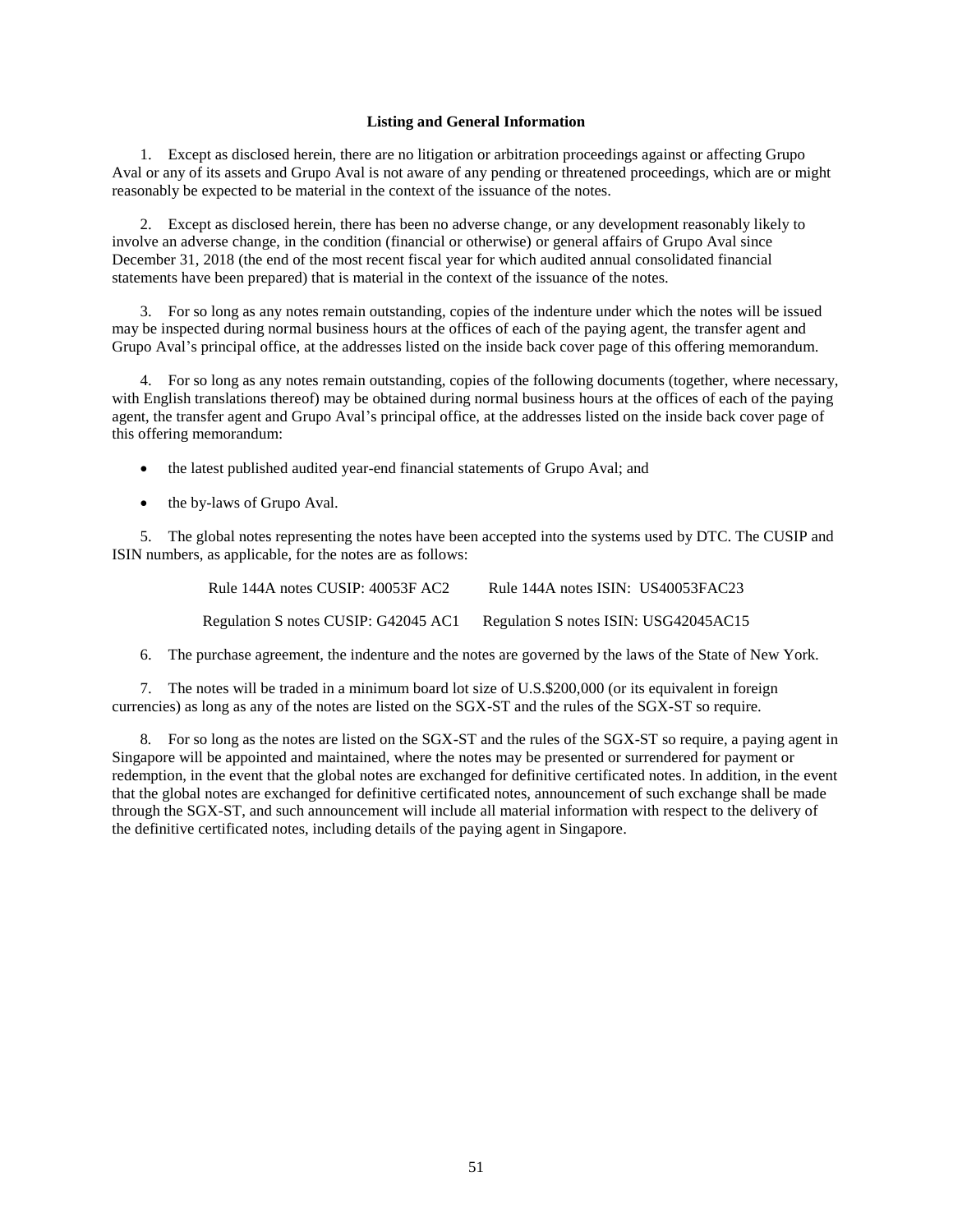#### **Validity of the Notes**

<span id="page-61-0"></span>The validity of the notes and the guarantees will be passed upon for the Issuer and the guarantor by Davis Polk & Wardwell LLP, U.S. counsel to the Issuer and Grupo Aval, and by DLA Piper Martínez Beltrán, Colombian counsel to the Issuer and Grupo Aval.

Maples and Calder will pass upon certain matters of Cayman Islands law relating to the notes and the guarantees for the Issuer and Grupo Aval.

The validity of the notes and the guarantees will be passed upon for the initial purchasers by Simpson Thacher & Bartlett LLP counsel to the initial purchasers, and by Gomez-Pinzón Abogados S.A.S., Colombian counsel to the initial purchasers.

### **Independent Registered Public Accounting Firm**

<span id="page-61-1"></span>The consolidated financial statements of Grupo Aval Acciones y Valores and subsidiaries as of December 31, 2018 and 2017, and for each of the years in the three-year period ended December 31, 2018, 2017, and 2016 appearing in Grupo Aval Acciones y Valores, S.A.'s 2018 Annual Report on Form 20-F incorporated by reference in this offering memorandum, and the effectiveness of internal control over financial reporting as of December 31, 2018, have been audited by KPMG S.A.S., independent registered public accounting firm, as stated in their report appearing in Grupo Aval Acciones y Valores, S.A.'s 2018 Annual Report on Form 20-F incorporated by reference in this offering memorandum.

With respect to the unaudited condensed consolidated interim financial information for the periods ended September 30, 2019 and 2018, incorporated by reference herein, the independent registered public accounting firm has reported that they applied limited procedures in accordance with professional standards for a review of such information. However, their separate report included in the 2019 Interim Report on Form 6-K, and incorporated by reference herein, states that they did not audit and they do not express an opinion on that interim financial information. Accordingly, the degree of reliance on their report on such information should be restricted in light of the limited nature of the review procedures applied.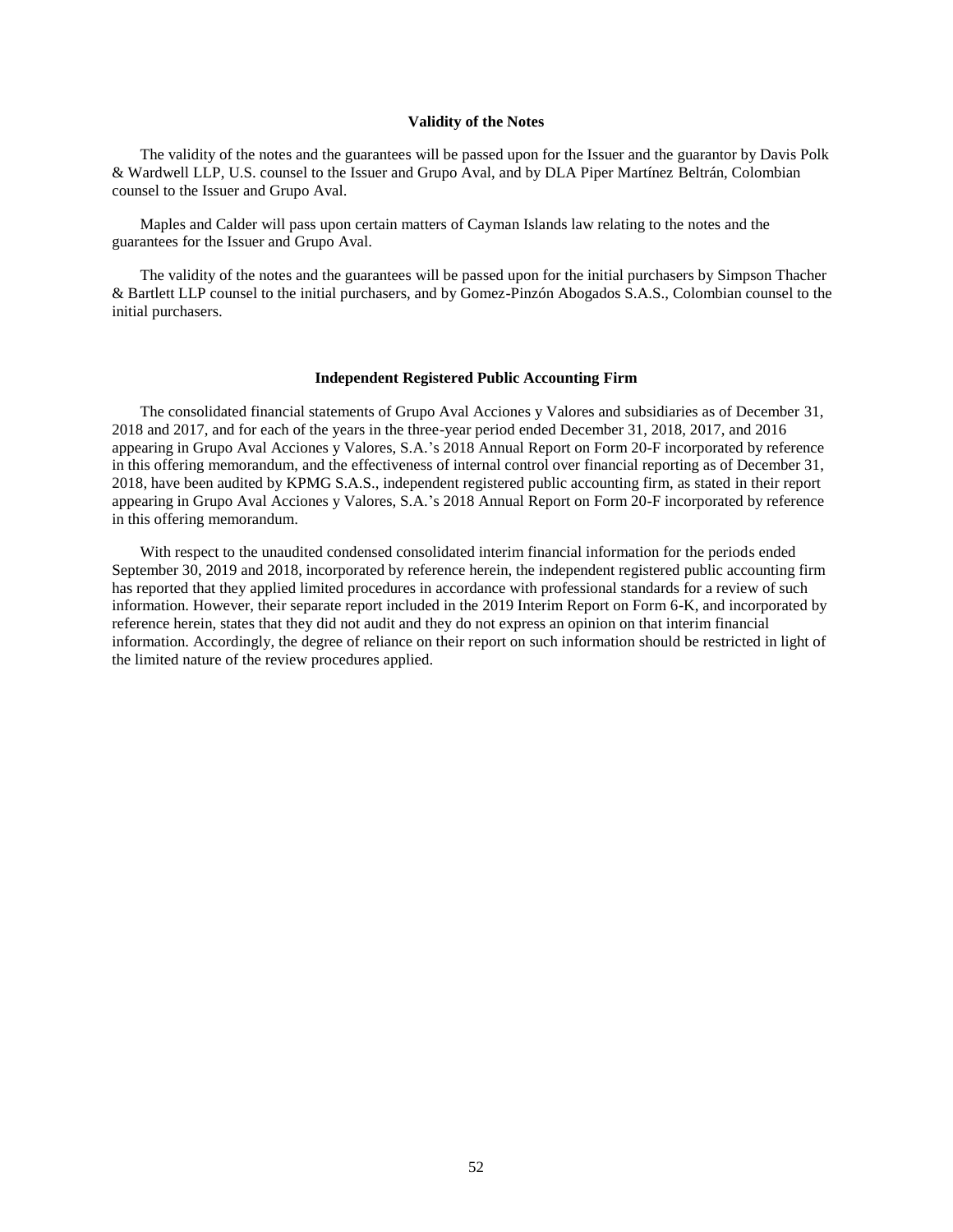# **PRINCIPAL EXECUTIVE OFFICES OF**

**GRUPO AVAL ACCIONES Y VALORES S.A.**

Carrera 13 No. 26A-47 Bogotá Colombia

# **GRUPO AVAL LIMITED**

P.O. Box 309, Ugland House, Grand Cayman, KY1-1104, Cayman Islands

**INDEPENDENT REGISTERED PUBLIC ACCOUNTING FIRM**

KPMG S.A.S. Calle 90 No. 19C-74 Bogotá Colombia

#### **LEGAL ADVISORS TO GRUPO AVAL AND GRUPO AVAL LIMITED**

Davis Polk & Wardwell LLP 450 Lexington Avenue New York, New York 10017 U.S.A.

**As to U.S. Law As to Colombian Law As to Cayman Islands Law** DLA Piper Martínez Beltrán Carrera 7 No. 71-21 Office 602 Bogotá Colombia

Maples and Calder P.O. Box 309, Ugland House, Grand Cayman, KY1-1104, Cayman Islands

# **LEGAL ADVISORS TO THE INITIAL PURCHASERS**

Simpson Thacher & Bartlett LLP 425 Lexington Avenue New York, New York 10017 U.S.A.

**As to U.S. Law As to Colombian Law** Gomez-Pinzón Abogados S.A.S. Calle 67 No. 7-35 Office 1204 Bogotá Colombia

**TRUSTEE, NEW YORK PAYING AGENT, TRANSFER AGENT AND REGISTRAR**

Deutsche Bank Trust Company Americas 60 Wall Street, 24<sup>th</sup> Floor New York, New York 10005 U.S.A.

### **SINGAPORE LISTING AGENT**

Allen & Gledhill LLP One Marina Boulevard #28-00 Singapore 018989